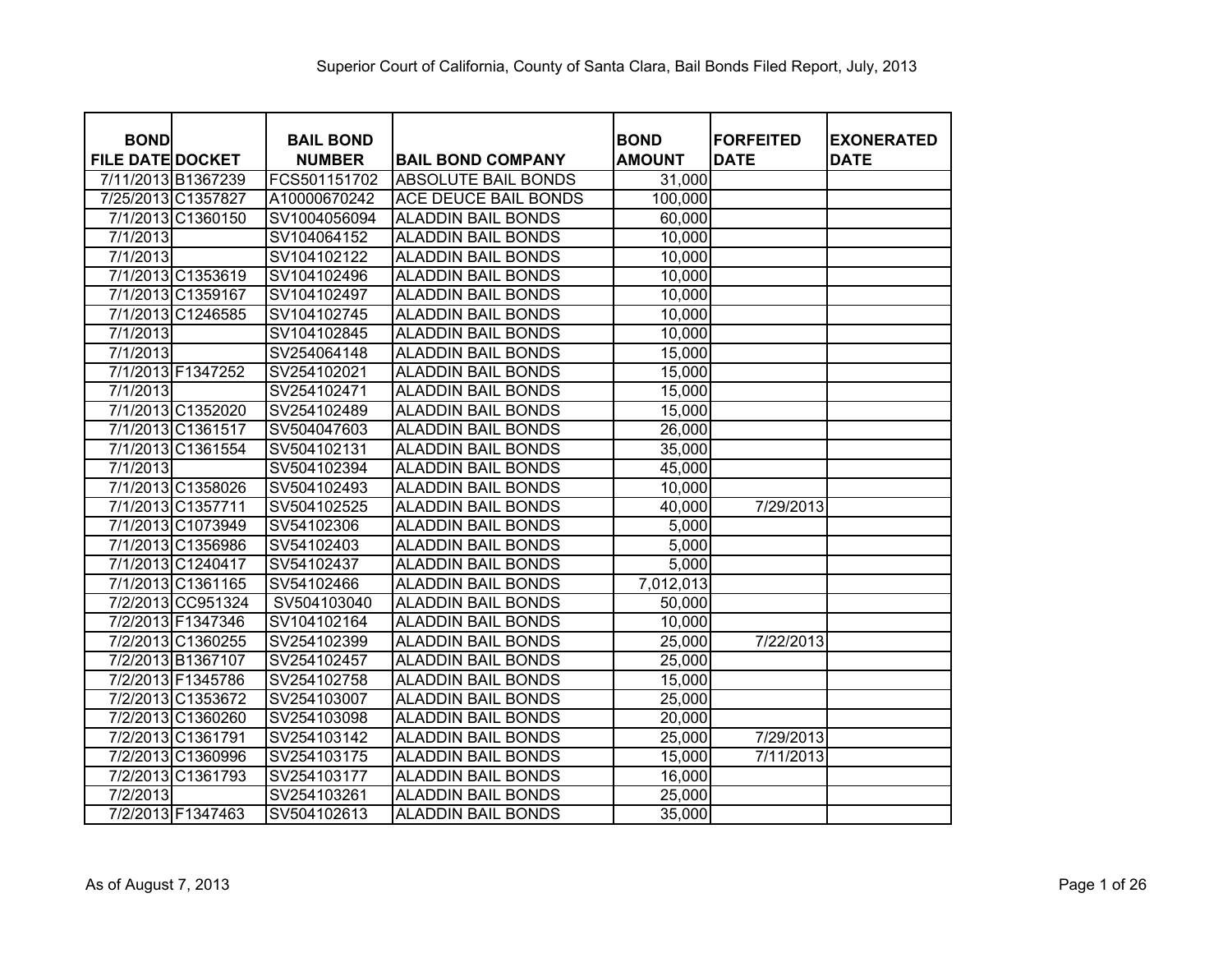| <b>BOND</b>             |                   | <b>BAIL BOND</b> |                           | <b>BOND</b>   | <b>FORFEITED</b> | <b>EXONERATED</b> |
|-------------------------|-------------------|------------------|---------------------------|---------------|------------------|-------------------|
| <b>FILE DATE DOCKET</b> |                   | <b>NUMBER</b>    | <b>BAIL BOND COMPANY</b>  | <b>AMOUNT</b> | <b>DATE</b>      | <b>DATE</b>       |
|                         | 7/2/2013 C1360624 | SV504103032      | <b>ALADDIN BAIL BONDS</b> | 50,000        |                  |                   |
|                         | 7/2/2013 C1353906 | SV54103176       | <b>ALADDIN BAIL BONDS</b> | 5,000         | 7/2/2013         |                   |
|                         | 7/3/2013 B1365522 | SV104101922      | <b>ALADDIN BAIL BONDS</b> | 10,000        |                  |                   |
|                         | 7/3/2013 C1357242 | SV104103318      | <b>ALADDIN BAIL BONDS</b> | 6,000         | 7/11/2013        |                   |
|                         | 7/3/2013 C1356038 | SV104103320      | <b>ALADDIN BAIL BONDS</b> | 6,000         | 7/11/2013        |                   |
|                         | 7/3/2013 C1358088 | SV104103417      | <b>ALADDIN BAIL BONDS</b> | 10,000        |                  |                   |
|                         | 7/3/2013 B1367112 | SV254102535      | <b>ALADDIN BAIL BONDS</b> | 25,000        |                  |                   |
| 7/3/2013 B1367789       |                   | SV254102869      | <b>ALADDIN BAIL BONDS</b> | 15,000        |                  |                   |
|                         | 7/3/2013 C1361793 | SV254103243      | <b>ALADDIN BAIL BONDS</b> | 16,000        | 7/29/2013        |                   |
| $\frac{7}{3}$ /2013     |                   | SV254103412      | <b>ALADDIN BAIL BONDS</b> | 10,000        |                  |                   |
|                         | 7/3/2013 C1357482 | SV54101408       | <b>ALADDIN BAIL BONDS</b> | 1,000         | 7/11/2013        |                   |
|                         | 7/3/2013 C1357265 | SV54103319       | <b>ALADDIN BAIL BONDS</b> | 5,000         | 7/11/2013        |                   |
|                         | 7/3/2013 C1360302 | SV54103321       | <b>ALADDIN BAIL BONDS</b> | 5,000         |                  |                   |
|                         | 7/5/2013 C1360264 | SV1004102463     | <b>ALADDIN BAIL BONDS</b> | 25,000        |                  |                   |
| 7/5/2013 C1361077       |                   | SV1004103511     | <b>ALADDIN BAIL BONDS</b> | 51,000        |                  |                   |
| 7/5/2013 C1119321       |                   | SV1004103771     | <b>ALADDIN BAIL BONDS</b> | 75,000        |                  |                   |
| 7/5/2013 F1140816       |                   | SV104103429      | <b>ALADDIN BAIL BONDS</b> | 7,500         |                  |                   |
| 7/5/2013                |                   | SV104103509      | <b>ALADDIN BAIL BONDS</b> | 10,000        |                  |                   |
|                         | 7/5/2013 C1358055 | SV104103739      | <b>ALADDIN BAIL BONDS</b> | 10,000        |                  |                   |
|                         | 7/5/2013 C1361935 | SV104103764      | <b>ALADDIN BAIL BONDS</b> | 10,000        |                  |                   |
|                         | 7/5/2013 C1361086 | SV104103852      | <b>ALADDIN BAIL BONDS</b> | 7,500         | 7/25/2013        |                   |
| 7/5/2013 F1346266       |                   | SV254103260      | <b>ALADDIN BAIL BONDS</b> | 20,000        |                  |                   |
|                         | 7/5/2013 C1361565 | SV254103545      | <b>ALADDIN BAIL BONDS</b> | 25,000        |                  |                   |
| 7/5/2013                |                   | SV254103731      | <b>ALADDIN BAIL BONDS</b> | 25,000        |                  |                   |
|                         | 7/5/2013 C1360697 | SV254103933      | <b>ALADDIN BAIL BONDS</b> | 20,000        | 7/16/2013        |                   |
|                         | 7/5/2013 C1357725 | SV254103980      | <b>ALADDIN BAIL BONDS</b> | 25,000        |                  |                   |
|                         | 7/5/2013 CC596090 | SV504103575      | <b>ALADDIN BAIL BONDS</b> | 50,000        |                  |                   |
| 7/5/2013 C1359071       |                   | SV504103742      | <b>ALADDIN BAIL BONDS</b> | 11,000        |                  |                   |
| 7/5/2013                |                   | SV504103749      | <b>ALADDIN BAIL BONDS</b> | 20,000        |                  |                   |
|                         | 7/5/2013 C1361632 | SV504103761      | <b>ALADDIN BAIL BONDS</b> | 25,000        |                  |                   |
|                         | 7/5/2013 C1358568 | SV54056080       | <b>ALADDIN BAIL BONDS</b> | 5,000         |                  |                   |
|                         | 7/5/2013 C1353465 | SV54102192       | <b>ALADDIN BAIL BONDS</b> | 5,000         |                  |                   |
| 7/5/2013 B1366497       |                   | SV54102806       | <b>ALADDIN BAIL BONDS</b> | 5,000         |                  | 7/8/2013          |
| 7/5/2013 C1358987       |                   | SV54102829       | <b>ALADDIN BAIL BONDS</b> | 5,000         |                  |                   |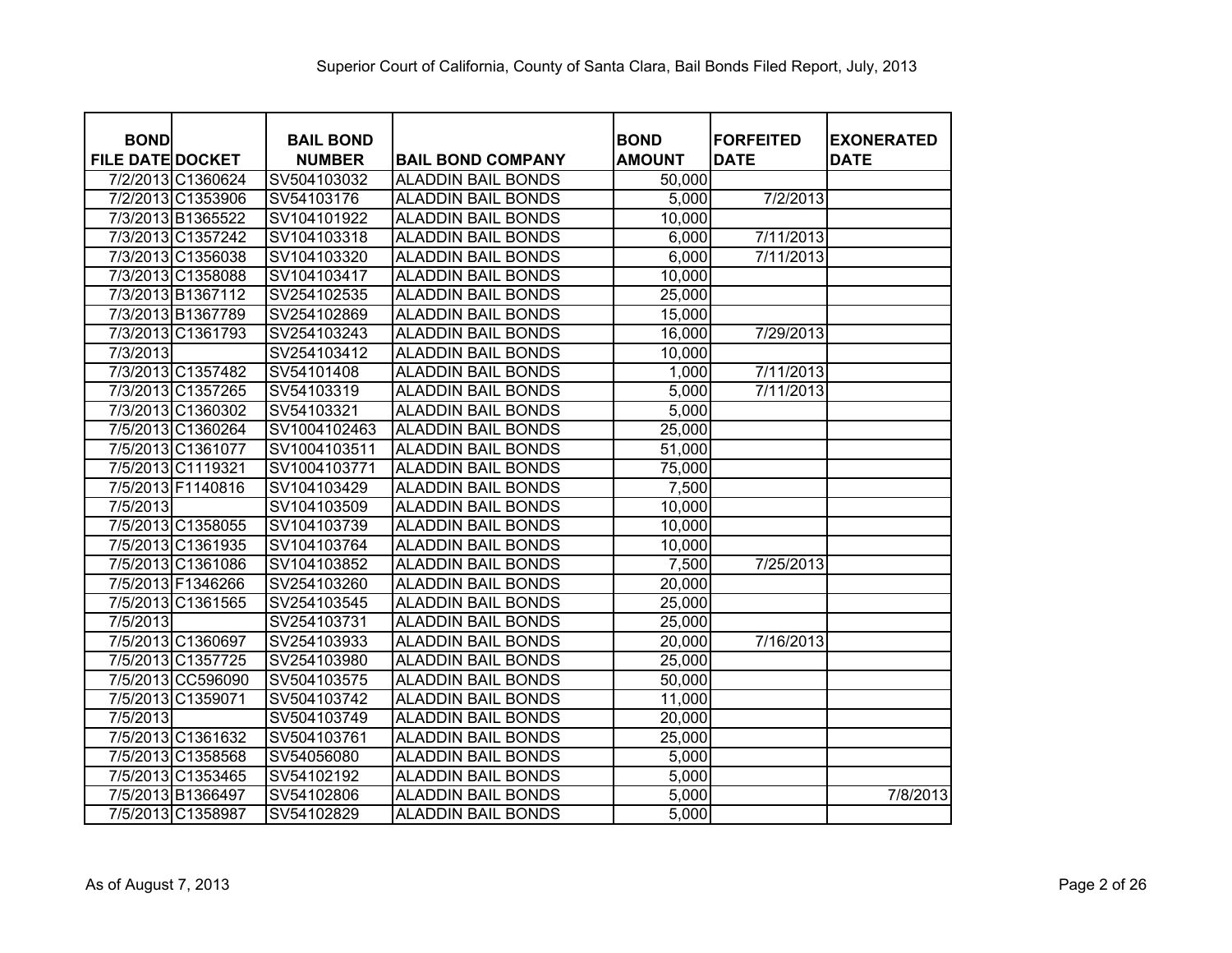| <b>BOND</b>             |                   | <b>BAIL BOND</b> |                           | <b>BOND</b>   | <b>FORFEITED</b> | <b>EXONERATED</b> |
|-------------------------|-------------------|------------------|---------------------------|---------------|------------------|-------------------|
| <b>FILE DATE DOCKET</b> |                   | <b>NUMBER</b>    | <b>BAIL BOND COMPANY</b>  | <b>AMOUNT</b> | <b>DATE</b>      | <b>DATE</b>       |
|                         | 7/5/2013 B1366311 | SV54102999       | <b>ALADDIN BAIL BONDS</b> | 5,000         |                  |                   |
|                         | 7/5/2013 C1358476 | SV54103030       | <b>ALADDIN BAIL BONDS</b> | 5,000         |                  |                   |
|                         | 7/5/2013 C1357668 | SV54103614       | <b>ALADDIN BAIL BONDS</b> | 5,000         |                  |                   |
|                         | 7/5/2013 C1361091 | SV54103738       | <b>ALADDIN BAIL BONDS</b> | 5,000         |                  |                   |
|                         | 7/5/2013 C1359141 | SV54104017       | <b>ALADDIN BAIL BONDS</b> | 5,000         |                  |                   |
|                         | 7/8/2013 C1362031 | SV1004104814     | <b>ALADDIN BAIL BONDS</b> | 75,000        |                  |                   |
|                         | 7/8/2013 C1114821 | SV104101522      | <b>ALADDIN BAIL BONDS</b> | 5,000         |                  |                   |
|                         | 7/8/2013 B1367226 | SV104103546      | <b>ALADDIN BAIL BONDS</b> | 10,000        |                  | 7/17/2013         |
| 7/8/2013                |                   | SV104104143      | <b>ALADDIN BAIL BONDS</b> | 10,000        |                  |                   |
| 7/8/2013                |                   | SV104104460      | <b>ALADDIN BAIL BONDS</b> | 6,000         |                  |                   |
|                         | 7/8/2013 C1357741 | SV104104813      | <b>ALADDIN BAIL BONDS</b> | 1,000         |                  |                   |
|                         | 7/8/2013 C1350756 | SV254104358      | <b>ALADDIN BAIL BONDS</b> | 25,000        |                  |                   |
|                         | 7/8/2013 C1357822 | SV254104360      | <b>ALADDIN BAIL BONDS</b> | 20,000        |                  |                   |
|                         | 7/8/2013 C1232406 | SV254104362      | <b>ALADDIN BAIL BONDS</b> | 20,000        |                  |                   |
| 7/8/2013                |                   | SV254104551      | <b>ALADDIN BAIL BONDS</b> | 25,000        |                  |                   |
|                         | 7/8/2013 C1361888 | SV254104759      | <b>ALADDIN BAIL BONDS</b> | 25,000        |                  |                   |
| 7/8/2013                | 213441            | SV5004103994     | <b>ALADDIN BAIL BONDS</b> | 350,000       |                  |                   |
| 7/8/2013                |                   | SV504104040      | <b>ALADDIN BAIL BONDS</b> | 25,000        |                  |                   |
|                         | 7/8/2013 C1357436 | SV504104192      | <b>ALADDIN BAIL BONDS</b> | 50,000        |                  |                   |
|                         | 7/8/2013 C1362146 | SV504104634      | <b>ALADDIN BAIL BONDS</b> | 26,000        |                  |                   |
|                         | 7/8/2013 C1233766 | SV504104784      | <b>ALADDIN BAIL BONDS</b> | 50,000        |                  |                   |
| 7/8/2013                |                   | SV504104804      | <b>ALADDIN BAIL BONDS</b> | 25,000        |                  |                   |
| $\overline{7/8}/2013$   |                   | SV54104098       | <b>ALADDIN BAIL BONDS</b> | 1,000         |                  |                   |
|                         | 7/8/2013 C1355902 | SV54104274       | <b>ALADDIN BAIL BONDS</b> | 5,000         |                  |                   |
|                         | 7/8/2013 C1356181 | SV54104359       | <b>ALADDIN BAIL BONDS</b> | 5,000         |                  |                   |
|                         | 7/8/2013 C1198940 | SV54104461       | <b>ALADDIN BAIL BONDS</b> | 2,000         |                  |                   |
|                         | 7/8/2013 C1358044 | SV54104694       | <b>ALADDIN BAIL BONDS</b> | 5,000         |                  |                   |
| 7/8/2013                |                   | SV54104901       | <b>ALADDIN BAIL BONDS</b> | 1,000         |                  |                   |
|                         | 7/8/2013 C1351684 | SV54104902       | <b>ALADDIN BAIL BONDS</b> | 1,500         |                  |                   |
|                         | 7/8/2013 C1355086 | SV54104903       | <b>ALADDIN BAIL BONDS</b> | 500           |                  |                   |
|                         | 7/8/2013 C1355754 | SV54104904       | <b>ALADDIN BAIL BONDS</b> | 2,500         |                  |                   |
|                         | 7/8/2013 C1352784 | SV54104905       | <b>ALADDIN BAIL BONDS</b> | 2,000         |                  |                   |
|                         | 7/9/2013 C1357014 | SV1004103291     | <b>ALADDIN BAIL BONDS</b> | 60,000        |                  |                   |
|                         | 7/9/2013 C1231817 | SV1004105007     | <b>ALADDIN BAIL BONDS</b> | 80,000        |                  |                   |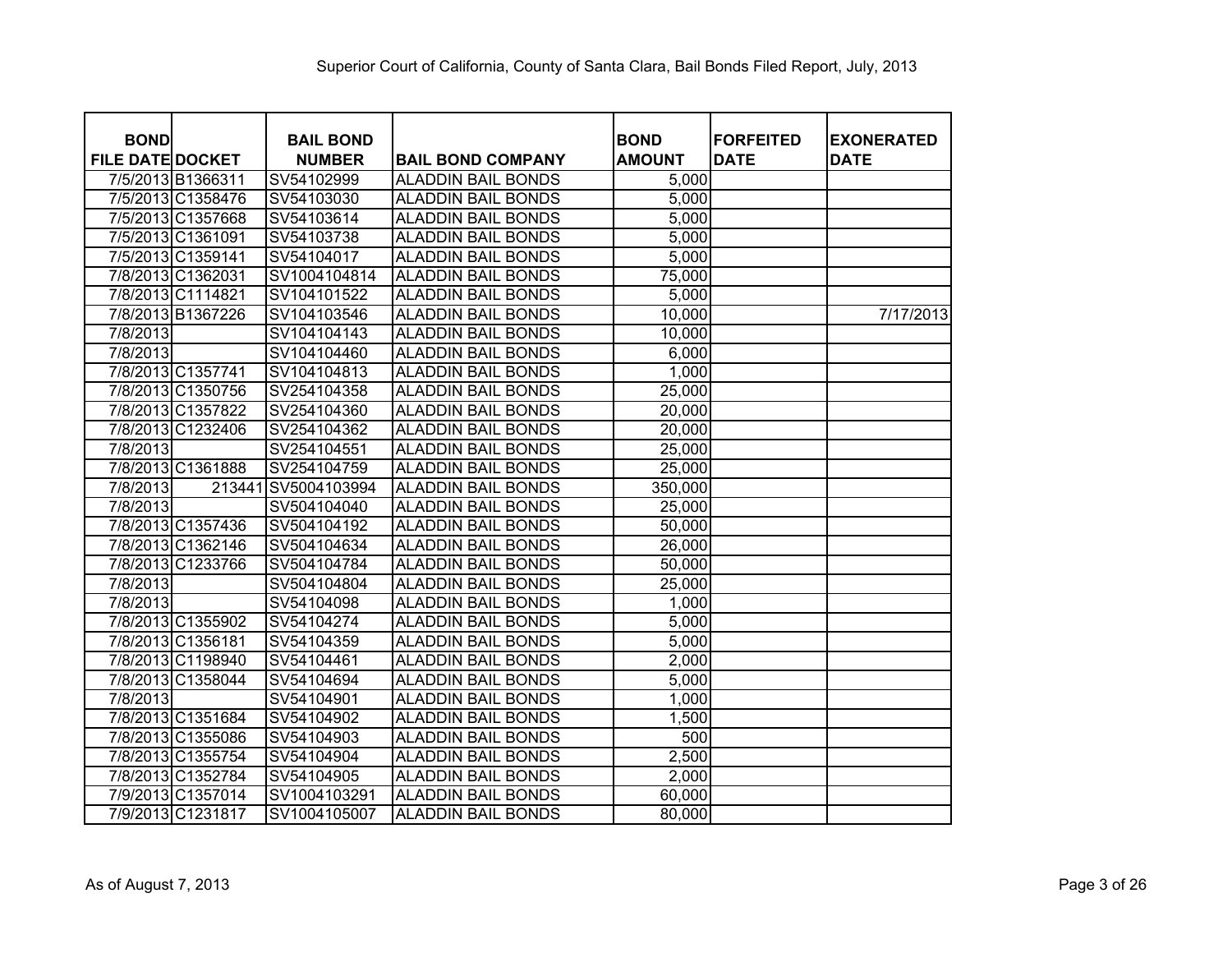| <b>BOND</b>             |                    | <b>BAIL BOND</b> |                           | <b>BOND</b>   | <b>FORFEITED</b> | <b>EXONERATED</b> |
|-------------------------|--------------------|------------------|---------------------------|---------------|------------------|-------------------|
| <b>FILE DATE DOCKET</b> |                    | <b>NUMBER</b>    | <b>BAIL BOND COMPANY</b>  | <b>AMOUNT</b> | <b>DATE</b>      | <b>DATE</b>       |
|                         | 7/9/2013 C1117144  | SV104103076      | <b>ALADDIN BAIL BONDS</b> | 10,000        |                  |                   |
|                         | 7/9/2013 F1347121  | SV104104469      | <b>ALADDIN BAIL BONDS</b> | 10,000        |                  |                   |
|                         | 7/9/2013 F1345990  | SV104104906      | <b>ALADDIN BAIL BONDS</b> | 10,000        |                  |                   |
|                         | 7/9/2013 C1231533  | SV104105010      | <b>ALADDIN BAIL BONDS</b> | 7,000         |                  |                   |
|                         | 7/9/2013 C1224861  | SV104105011      | <b>ALADDIN BAIL BONDS</b> | 10,000        |                  |                   |
|                         | 7/9/2013 C1117137  | SV254103075      | <b>ALADDIN BAIL BONDS</b> | 25,000        |                  |                   |
|                         | 7/9/2013 F1347651  | SV254103646      | <b>ALADDIN BAIL BONDS</b> | 11,000        |                  |                   |
| 7/9/2013                |                    | SV254104307      | <b>ALADDIN BAIL BONDS</b> | 20,000        |                  |                   |
|                         | 7/9/2013 C1361889  | SV254105071      | <b>ALADDIN BAIL BONDS</b> | 25,000        |                  |                   |
|                         | 7/9/2013 C1353461  | SV254105125      | <b>ALADDIN BAIL BONDS</b> | 10,000        |                  |                   |
|                         | 7/9/2013 F1347577  | SV504103854      | <b>ALADDIN BAIL BONDS</b> | 25,000        |                  |                   |
|                         | 7/9/2013 C1360957  | SV504105029      | <b>ALADDIN BAIL BONDS</b> | 50,000        | 7/22/2013        |                   |
|                         | 7/9/2013 C1361094  | SV504105153      | <b>ALADDIN BAIL BONDS</b> | 25,000        |                  |                   |
|                         | 7/9/2013 C1354974  | SV54105008       | <b>ALADDIN BAIL BONDS</b> | 1,000         | 7/15/2013        |                   |
|                         | 7/9/2013 C1355544  | SV54105012       | <b>ALADDIN BAIL BONDS</b> | 5,000         | 7/15/2013        |                   |
|                         | 7/9/2013 C1350591  | SV54105124       | <b>ALADDIN BAIL BONDS</b> | 5,000         |                  |                   |
|                         | 7/10/2013 C1232785 | SV104103741      | <b>ALADDIN BAIL BONDS</b> | 10,000        |                  |                   |
| 7/10/2013               |                    | SV104105237      | <b>ALADDIN BAIL BONDS</b> | 10,000        |                  |                   |
|                         | 7/10/2013 C1358704 | SV104105290      | <b>ALADDIN BAIL BONDS</b> | 10,000        |                  |                   |
|                         | 7/10/2013 C1358052 | SV104105325      | <b>ALADDIN BAIL BONDS</b> | 10,000        |                  |                   |
| 7/10/2013 F1346712      |                    | SV504105009      | <b>ALADDIN BAIL BONDS</b> | 50,000        |                  |                   |
|                         | 7/10/2013 C1360623 | SV504105274      | <b>ALADDIN BAIL BONDS</b> | 50,000        | 7/16/2013        |                   |
|                         | 7/10/2013 C1359208 | SV54105346       | <b>ALADDIN BAIL BONDS</b> | 5,000         |                  |                   |
| 7/11/2013 B1367280      |                    | SV1004104501     | <b>ALADDIN BAIL BONDS</b> | 100,000       |                  |                   |
| 7/11/2013               |                    | SV254078819      | <b>ALADDIN BAIL BONDS</b> | 2,000         |                  |                   |
| 7/11/2013 B1366169      |                    | SV254103383      | <b>ALADDIN BAIL BONDS</b> | 25,000        |                  |                   |
| 7/11/2013               |                    | SV254103708      | <b>ALADDIN BAIL BONDS</b> | 20,000        |                  | 8/1/2013          |
| 7/11/2013 B1367471      |                    | SV254104610      | <b>ALADDIN BAIL BONDS</b> | 20,000        |                  |                   |
| 7/11/2013               |                    | SV254105414      | <b>ALADDIN BAIL BONDS</b> | 12,000        |                  |                   |
| 7/11/2013               |                    | SV254105575      | <b>ALADDIN BAIL BONDS</b> | 25,000        |                  |                   |
|                         | 7/11/2013 C1360759 | SV254105587      | <b>ALADDIN BAIL BONDS</b> | 20,000        |                  |                   |
| 7/11/2013               |                    | SV504105440      | <b>ALADDIN BAIL BONDS</b> | 35,000        |                  |                   |
| 7/11/2013 C1360687      |                    | SV504105465      | <b>ALADDIN BAIL BONDS</b> | 31,000        |                  |                   |
| 7/11/2013 B1366880      |                    | SV54104611       | <b>ALADDIN BAIL BONDS</b> | 5,000         |                  |                   |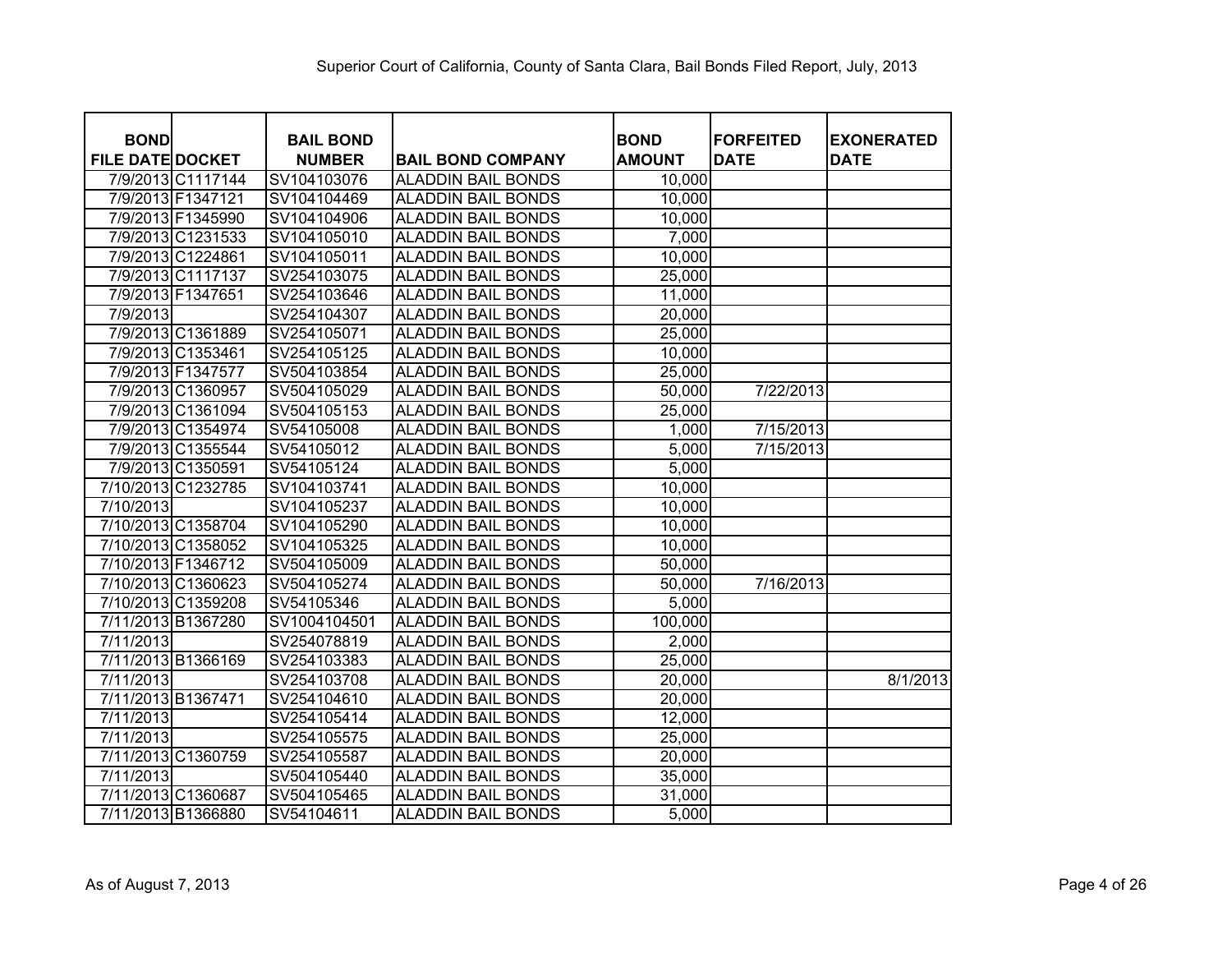| <b>BOND</b>             |                    | <b>BAIL BOND</b> |                           | <b>BOND</b>   | <b>FORFEITED</b> | <b>EXONERATED</b> |
|-------------------------|--------------------|------------------|---------------------------|---------------|------------------|-------------------|
| <b>FILE DATE DOCKET</b> |                    | <b>NUMBER</b>    | <b>BAIL BOND COMPANY</b>  | <b>AMOUNT</b> | <b>DATE</b>      | <b>DATE</b>       |
|                         | 7/11/2013 C1357523 | SV54105514       | <b>ALADDIN BAIL BONDS</b> | 5,000         |                  |                   |
| 7/12/2013 B1263461      |                    | SV104103163      | <b>ALADDIN BAIL BONDS</b> | 10,000        |                  | 7/22/2013         |
|                         | 7/12/2013 C1359168 | SV254105985      | <b>ALADDIN BAIL BONDS</b> | 11,000        |                  |                   |
|                         | 7/12/2013 C1362158 | SV254106062      | <b>ALADDIN BAIL BONDS</b> | 11,000        |                  |                   |
|                         | 7/12/2013 C1354674 | SV504105964      | <b>ALADDIN BAIL BONDS</b> | 50,000        |                  |                   |
|                         | 7/12/2013 B1366855 | SV54103620       | <b>ALADDIN BAIL BONDS</b> | 5,000         |                  |                   |
|                         | 7/15/2013 C1353168 | SV1004106221     | <b>ALADDIN BAIL BONDS</b> | 60,000        |                  |                   |
|                         | 7/15/2013 C1357515 | SV104104417      | <b>ALADDIN BAIL BONDS</b> | 10,000        |                  |                   |
|                         | 7/15/2013 C1362175 | SV104106292      | <b>ALADDIN BAIL BONDS</b> | 10,000        |                  |                   |
|                         | 7/15/2013 C1362259 | SV104106296      | <b>ALADDIN BAIL BONDS</b> | 10,000        |                  |                   |
| 7/15/2013               |                    | SV104106349      | <b>ALADDIN BAIL BONDS</b> | 10,000        |                  |                   |
|                         | 7/15/2013 B1364858 | SV254105538      | <b>ALADDIN BAIL BONDS</b> | 20,000        |                  |                   |
|                         | 7/15/2013 B1366195 | SV254105539      | <b>ALADDIN BAIL BONDS</b> | 15,000        |                  |                   |
|                         | 7/15/2013 C1362158 | SV254106060      | <b>ALADDIN BAIL BONDS</b> | 11,000        |                  |                   |
|                         | 7/15/2013 C1362158 | SV254106063      | <b>ALADDIN BAIL BONDS</b> | 11,000        |                  |                   |
|                         | 7/15/2013 C1362165 | SV254106133      | <b>ALADDIN BAIL BONDS</b> | 11,000        |                  |                   |
| 7/15/2013               |                    | SV254106760      | <b>ALADDIN BAIL BONDS</b> | 15,000        |                  |                   |
|                         | 7/15/2013 B1367575 | SV504105929      | <b>ALADDIN BAIL BONDS</b> | 50,000        |                  |                   |
| 7/15/2013               |                    | SV504106132      | <b>ALADDIN BAIL BONDS</b> | 28,000        |                  |                   |
|                         | 7/15/2013 C1361041 | SV504106277      | <b>ALADDIN BAIL BONDS</b> | 50,000        |                  |                   |
| 7/15/2013               |                    | SV504106342      | <b>ALADDIN BAIL BONDS</b> | 15,000        |                  |                   |
|                         | 7/15/2013 C1362258 | SV504106558      | <b>ALADDIN BAIL BONDS</b> | 10,000        |                  |                   |
| 7/15/2013               |                    | SV504106740      | <b>ALADDIN BAIL BONDS</b> | 30,000        |                  |                   |
| 7/15/2013               |                    | SV54106476       | <b>ALADDIN BAIL BONDS</b> | 5,000         |                  |                   |
|                         | 7/15/2013 C1358609 | SV54106796       | <b>ALADDIN BAIL BONDS</b> | 5,000         |                  |                   |
|                         | 7/15/2013 C1358620 | SV54106798       | <b>ALADDIN BAIL BONDS</b> | 5,000         |                  |                   |
| 7/16/2013               |                    | SV1004106896     | <b>ALADDIN BAIL BONDS</b> | 50,000        |                  |                   |
|                         | 7/16/2013 C1356590 | SV104106068      | <b>ALADDIN BAIL BONDS</b> | 10,000        |                  |                   |
|                         | 7/16/2013 C1352570 | SV104106069      | <b>ALADDIN BAIL BONDS</b> | 5,000         |                  |                   |
| 7/16/2013 F1347507      |                    | SV104106683      | <b>ALADDIN BAIL BONDS</b> | 10,000        |                  |                   |
|                         | 7/16/2013 C1246358 | SV254103424      | <b>ALADDIN BAIL BONDS</b> | 20,000        |                  |                   |
|                         | 7/16/2013 C1075705 | SV254105391      | <b>ALADDIN BAIL BONDS</b> | 20,000        |                  |                   |
|                         | 7/16/2013 F1347462 | SV254106181      | <b>ALADDIN BAIL BONDS</b> | 25,000        |                  |                   |
| 7/16/2013               |                    | SV254106391      | <b>ALADDIN BAIL BONDS</b> | 10,250        |                  |                   |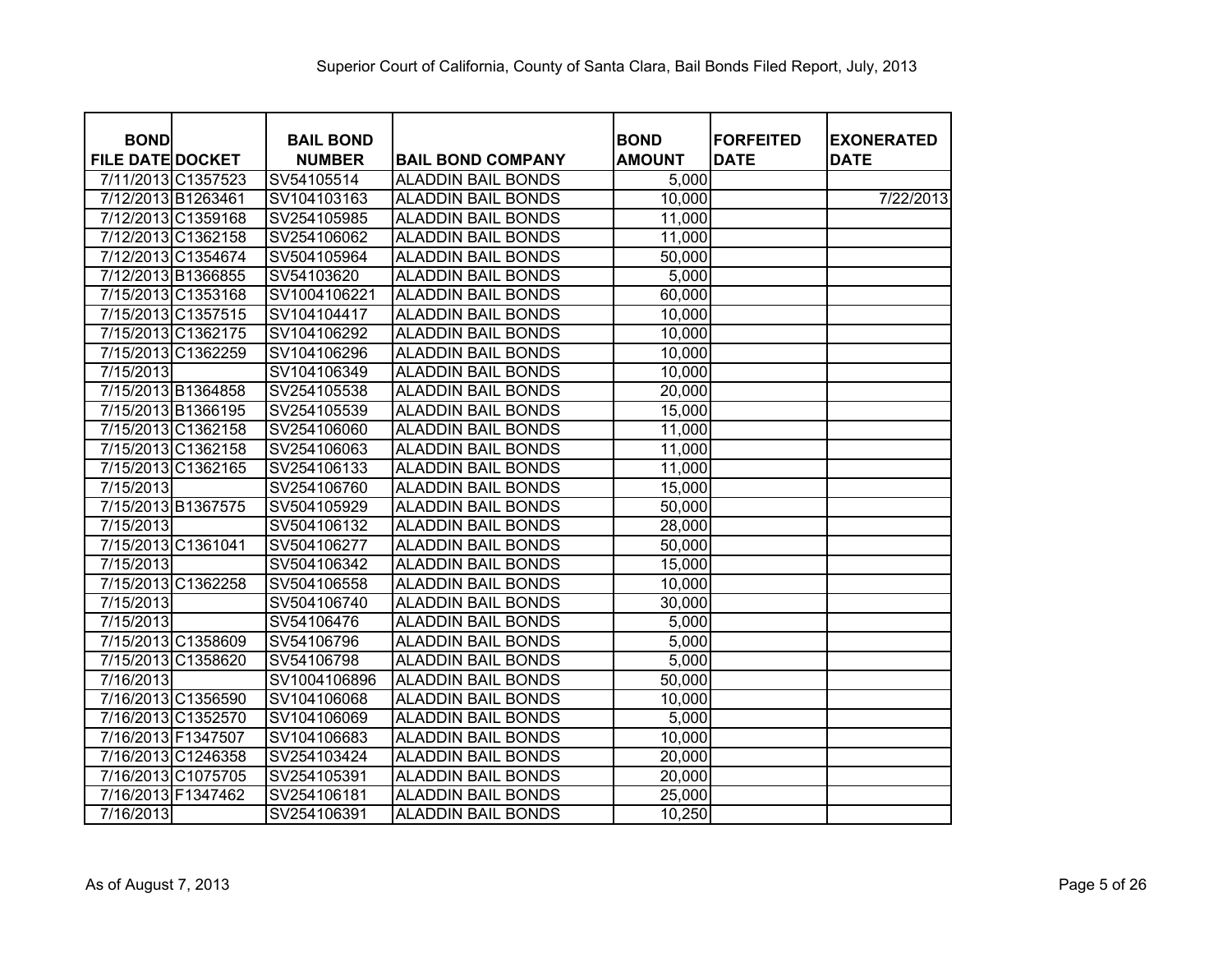| <b>BOND</b>             |                    | <b>BAIL BOND</b> |                           | <b>BOND</b>   | <b>FORFEITED</b> | <b>EXONERATED</b> |
|-------------------------|--------------------|------------------|---------------------------|---------------|------------------|-------------------|
| <b>FILE DATE DOCKET</b> |                    | <b>NUMBER</b>    | <b>BAIL BOND COMPANY</b>  | <b>AMOUNT</b> | <b>DATE</b>      | <b>DATE</b>       |
| 7/16/2013               |                    | SV254106685      | <b>ALADDIN BAIL BONDS</b> | 17,000        |                  |                   |
| 7/16/2013 B1366192      |                    | SV504106334      | <b>ALADDIN BAIL BONDS</b> | 30,000        |                  |                   |
| 7/16/2013 F1347510      |                    | SV504106880      | <b>ALADDIN BAIL BONDS</b> | 25,000        |                  |                   |
| 7/16/2013 C1359287      |                    | SV504106951      | <b>ALADDIN BAIL BONDS</b> | 25,000        |                  |                   |
| 7/16/2013 C1358837      |                    | SV54105946       | <b>ALADDIN BAIL BONDS</b> | 5,000         |                  |                   |
| 7/16/2013 B1048424      |                    | SV54106942       | <b>ALADDIN BAIL BONDS</b> | 5,000         |                  |                   |
| 7/17/2013 F1347031      |                    | SV104105676      | <b>ALADDIN BAIL BONDS</b> | 7,500         |                  |                   |
| 7/17/2013 C1359855      |                    | SV104106467      | <b>ALADDIN BAIL BONDS</b> | 10,000        |                  |                   |
| 7/17/2013 F1347570      |                    | SV254078820      | <b>ALADDIN BAIL BONDS</b> | 25,000        |                  |                   |
| 7/17/2013 C1360940      |                    | SV504056091      | <b>ALADDIN BAIL BONDS</b> | 5,000         |                  |                   |
| 7/17/2013 C1358069      |                    | SV504106889      | <b>ALADDIN BAIL BONDS</b> | 25,000        |                  |                   |
| 7/17/2013               |                    | SV504107247      | <b>ALADDIN BAIL BONDS</b> | 35,000        |                  |                   |
| 7/17/2013 C1356737      |                    | SV54106254       | <b>ALADDIN BAIL BONDS</b> | 5,000         |                  |                   |
| 7/17/2013 C1350411      |                    | SV54107249       | <b>ALADDIN BAIL BONDS</b> | 1,000         |                  |                   |
| 7/17/2013 C1355954      |                    | SV54107250       | <b>ALADDIN BAIL BONDS</b> | 3,000         |                  |                   |
| 7/18/2013 B1365202      |                    | SV104106353      | <b>ALADDIN BAIL BONDS</b> | 10,000        |                  |                   |
| 7/18/2013               |                    | SV104107295      | <b>ALADDIN BAIL BONDS</b> | 10,000        |                  |                   |
| 7/18/2013 B1367078      |                    | SV254106445      | <b>ALADDIN BAIL BONDS</b> | 25,000        |                  |                   |
| 7/18/2013 F1139927      |                    | SV254107488      | <b>ALADDIN BAIL BONDS</b> | 20,000        | 7/25/2013        |                   |
| 7/18/2013               |                    | SV54107330       | <b>ALADDIN BAIL BONDS</b> | 1,000         |                  |                   |
| 7/19/2013 C1361232      |                    | SV1004107699     | <b>ALADDIN BAIL BONDS</b> | 100,000       |                  |                   |
| 7/19/2013 C1358906      |                    | SV104107389      | <b>ALADDIN BAIL BONDS</b> | 5,000         |                  |                   |
| 7/19/2013 C1361141      |                    | SV104107693      | <b>ALADDIN BAIL BONDS</b> | 10,000        | 8/2/2013         |                   |
| 7/19/2013               |                    | SV104107740      | <b>ALADDIN BAIL BONDS</b> | 10,000        |                  |                   |
| 7/19/2013 C1361304      |                    | SV1504107709     | <b>ALADDIN BAIL BONDS</b> | 125,000       |                  |                   |
|                         | 7/19/2013 C1356130 | SV254107144      | <b>ALADDIN BAIL BONDS</b> | 25,000        |                  |                   |
| 7/19/2013 C1358575      |                    | SV254107406      | <b>ALADDIN BAIL BONDS</b> | 20,000        |                  |                   |
| 7/19/2013               |                    | SV254107462      | <b>ALADDIN BAIL BONDS</b> | 25,000        |                  |                   |
| 7/19/2013 C1358810      |                    | SV504107503      | <b>ALADDIN BAIL BONDS</b> | 50,000        |                  |                   |
| 7/19/2013 C1355888      |                    | SV504107567      | <b>ALADDIN BAIL BONDS</b> | 30,000        |                  |                   |
| 7/20/2013               |                    | SV254110811      | <b>ALADDIN BAIL BONDS</b> | 25,000        |                  |                   |
| 7/22/2013 B1366844      |                    | SV1004107376     | <b>ALADDIN BAIL BONDS</b> | 75,000        |                  |                   |
| 7/22/2013               |                    | SV1004108449     | <b>ALADDIN BAIL BONDS</b> | 25,000        |                  |                   |
| 7/22/2013 B1367052      |                    | SV104106266      | <b>ALADDIN BAIL BONDS</b> | 5,000         |                  |                   |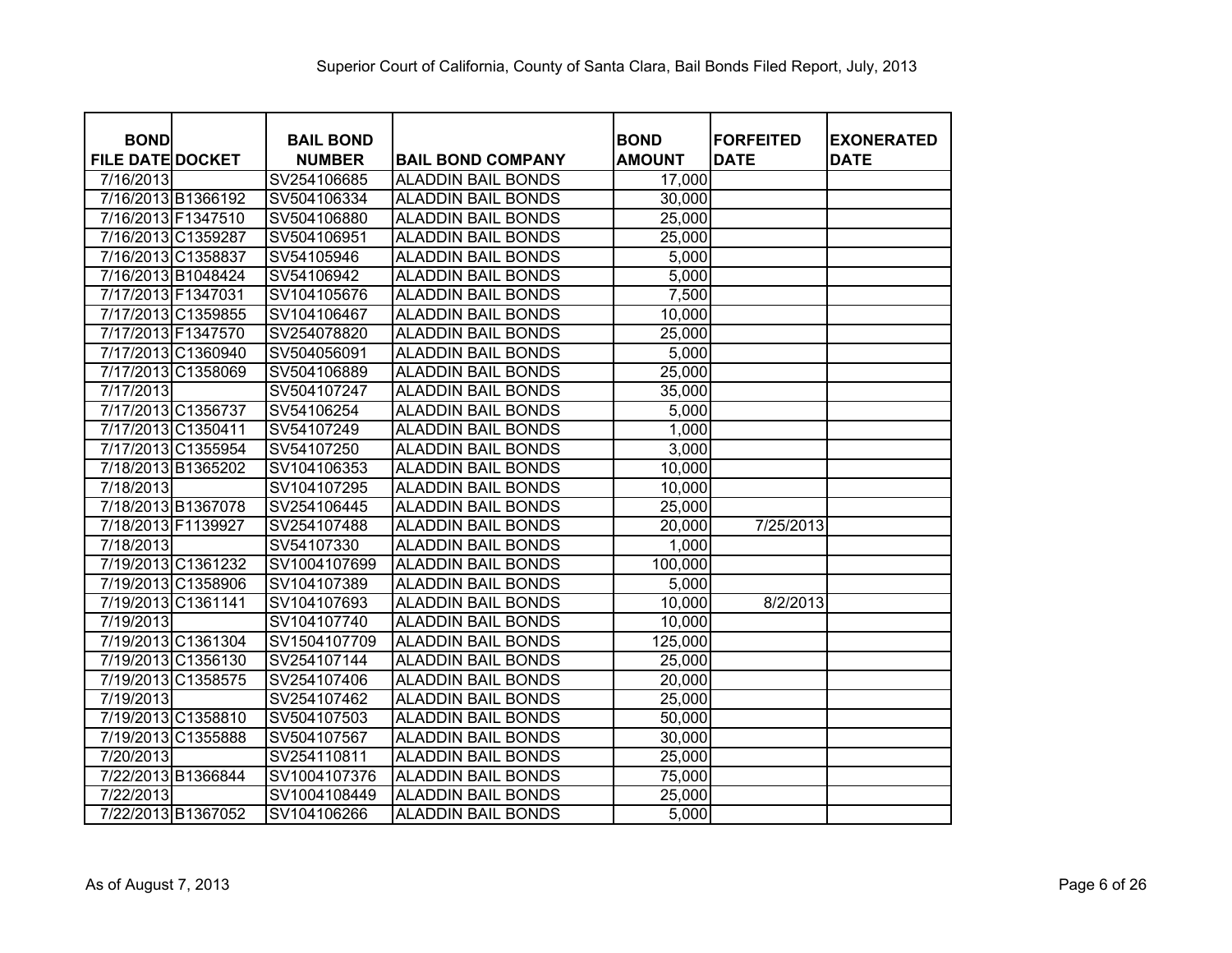| <b>BOND</b>             |                    | <b>BAIL BOND</b> |                           | <b>BOND</b>   | <b>FORFEITED</b> | <b>EXONERATED</b> |
|-------------------------|--------------------|------------------|---------------------------|---------------|------------------|-------------------|
| <b>FILE DATE DOCKET</b> |                    | <b>NUMBER</b>    | <b>BAIL BOND COMPANY</b>  | <b>AMOUNT</b> | <b>DATE</b>      | <b>DATE</b>       |
| 7/22/2013 B1364626      |                    | SV104106483      | <b>ALADDIN BAIL BONDS</b> | 10,000        |                  |                   |
|                         | 7/22/2013 C1357672 | SV104107981      | <b>ALADDIN BAIL BONDS</b> | 10,000        |                  |                   |
| 7/22/2013               |                    | SV104108149      | <b>ALADDIN BAIL BONDS</b> | 10,000        |                  |                   |
|                         | 7/22/2013 C1361022 | SV104108238      | <b>ALADDIN BAIL BONDS</b> | 10,000        |                  |                   |
|                         | 7/22/2013 C1356038 | SV104108556      | <b>ALADDIN BAIL BONDS</b> | 10,000        |                  |                   |
|                         | 7/22/2013 C1357242 | SV104108557.     | <b>ALADDIN BAIL BONDS</b> | 10,000        |                  |                   |
|                         | 7/22/2013 C1357482 | SV104108561      | <b>ALADDIN BAIL BONDS</b> | 2,000         |                  |                   |
|                         | 7/22/2013 C1357265 | SV104108562      | <b>ALADDIN BAIL BONDS</b> | 10,000        |                  |                   |
| 7/22/2013               |                    | SV254107889      | <b>ALADDIN BAIL BONDS</b> | 25,000        |                  |                   |
|                         | 7/22/2013 C1361943 | SV254107900      | <b>ALADDIN BAIL BONDS</b> | 20,000        |                  |                   |
| 7/22/2013               |                    | SV254108098      | <b>ALADDIN BAIL BONDS</b> | 16,000        |                  |                   |
|                         | 7/22/2013 C1361294 | SV254108161      | <b>ALADDIN BAIL BONDS</b> | 16,000        |                  | 7/26/2013         |
| 7/22/2013               |                    | SV254108391      | <b>ALADDIN BAIL BONDS</b> | 11,000        |                  |                   |
|                         | 7/22/2013 C1359118 | SV254108409      | <b>ALADDIN BAIL BONDS</b> | 15,000        | 7/29/2013        |                   |
| 7/22/2013 C1361067      |                    | SV254108457      | <b>ALADDIN BAIL BONDS</b> | 25,000        |                  |                   |
| 7/22/2013               |                    | SV254108516      | ALADDIN BAIL BONDS        | 11,000        |                  |                   |
|                         | 7/22/2013 C1362209 | SV254108591      | <b>ALADDIN BAIL BONDS</b> | 16,000        |                  |                   |
| 7/22/2013 B1367649      |                    | SV504107331      | <b>ALADDIN BAIL BONDS</b> | 50,000        |                  |                   |
| 7/22/2013               |                    | SV504108321      | <b>ALADDIN BAIL BONDS</b> | 40,000        |                  |                   |
| 7/22/2013 C1361847      |                    | SV504108322      | <b>ALADDIN BAIL BONDS</b> | 40,000        |                  |                   |
|                         | 7/22/2013 C1362142 | SV504108533      | <b>ALADDIN BAIL BONDS</b> | 30,000        |                  |                   |
|                         | 7/22/2013 C1102384 | SV54106375       | <b>ALADDIN BAIL BONDS</b> | 5,000         | 8/2/2013         |                   |
| 7/22/2013 B1367528      |                    | SV54107597       | <b>ALADDIN BAIL BONDS</b> | 1,000         |                  |                   |
| 7/22/2013               |                    | SV54108091       | <b>ALADDIN BAIL BONDS</b> | 5,000         |                  |                   |
|                         | 7/22/2013 C1122750 | SV54108180       | <b>ALADDIN BAIL BONDS</b> | 5,000         |                  | 7/22/2013         |
| 7/22/2013 C1359291      |                    | SV54108408       | <b>ALADDIN BAIL BONDS</b> | 5,000         |                  |                   |
|                         | 7/23/2013 C1358486 | SV1004108718     | <b>ALADDIN BAIL BONDS</b> | 50,000        |                  |                   |
| 7/23/2013 B1367577      |                    | SV104107905      | <b>ALADDIN BAIL BONDS</b> | 10,000        |                  |                   |
| 7/23/2013               |                    | SV104108268      | <b>ALADDIN BAIL BONDS</b> | 10,000        |                  |                   |
| 7/23/2013 F1346980      |                    | SV104108593      | <b>ALADDIN BAIL BONDS</b> | 7,500         |                  |                   |
| 7/23/2013               |                    | SV104108623      | <b>ALADDIN BAIL BONDS</b> | 10,000        |                  |                   |
| 7/23/2013 C1355117      |                    | SV104108692      | <b>ALADDIN BAIL BONDS</b> | 8,000         |                  |                   |
| 7/23/2013               |                    | SV254108392      | <b>ALADDIN BAIL BONDS</b> | 25,000        |                  |                   |
| 7/23/2013               |                    | SV254108612      | <b>ALADDIN BAIL BONDS</b> | 11,000        |                  |                   |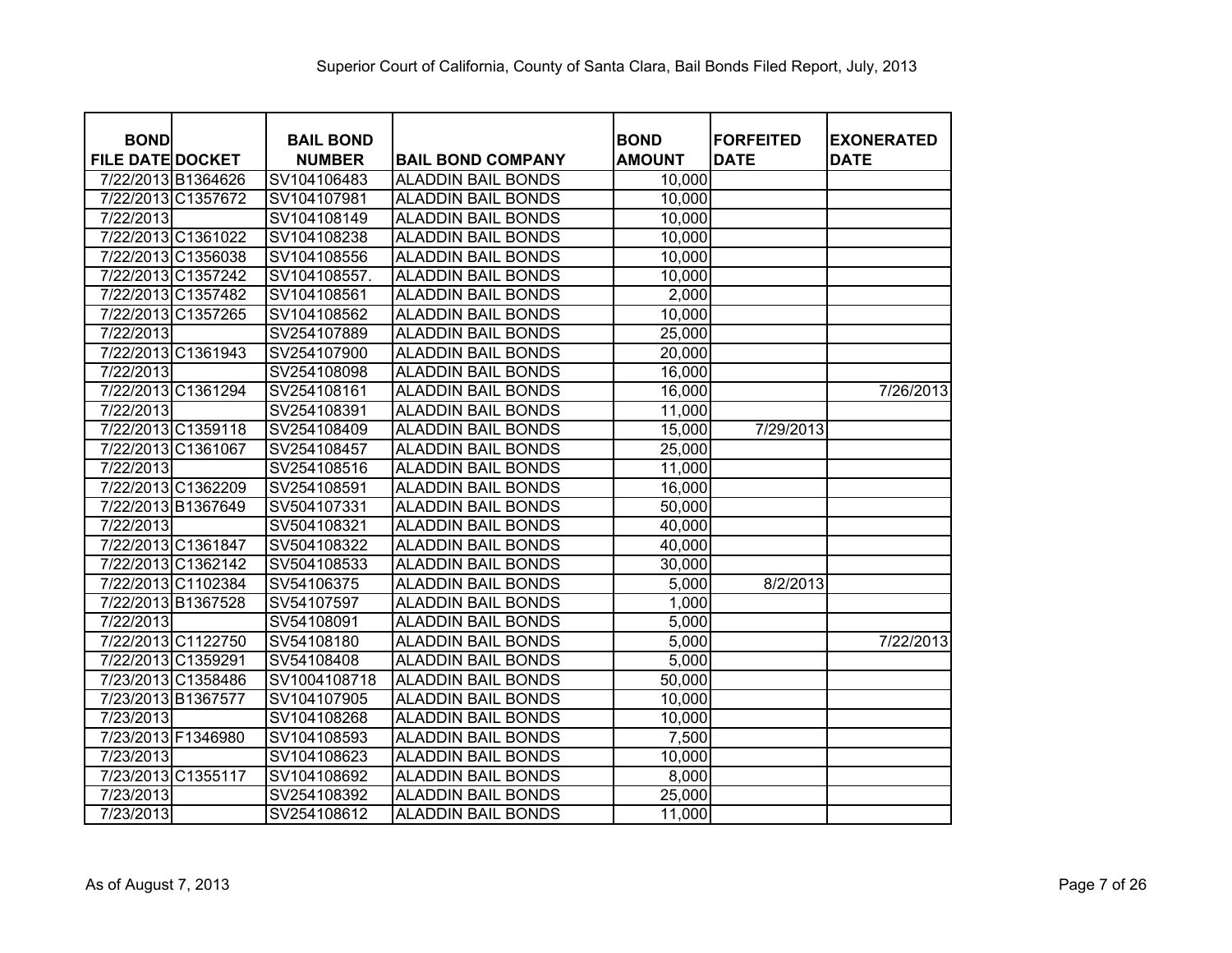| <b>BOND</b>             | <b>BAIL BOND</b> |                           | <b>BOND</b>   | <b>FORFEITED</b> |                                  |
|-------------------------|------------------|---------------------------|---------------|------------------|----------------------------------|
| <b>FILE DATE DOCKET</b> | <b>NUMBER</b>    | <b>BAIL BOND COMPANY</b>  | <b>AMOUNT</b> | <b>DATE</b>      | <b>EXONERATED</b><br><b>DATE</b> |
| 7/23/2013 C1357127      | SV254108688      | <b>ALADDIN BAIL BONDS</b> | 20,000        |                  |                                  |
| 7/23/2013 C1354551      | SV254108691      | <b>ALADDIN BAIL BONDS</b> | 25,000        |                  |                                  |
| 7/23/2013               | SV254108742      | <b>ALADDIN BAIL BONDS</b> | 11,000        |                  |                                  |
| 7/23/2013 B1367653      | SV504107984      | <b>ALADDIN BAIL BONDS</b> | 50,000        |                  |                                  |
| 7/23/2013 F1347560      | SV504108179      | <b>ALADDIN BAIL BONDS</b> | 36,000        |                  |                                  |
| 7/23/2013 C1356929      | SV54106957       | <b>ALADDIN BAIL BONDS</b> | 2,500         |                  |                                  |
| 7/23/2013 B1365253      | SV54107255       | <b>ALADDIN BAIL BONDS</b> | 5,000         |                  |                                  |
| 7/23/2013 C1358028      | SV54108693       | <b>ALADDIN BAIL BONDS</b> | 5,000         |                  |                                  |
| 7/23/2013 C1358572      | SV54108705       | <b>ALADDIN BAIL BONDS</b> | 5,000         |                  |                                  |
| 7/24/2013 C1360249      | SV104107742      | <b>ALADDIN BAIL BONDS</b> | 10,000        |                  |                                  |
| 7/24/2013               | SV104108921      | <b>ALADDIN BAIL BONDS</b> | 10,000        |                  |                                  |
| 7/24/2013               | SV104109026      | <b>ALADDIN BAIL BONDS</b> | 10,000        |                  |                                  |
| 7/24/2013               | SV254108659      | <b>ALADDIN BAIL BONDS</b> | 20,000        |                  |                                  |
| 7/24/2013 C1362207      | SV254108814      | <b>ALADDIN BAIL BONDS</b> | 12,000        |                  |                                  |
| 7/24/2013 F1242259      | SV254108884      | <b>ALADDIN BAIL BONDS</b> | 15,000        |                  |                                  |
| 7/24/2013 F1347121      | SV504108979      | <b>ALADDIN BAIL BONDS</b> | 40,000        |                  |                                  |
| 7/25/2013 C1246877      | SV1004108764     | <b>ALADDIN BAIL BONDS</b> | 35,000        |                  |                                  |
| 7/25/2013 B1367342      | SV1004109008     | <b>ALADDIN BAIL BONDS</b> | 75,000        |                  |                                  |
| 7/25/2013 C1354877      | SV104109009      | <b>ALADDIN BAIL BONDS</b> | 10,000        |                  |                                  |
| 7/25/2013 CC828890      | SV254109060      | <b>ALADDIN BAIL BONDS</b> | 20,000        |                  |                                  |
| 7/25/2013 C1362063      | SV254109253      | <b>ALADDIN BAIL BONDS</b> | 25,000        |                  |                                  |
| 7/25/2013               | SV254109303      | <b>ALADDIN BAIL BONDS</b> | 20,000        |                  |                                  |
| 7/25/2013 B1367680      | SV504108765      | <b>ALADDIN BAIL BONDS</b> | 30,000        |                  |                                  |
| 7/25/2013 C1246512      | SV54107911       | <b>ALADDIN BAIL BONDS</b> | 5,000         |                  |                                  |
| 7/25/2013 C1357689      | SV54108784       | <b>ALADDIN BAIL BONDS</b> | 5,000         |                  |                                  |
| 7/25/2013               | SV54109061       | <b>ALADDIN BAIL BONDS</b> | 1,000         |                  |                                  |
| 7/25/2013 C1108100      | SV54109207       | <b>ALADDIN BAIL BONDS</b> | 5,000         |                  |                                  |
| 7/25/2013 CC596453      | SV54109267       | <b>ALADDIN BAIL BONDS</b> | 5,000         |                  |                                  |
| 7/26/2013               | SV104109380      | <b>ALADDIN BAIL BONDS</b> | 10,000        |                  |                                  |
| 7/26/2013 B1367669      | SV254109036      | <b>ALADDIN BAIL BONDS</b> | 22,250        |                  |                                  |
| 7/29/2013 C1233614      | SV1004109824     | <b>ALADDIN BAIL BONDS</b> | 100,000       |                  |                                  |
| 7/29/2013 C1359945      | SV104108769      | <b>ALADDIN BAIL BONDS</b> | 10,000        |                  |                                  |
| 7/29/2013 C1358446      | SV104108891      | <b>ALADDIN BAIL BONDS</b> | 10,000        |                  |                                  |
| 7/29/2013 C1121760      | SV104109030      | <b>ALADDIN BAIL BONDS</b> | 7,000         |                  |                                  |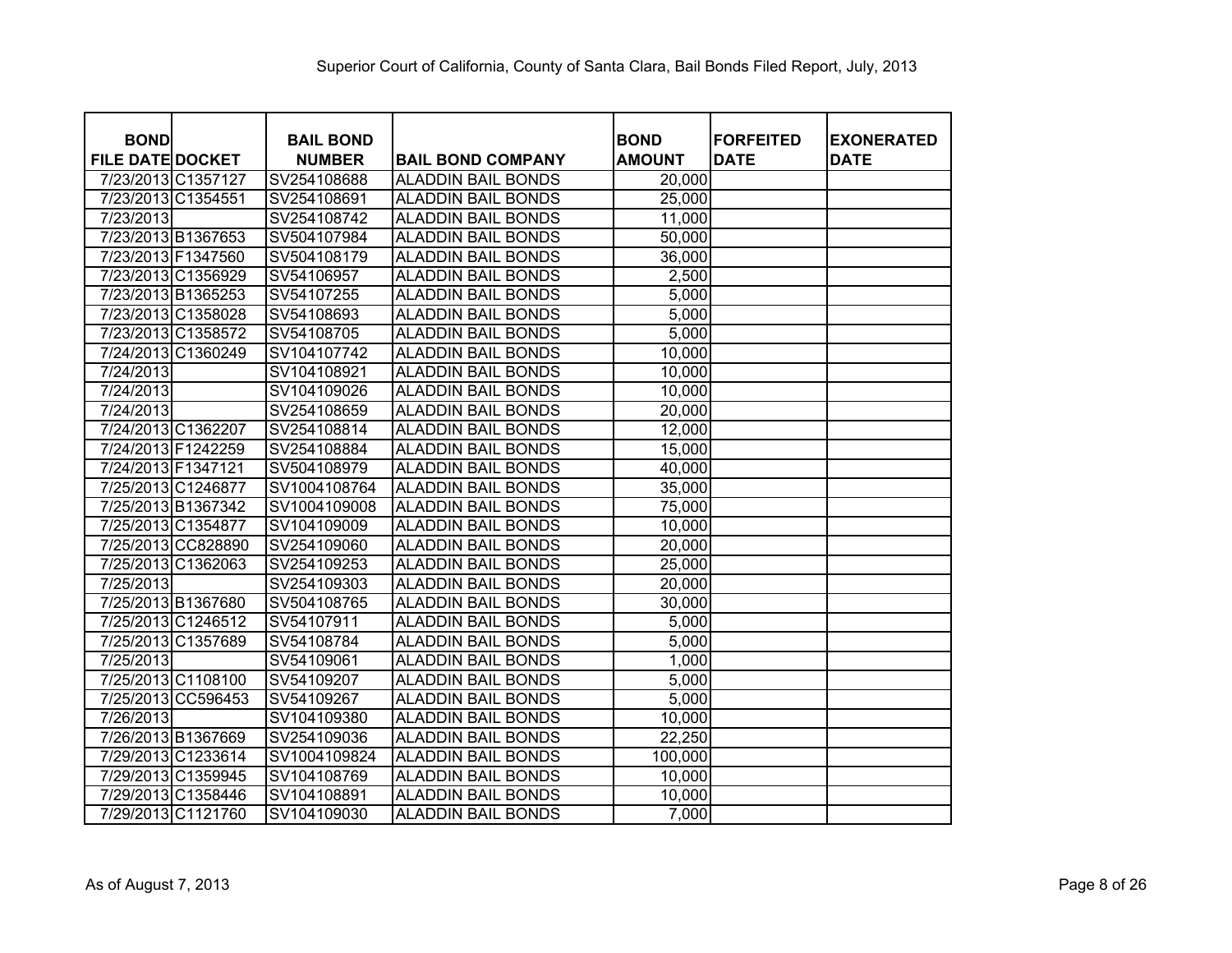| <b>BOND</b>             | <b>BAIL BOND</b> |                           | <b>BOND</b>   | <b>FORFEITED</b> | <b>EXONERATED</b> |
|-------------------------|------------------|---------------------------|---------------|------------------|-------------------|
| <b>FILE DATE DOCKET</b> | <b>NUMBER</b>    | <b>BAIL BOND COMPANY</b>  | <b>AMOUNT</b> | <b>DATE</b>      | <b>DATE</b>       |
| 7/29/2013 C1355118      | SV104109748      | <b>ALADDIN BAIL BONDS</b> | 5,000         |                  |                   |
| 7/29/2013 C1236286      | SV104109956      | <b>ALADDIN BAIL BONDS</b> | 7,500         |                  |                   |
| 7/29/2013 C1355544      | SV104110512      | <b>ALADDIN BAIL BONDS</b> | 10,000        |                  |                   |
| 7/29/2013 C1361858      | SV25411006       | <b>ALADDIN BAIL BONDS</b> | 15,000        |                  |                   |
| 7/29/2013 C1085663      | SV254110364      | <b>ALADDIN BAIL BONDS</b> | 10,000        |                  |                   |
| 7/29/2013 C1357944      | SV54109751       | <b>ALADDIN BAIL BONDS</b> | 2,000         |                  |                   |
| 7/29/2013 C1358862      | SV54110490       | <b>ALADDIN BAIL BONDS</b> | 2,000         |                  |                   |
| 7/29/2013 C1354974      | SV54110513       | <b>ALADDIN BAIL BONDS</b> | 2,500         |                  |                   |
| 7/30/2013               | SV1004110796     | <b>ALADDIN BAIL BONDS</b> | 56,000        |                  |                   |
| 7/30/2013 C1355486      | SV104107883      | <b>ALADDIN BAIL BONDS</b> | 10,000        |                  |                   |
| 7/30/2013               | SV104109704      | <b>ALADDIN BAIL BONDS</b> | 10,000        |                  |                   |
| 7/30/2013               | SV104109988      | <b>ALADDIN BAIL BONDS</b> | 10,000        |                  |                   |
| 7/30/2013 B1367676      | SV104110022      | <b>ALADDIN BAIL BONDS</b> | 10,000        |                  |                   |
| 7/30/2013               | SV104110093      | <b>ALADDIN BAIL BONDS</b> | 10,000        |                  |                   |
| 7/30/2013               | SV104110094      | <b>ALADDIN BAIL BONDS</b> | 10,000        |                  |                   |
| 7/30/2013               | SV104110422      | <b>ALADDIN BAIL BONDS</b> | 10,000        |                  |                   |
| 7/30/2013               | SV104110474      | <b>ALADDIN BAIL BONDS</b> | 6,000         |                  |                   |
| 7/30/2013               | SV104110805      | <b>ALADDIN BAIL BONDS</b> | 10,000        |                  |                   |
| 7/30/2013               | SV254109713      | <b>ALADDIN BAIL BONDS</b> | 15,000        |                  |                   |
| 7/30/2013               | SV254109716      | <b>ALADDIN BAIL BONDS</b> | 11,000        |                  |                   |
| 7/30/2013               | SV254109727      | <b>ALADDIN BAIL BONDS</b> | 10,000        |                  |                   |
| 7/30/2013               | SV254110000      | <b>ALADDIN BAIL BONDS</b> | 16,000        |                  |                   |
| 7/30/2013               | SV254110043      | <b>ALADDIN BAIL BONDS</b> | 11,000        |                  |                   |
| 7/30/2013               | SV254110106      | <b>ALADDIN BAIL BONDS</b> | 15,000        |                  |                   |
| 7/30/2013               | SV254110336      | <b>ALADDIN BAIL BONDS</b> | 15,000        |                  |                   |
| 7/30/2013               | SV254110387      | <b>ALADDIN BAIL BONDS</b> | 25,000        |                  |                   |
| 7/30/2013 B1366454      | SV254110487      | <b>ALADDIN BAIL BONDS</b> | 15,000        |                  |                   |
| 7/30/2013               | SV254110556      | <b>ALADDIN BAIL BONDS</b> | 10,000        |                  |                   |
| 7/30/2013               | SV254110581      | <b>ALADDIN BAIL BONDS</b> | 25,000        |                  |                   |
| 7/30/2013               | SV254110666      | <b>ALADDIN BAIL BONDS</b> | 25,000        |                  |                   |
| 7/30/2013               | SV504109780      | <b>ALADDIN BAIL BONDS</b> | 50,000        |                  |                   |
| 7/30/2013               | SV504110466      | <b>ALADDIN BAIL BONDS</b> | 50,000        |                  |                   |
| 7/30/2013               | SV504110689      | <b>ALADDIN BAIL BONDS</b> | 26,000        |                  |                   |
| 7/30/2013               | SV504110789      | <b>ALADDIN BAIL BONDS</b> | 30,000        |                  |                   |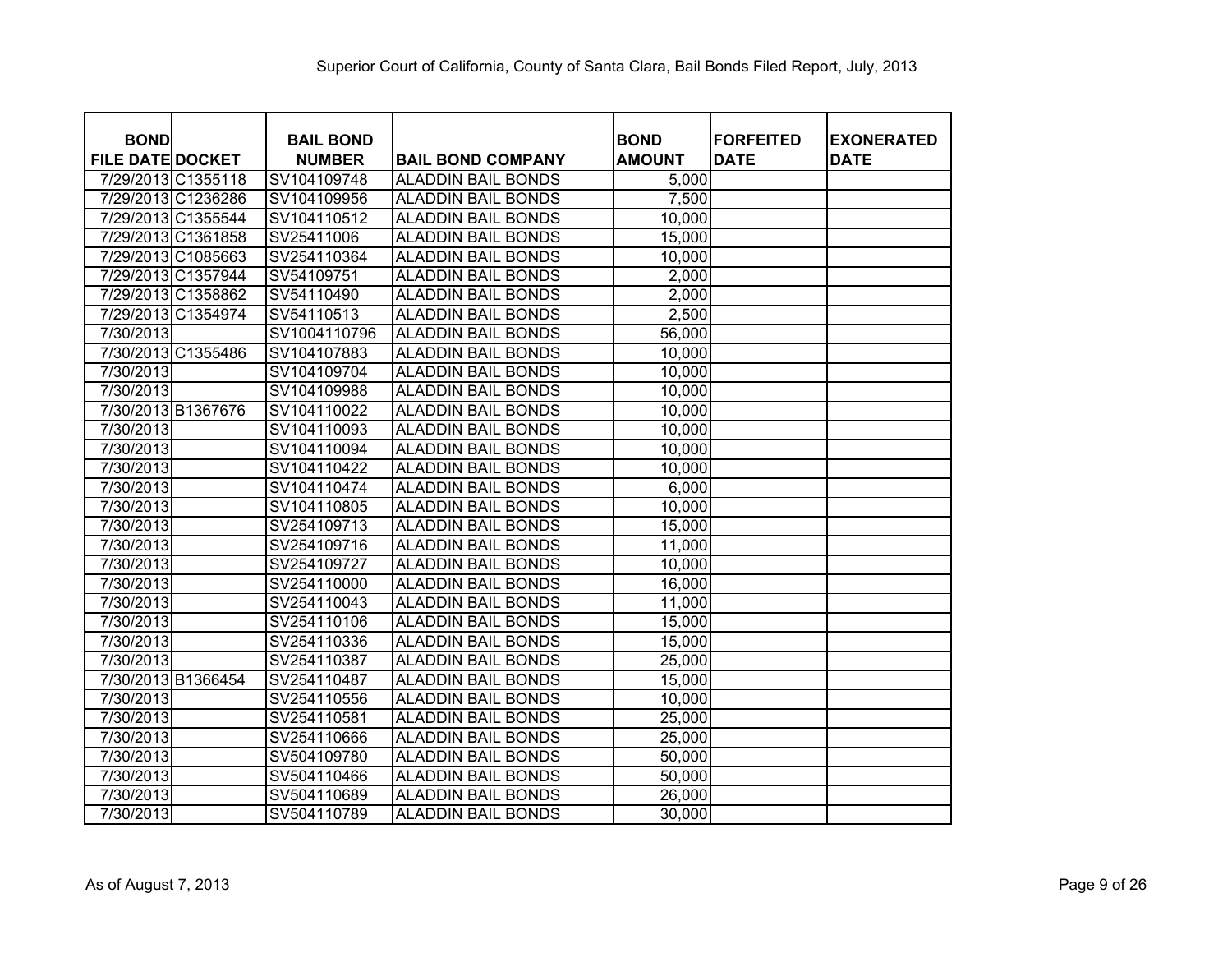| <b>BOND</b>             |                    | <b>BAIL BOND</b> |                               | <b>BOND</b>   | <b>IFORFEITED</b> | <b>EXONERATED</b> |
|-------------------------|--------------------|------------------|-------------------------------|---------------|-------------------|-------------------|
| <b>FILE DATE DOCKET</b> |                    | <b>NUMBER</b>    | <b>BAIL BOND COMPANY</b>      | <b>AMOUNT</b> | <b>DATE</b>       | <b>DATE</b>       |
|                         | 7/30/2013 C1361128 | SV54107910       | <b>ALADDIN BAIL BONDS</b>     | 5,000         |                   |                   |
|                         | 7/31/2013 C1362167 | SV254110873      | <b>ALADDIN BAIL BONDS</b>     | 25,000        |                   |                   |
|                         | 7/31/2013 C1358900 | SV104108658      | <b>ALADDIN BAIL BONDS</b>     | 10,000        |                   |                   |
| 7/31/2013 C1360281      |                    | SV104109412      | <b>ALADDIN BAIL BONDS</b>     | 10,000        |                   |                   |
|                         | 7/31/2013 C1224080 | SV104109607      | <b>ALADDIN BAIL BONDS</b>     | 10,000        |                   |                   |
|                         | 7/31/2013 C1238286 | SV254106340      | <b>ALADDIN BAIL BONDS</b>     | 15,000        |                   |                   |
| 7/31/2013               |                    | SV254110716      | <b>ALADDIN BAIL BONDS</b>     | 10,250        |                   |                   |
| 7/31/2013 C1362167      |                    | SV254110871      | <b>ALADDIN BAIL BONDS</b>     | 25,000        |                   |                   |
| 7/31/2013               |                    | SV254110888      | <b>ALADDIN BAIL BONDS</b>     | 25,000        |                   |                   |
|                         | 7/31/2013 C1359640 | SV504111034      | <b>ALADDIN BAIL BONDS</b>     | 30,000        |                   |                   |
|                         | 7/31/2013 C1357893 | SV54109200       | <b>ALADDIN BAIL BONDS</b>     | 5,000         |                   |                   |
|                         | 7/31/2013 C1246659 | SV54109606       | <b>ALADDIN BAIL BONDS</b>     | 5,000         |                   |                   |
|                         | 7/31/2013 C1358473 | SV54110414       | <b>ALADDIN BAIL BONDS</b>     | 5,000         |                   |                   |
|                         | 7/31/2013 C1358594 | SV54111036       | <b>ALADDIN BAIL BONDS</b>     | 5,000         |                   |                   |
| 7/11/2013 F1347390      |                    | 2013AA078834     | ALICE CORTEZ BAIL BONDS       | 5,000         |                   |                   |
| 7/17/2013 F1347162      |                    | 2013BB017486     | ALICE CORTEZ BAIL BONDS       | 10,000        |                   |                   |
| 7/23/2013               |                    | 2013BB017487     | ALICE CORTEZ BAIL BONDS       | 10,000        |                   |                   |
| 7/31/2013 F1347415      |                    | 2013AA078835     | ALICE CORTEZ BAIL BONDS       | 5,000         |                   |                   |
| 7/31/2013 F1346919      |                    | 2013AA078836     | ALICE CORTEZ BAIL BONDS       | 5,000         |                   |                   |
| 7/1/2013                |                    |                  | 5112192158 ALL PRO BAIL BONDS | 10,000        |                   |                   |
| 7/1/2013                |                    |                  | 5112192161 ALL PRO BAIL BONDS | 10,000        |                   |                   |
|                         | 7/1/2013 C1360308  |                  | 5112192314 ALL PRO BAIL BONDS | 2,000         | 7/18/2013         |                   |
|                         | 7/1/2013 C1361568  |                  | 5271716637 ALL PRO BAIL BONDS | 25,000        |                   |                   |
|                         | 7/1/2013 CC812207  |                  | 5271716640 ALL PRO BAIL BONDS | 12,000        |                   |                   |
|                         | 7/1/2013 C1242392  |                  | 5271716679 ALL PRO BAIL BONDS | 20,000        |                   | 7/1/2013          |
|                         | 7/1/2013 C1246904  |                  | 5271716682 ALL PRO BAIL BONDS | 20,000        |                   | 7/1/2013          |
| 7/1/2013                |                    |                  | 5271716765 ALL PRO BAIL BONDS | 16,000        |                   |                   |
| 7/1/2013                |                    |                  | 5801629125 ALL PRO BAIL BONDS | 5,000         |                   |                   |
|                         | 7/1/2013 C1356538  |                  | 5801636121 ALL PRO BAIL BONDS | 2,000         |                   |                   |
| 7/2/2013                |                    |                  | 5112192116 ALL PRO BAIL BONDS | 10,000        |                   |                   |
|                         | 7/3/2013 B1366721  |                  | 5112192129 ALL PRO BAIL BONDS | 10,000        |                   |                   |
| 7/3/2013                |                    |                  | 5112192145 ALL PRO BAIL BONDS | 10,000        |                   |                   |
|                         | 7/3/2013 C1360284  |                  | 5112192174 ALL PRO BAIL BONDS | 10,000        |                   |                   |
|                         | 7/5/2013 F1347673  |                  | 5112192075 ALL PRO BAIL BONDS | 10,000        |                   |                   |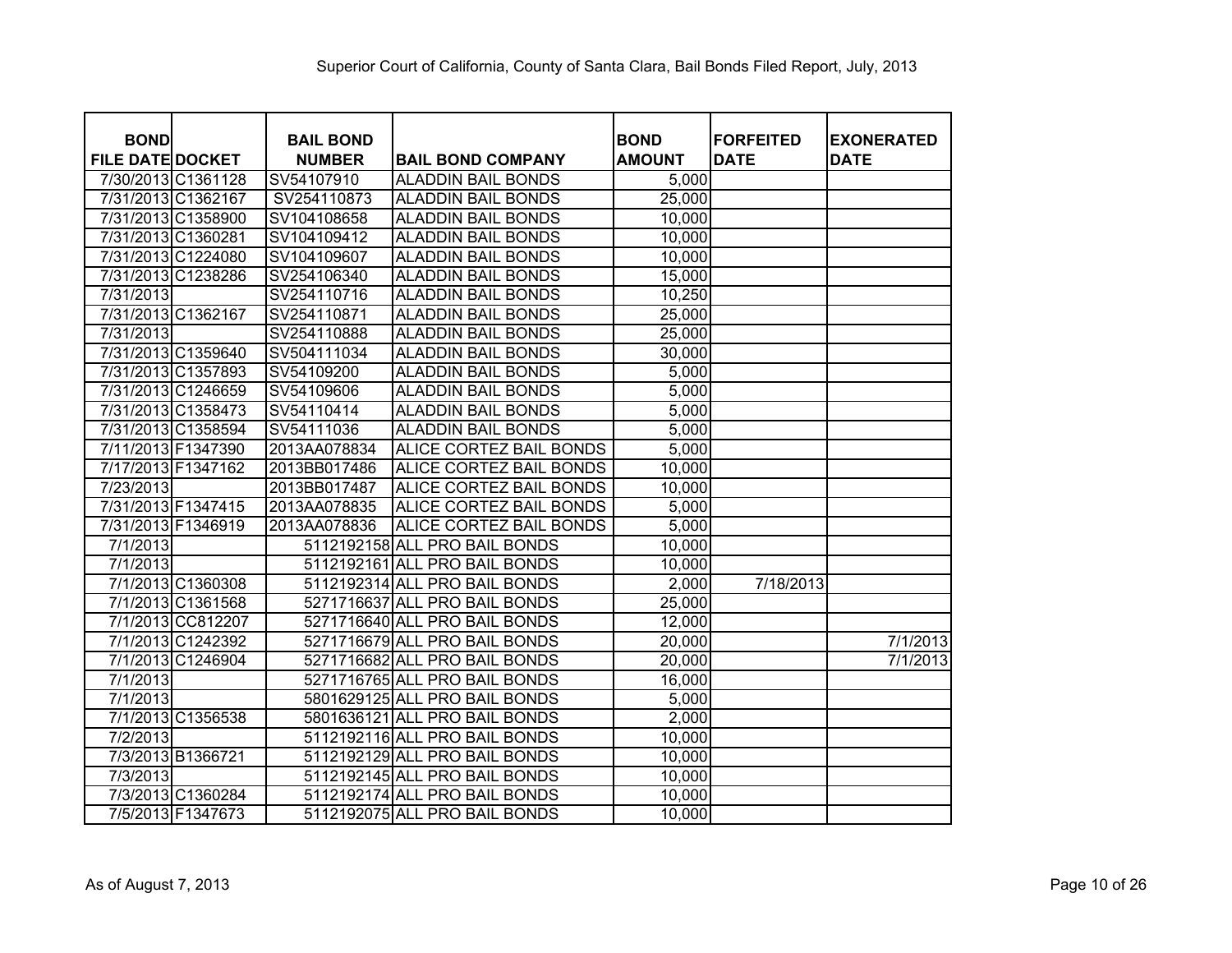| <b>BOND</b>             | <b>BAIL BOND</b> |                               | <b>BOND</b>   | <b>FORFEITED</b> | <b>EXONERATED</b> |
|-------------------------|------------------|-------------------------------|---------------|------------------|-------------------|
| <b>FILE DATE DOCKET</b> | <b>NUMBER</b>    | <b>BAIL BOND COMPANY</b>      | <b>AMOUNT</b> | <b>DATE</b>      | <b>DATE</b>       |
| 7/5/2013 C1199711       |                  | 5112192103 ALL PRO BAIL BONDS | 5,000         |                  |                   |
| 7/5/2013 C1352210       |                  | 5200103004 ALL PRO BAIL BONDS | 200,000       |                  |                   |
| 7/5/2013 C1242722       |                  | 5801629068 ALL PRO BAIL BONDS | 5,000         |                  |                   |
| 7/8/2013                |                  | 5112192062 ALL PRO BAIL BONDS | 5,000         |                  |                   |
| 7/8/2013 C1362288       |                  | 5271716778 ALL PRO BAIL BONDS | 26,500        |                  |                   |
| 7/8/2013                |                  | 5551006485 ALL PRO BAIL BONDS | 35,000        |                  |                   |
| 7/8/2013                |                  | 5801629071 ALL PRO BAIL BONDS | 1,000         |                  |                   |
| 7/8/2013 C1351567       |                  | 5801629084 ALL PRO BAIL BONDS | 5,000         |                  |                   |
| 7/8/2013 C1358566       |                  | 5801629097 ALL PRO BAIL BONDS | 5,000         |                  |                   |
| 7/8/2013 C1238182       |                  | 5801629109 ALL PRO BAIL BONDS | 5,000         |                  |                   |
| 7/8/2013                |                  | 5801629112 ALL PRO BAIL BONDS | 1,000         |                  |                   |
| 7/9/2013 C1350048       |                  | 5112192187 ALL PRO BAIL BONDS | 10,000        |                  |                   |
| 7/9/2013                |                  | 5112192202 ALL PRO BAIL BONDS | 10,000        |                  |                   |
| 7/10/2013 C1356495      |                  | 5271716794 ALL PRO BAIL BONDS | 25,000        |                  |                   |
| 7/10/2013 C1361098      |                  | 5551003369 ALL PRO BAIL BONDS | 35,000        |                  |                   |
| 7/11/2013               |                  | 5112192088 ALL PRO BAIL BONDS | 10,000        |                  |                   |
| 7/11/2013               |                  | 5112192190 ALL PRO BAIL BONDS | 10,000        |                  |                   |
| 7/11/2013 B1367365      |                  | 5271716781 ALL PRO BAIL BONDS | 25,000        |                  |                   |
| 7/11/2013               |                  | 5551003343 ALL PRO BAIL BONDS | 25,000        |                  | 7/31/2013         |
| 7/12/2013               |                  | 5112192330 ALL PRO BAIL BONDS | 10,000        |                  |                   |
| 7/12/2013 C1111891      |                  | 5112223535 ALL PRO BAIL BONDS | 10,000        |                  |                   |
| 7/12/2013               |                  | 5271712770 ALL PRO BAIL BONDS | 25,000        |                  |                   |
| 7/12/2013 C1353733      |                  | 5271712824 ALL PRO BAIL BONDS | 25,000        |                  |                   |
| 7/12/2013               |                  | 5801636118 ALL PRO BAIL BONDS | 5,000         |                  |                   |
| 7/15/2013 B1366964      |                  | 5105340627 ALL PRO BAIL BONDS | 100,000       |                  |                   |
| 7/15/2013               |                  | 5112223593 ALL PRO BAIL BONDS | 10,000        |                  |                   |
| 7/15/2013 C1358765      |                  | 5271712741 ALL PRO BAIL BONDS | 15,000        |                  |                   |
| 7/15/2013 C1358988      |                  | 5271712754 ALL PRO BAIL BONDS | 25,000        |                  |                   |
| 7/15/2013               |                  | 5271712840 ALL PRO BAIL BONDS | 26,000        |                  |                   |
| 7/15/2013               |                  | 5271716327 ALL PRO BAIL BONDS | 26,000        |                  |                   |
| 7/15/2013 C1358082      |                  | 5271716624 ALL PRO BAIL BONDS | 25,000        |                  |                   |
| 7/16/2013 B1367632      |                  | 5112192132 ALL PRO BAIL BONDS | 10,000        | 7/29/2013        |                   |
| 7/16/2013               |                  | 5112209195 ALL PRO BAIL BONDS | 10,000        |                  |                   |
| 7/16/2013 B1260252      |                  | 5112223548 ALL PRO BAIL BONDS | 5,000         |                  |                   |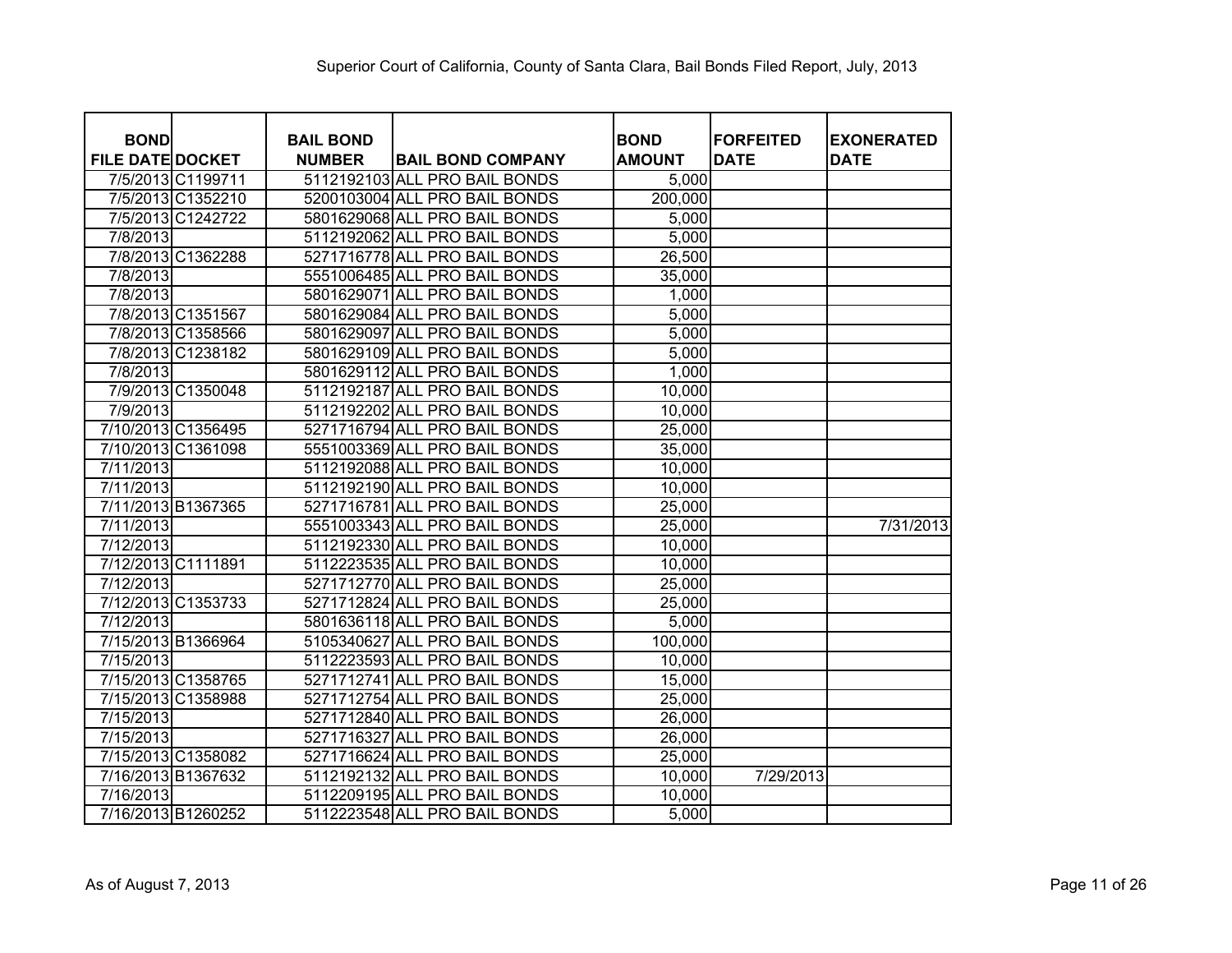| <b>BOND</b>             | <b>BAIL BOND</b> |                               | <b>BOND</b>   | <b>FORFEITED</b> | <b>EXONERATED</b> |
|-------------------------|------------------|-------------------------------|---------------|------------------|-------------------|
| <b>FILE DATE DOCKET</b> | <b>NUMBER</b>    | <b>BAIL BOND COMPANY</b>      | <b>AMOUNT</b> | <b>DATE</b>      | <b>DATE</b>       |
| 7/16/2013               |                  | 5271712783 ALL PRO BAIL BONDS | 10,000        |                  |                   |
| 7/16/2013 F1241768      |                  | 5271712837 ALL PRO BAIL BONDS | 25,000        |                  | 7/17/2013         |
| 7/17/2013               |                  | 5112250621 ALL PRO BAIL BONDS | 6,000         |                  |                   |
| 7/17/2013 F1347302      |                  | 5271646051 ALL PRO BAIL BONDS | 15,000        |                  |                   |
| 7/17/2013               |                  | 5271716611 ALL PRO BAIL BONDS | 10,000        |                  |                   |
| 7/18/2013 B1050179      |                  | 5112224839 ALL PRO BAIL BONDS | 10,000        |                  |                   |
| 7/18/2013               |                  | 5551015948 ALL PRO BAIL BONDS | 30,000        |                  |                   |
| 7/19/2013 C1361848      |                  | 5200102742 ALL PRO BAIL BONDS | 25,000        |                  |                   |
| 7/22/2013 B1367651      |                  | 5112250928 ALL PRO BAIL BONDS | 10,000        | 7/30/2013        |                   |
| 7/22/2013 C1242773      |                  | 5112250944 ALL PRO BAIL BONDS | 10,000        |                  |                   |
| 7/22/2013 C1361882      |                  | 5112250957 ALL PRO BAIL BONDS | 11,000        |                  |                   |
| 7/22/2013 C1356122      |                  | 5271733685 ALL PRO BAIL BONDS | 5,000         |                  |                   |
| 7/22/2013 C1356869      |                  | 5801694963 ALL PRO BAIL BONDS | 5,000         |                  |                   |
| 7/22/2013 C1247187      |                  | 5801695001 ALL PRO BAIL BONDS | 5,000         |                  |                   |
| 7/22/2013 C1357201      |                  | 5801695030 ALL PRO BAIL BONDS | 5,000         |                  |                   |
| 7/23/2013 F1347037      |                  | 5112250861 ALL PRO BAIL BONDS | 7,000         | 7/23/2013        |                   |
| 7/23/2013               |                  | 5112250887 ALL PRO BAIL BONDS | 11,000        |                  |                   |
| 7/23/2013 C1356124      |                  | 5112250890 ALL PRO BAIL BONDS | 1,500         |                  |                   |
| 7/23/2013 C1362216      |                  | 5271733698 ALL PRO BAIL BONDS | 15,000        |                  |                   |
| 7/23/2013 C1356556      |                  | 5271733700 ALL PRO BAIL BONDS | 20,000        |                  |                   |
| 7/23/2013               |                  | 5551015919 ALL PRO BAIL BONDS | 35,000        |                  |                   |
| 7/23/2013 F1347067      |                  | 5801695014 ALL PRO BAIL BONDS | 5,000         | 7/23/2013        |                   |
| 7/24/2013 C1359289      |                  | 5200103017 ALL PRO BAIL BONDS | 125,000       |                  |                   |
| 7/25/2013 C1359136      |                  | 5112250931 ALL PRO BAIL BONDS | 10,000        |                  |                   |
| 7/25/2013 C1357567      |                  | 5271712811 ALL PRO BAIL BONDS | 20,000        |                  |                   |
| 7/25/2013 C1227913      |                  | 5271716330 ALL PRO BAIL BONDS | 20,000        |                  |                   |
| 7/25/2013 B1366547      |                  | 5271733713 ALL PRO BAIL BONDS | 10,000        |                  |                   |
| 7/25/2013 C1361726      |                  | 5801694934 ALL PRO BAIL BONDS | 1,000         |                  |                   |
| 7/25/2013 C1359268      |                  | 5801694947 ALL PRO BAIL BONDS | 1,000         |                  |                   |
| 7/25/2013 B1366316      |                  | 5801694950 ALL PRO BAIL BONDS | 5,000         |                  |                   |
| 7/26/2013 B1367603      |                  | 5271712796 ALL PRO BAIL BONDS | 20,000        |                  |                   |
| 7/26/2013 C1361872      |                  | 5551015951 ALL PRO BAIL BONDS | 30,000        |                  |                   |
| 7/26/2013 C1240750      |                  | 5801694819 ALL PRO BAIL BONDS | 500           |                  |                   |
| 7/26/2013 C1246961      |                  | 5801694822 ALL PRO BAIL BONDS | 3,000         |                  |                   |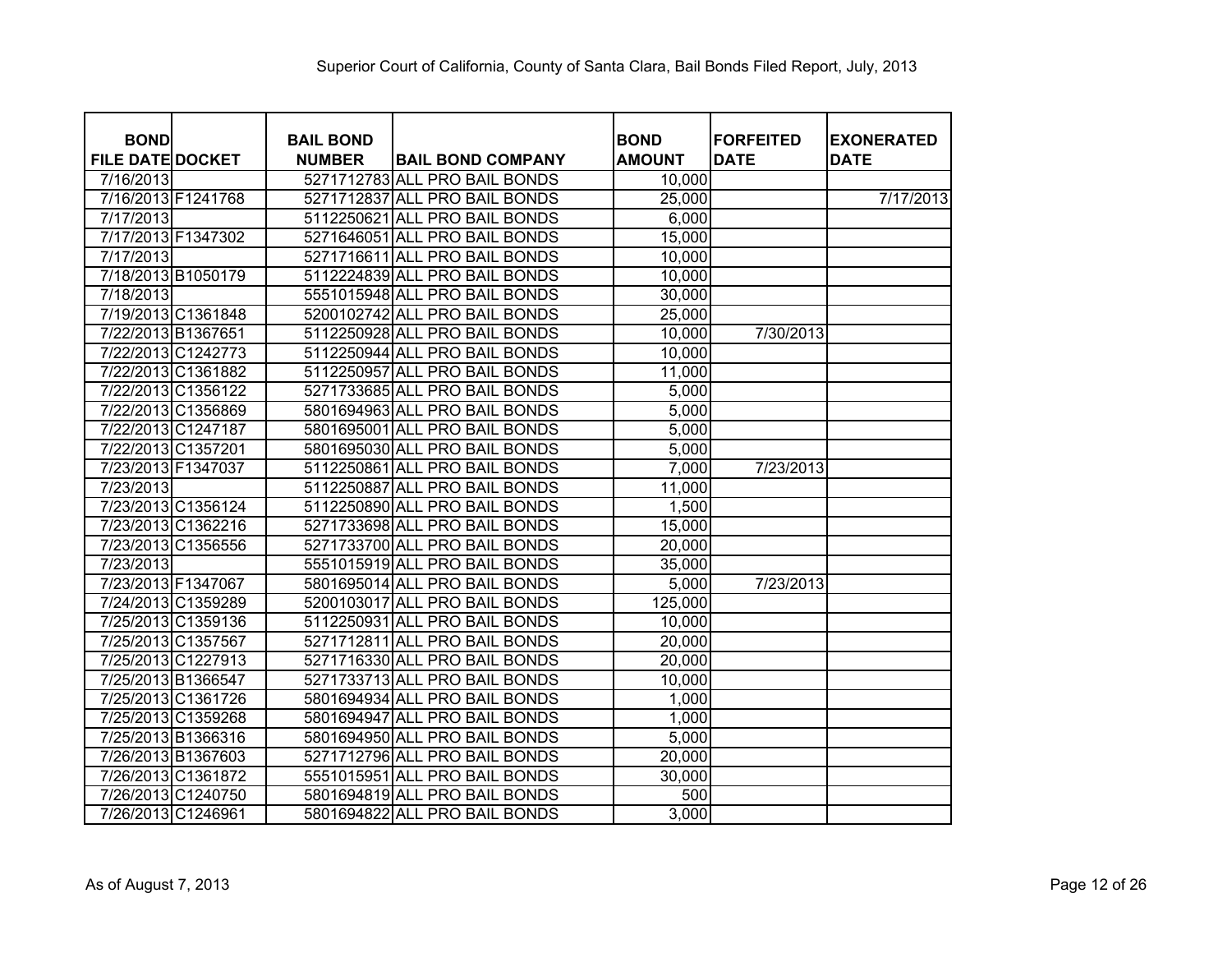| <b>BOND</b>             |                   | <b>BAIL BOND</b> |                                 | <b>BOND</b>   | <b>FORFEITED</b> | <b>EXONERATED</b> |
|-------------------------|-------------------|------------------|---------------------------------|---------------|------------------|-------------------|
| <b>FILE DATE DOCKET</b> |                   | <b>NUMBER</b>    | <b>BAIL BOND COMPANY</b>        | <b>AMOUNT</b> | <b>DATE</b>      | <b>DATE</b>       |
| 7/26/2013 C1245463      |                   |                  | 5801694835 ALL PRO BAIL BONDS   | 2,000         |                  |                   |
| 7/29/2013 C1358533      |                   |                  | 5250000265 ALL PRO BAIL BONDS   | 250,000       |                  |                   |
| 7/29/2013 C1347708      |                   |                  | 5271733627 ALL PRO BAIL BONDS   | 25,000        |                  |                   |
| 7/30/2013               |                   |                  | 5112250465 ALL PRO BAIL BONDS   | 11,000        |                  |                   |
| 7/30/2013               |                   |                  | 5112250832 ALL PRO BAIL BONDS   | 10,000        |                  |                   |
| 7/30/2013               |                   |                  | 5112250845 ALL PRO BAIL BONDS   | 10,000        |                  |                   |
| 7/30/2013 C1362445      |                   |                  | 5112250858 ALL PRO BAIL BONDS   | 11,000        |                  |                   |
| 7/30/2013 C1082010      |                   |                  | 5250000067 ALL PRO BAIL BONDS   | 150,000       |                  |                   |
| 7/30/2013               |                   |                  | 5271733614 ALL PRO BAIL BONDS   | 25,000        |                  |                   |
| 7/30/2013               |                   |                  | 5271733630 ALL PRO BAIL BONDS   | 25,000        |                  |                   |
| 7/30/2013               |                   |                  | 5271733669 ALL PRO BAIL BONDS   | 6,000         |                  |                   |
| 7/30/2013 C1362185      |                   |                  | 5271733672 ALL PRO BAIL BONDS   | 25,000        |                  |                   |
| 7/30/2013 F1346300      |                   |                  | 5801694806 ALL PRO BAIL BONDS   | 5,000         |                  |                   |
| 7/30/2013 F1244398      |                   |                  | 5801694905 ALL PRO BAIL BONDS   | 5,000         |                  |                   |
| 7/30/2013               |                   |                  | 5801694918 ALL PRO BAIL BONDS   | 5,000         |                  |                   |
| 7/31/2013 B1258075      |                   |                  | 5112225089 ALL PRO BAIL BONDS   | 10,000        |                  |                   |
| 7/31/2013               |                   |                  | 5112250902 ALL PRO BAIL BONDS   | 10,000        |                  |                   |
| 7/31/2013 B1364190      |                   |                  | 5271713920 ALL PRO BAIL BONDS   | 10,000        |                  |                   |
| 7/31/2013 C1359432      |                   | 5271733601       | <b>ALL PRO BAIL BONDS</b>       | 25,000        |                  |                   |
| 7/10/2013 C1354497      |                   | IS30K143605      | AMIGO BAIL BONDS                | 10,000        |                  |                   |
| 7/16/2013 B1367564      |                   | IS50K85982       | <b>AMIGO BAIL BONDS</b>         | 40,000        |                  |                   |
| 7/1/2013                |                   | T1050416172      | <b>BAD BOYS BAIL BONDS</b>      | 10,000        |                  |                   |
|                         | 7/1/2013 C1233208 | T1050417065      | <b>BAD BOYS BAIL BONDS</b>      | 6,000         |                  |                   |
|                         | 7/1/2013 C1361285 | T5050416490      | <b>BAD BOYS BAIL BONDS</b>      | 25,000        |                  | 7/25/2013         |
|                         | 7/1/2013 C1360910 | T50504416228     | <b>BAD BOYS BAIL BONDS</b>      | 50,000        |                  |                   |
|                         | 7/1/2013 C1361567 | T550416154       | <b>BAD BOYS BAIL BONDS</b>      | 5,000         |                  |                   |
|                         | 7/2/2013 C1355735 | T1050412881      | <b>BAD BOYS BAIL BONDS</b>      | 10,000        |                  |                   |
| 7/2/2013                |                   | T2550416471      | <b>BAD BOYS BAIL BONDS</b>      | 11,000        |                  |                   |
|                         | 7/2/2013 C1349678 | T550416443       | <b>BAD BOYS BAIL BONDS</b>      | 5,000         |                  |                   |
|                         | 7/2/2013 C1356436 | T550416446       | <b>BAD BOYS BAIL BONDS</b>      | 5,000         |                  |                   |
|                         | 7/3/2013 F1347567 |                  | 71050416173 BAD BOYS BAIL BONDS | 10,000        |                  |                   |
|                         | 7/3/2013 B1367791 | T1050416176      | <b>BAD BOYS BAIL BONDS</b>      | 10,000        |                  |                   |
|                         | 7/3/2013 B1366910 | T12550416791     | <b>BAD BOYS BAIL BONDS</b>      | 20,000        | 7/18/2013        |                   |
| $\overline{7/3}/2013$   |                   | T5050416230.     | <b>BAD BOYS BAIL BONDS</b>      | 30,000        |                  |                   |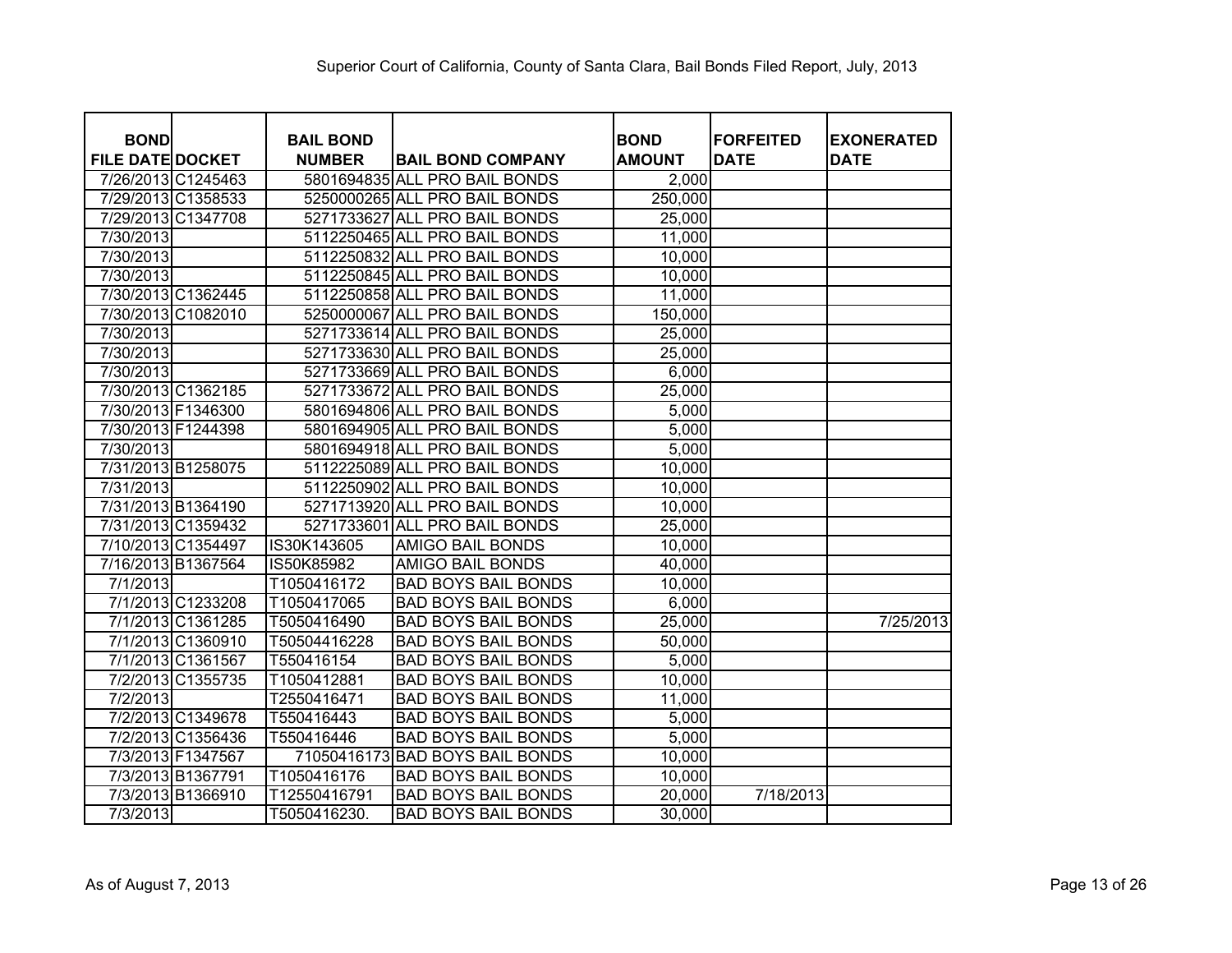|                                        | <b>BAIL BOND</b> |                            | <b>BOND</b>   | <b>FORFEITED</b> |                                  |
|----------------------------------------|------------------|----------------------------|---------------|------------------|----------------------------------|
| <b>BOND</b><br><b>FILE DATE DOCKET</b> | <b>NUMBER</b>    | <b>BAIL BOND COMPANY</b>   | <b>AMOUNT</b> | <b>DATE</b>      | <b>EXONERATED</b><br><b>DATE</b> |
| 7/5/2013 C1357321                      | T10050417107     | <b>BAD BOYS BAIL BONDS</b> | 100,000       |                  |                                  |
| 7/5/2013 C1229626                      | T1050412682      | <b>BAD BOYS BAIL BONDS</b> | 5,000         |                  |                                  |
| 7/5/2013                               | T1050417273      | <b>BAD BOYS BAIL BONDS</b> | 10,000        |                  |                                  |
| 7/5/2013 C1358060                      | T2550417284      | <b>BAD BOYS BAIL BONDS</b> | 25,000        |                  |                                  |
| 7/5/2013                               | T2550417285      | <b>BAD BOYS BAIL BONDS</b> | 16,000        |                  |                                  |
| 7/5/2013 C1361828                      | T2550417288      | <b>BAD BOYS BAIL BONDS</b> | 25,000        |                  |                                  |
| 7/5/2013                               | T5050416227      | <b>BAD BOYS BAIL BONDS</b> | 45,000        |                  |                                  |
| 7/5/2013 C1358567                      | T550416157       | <b>BAD BOYS BAIL BONDS</b> | 5,000         |                  |                                  |
| 7/5/2013 F1345678                      | T550416725       | <b>BAD BOYS BAIL BONDS</b> | 5,000         |                  |                                  |
| 7/8/2013 C1358455                      | T10050416880     | <b>BAD BOYS BAIL BONDS</b> | 100,000       |                  |                                  |
| 7/8/2013                               | T10050416881     | <b>BAD BOYS BAIL BONDS</b> | 100,000       |                  |                                  |
| 7/8/2013                               | T1050416761      | <b>BAD BOYS BAIL BONDS</b> | 10,000        |                  |                                  |
| 7/8/2013                               | T1050417277      | <b>BAD BOYS BAIL BONDS</b> | 10,000        |                  |                                  |
| 7/8/2013 C1361899                      | T2550416785      | <b>BAD BOYS BAIL BONDS</b> | 16,000        |                  |                                  |
| 7/8/2013                               | T2550416789      | <b>BAD BOYS BAIL BONDS</b> | 11,000        |                  |                                  |
| 7/8/2013 C1358789                      | T2550416790      | <b>BAD BOYS BAIL BONDS</b> | 11,000        | 7/18/2013        |                                  |
| 7/8/2013                               | T2550416791      | <b>BAD BOYS BAIL BONDS</b> | 20,000        |                  |                                  |
| 7/8/2013 C1361892                      | T2550417287      | <b>BAD BOYS BAIL BONDS</b> | 11,000        |                  |                                  |
| 7/8/2013 C1350595                      | T5050416868      | <b>BAD BOYS BAIL BONDS</b> | 50,000        | 7/18/2013        |                                  |
| 7/8/2013 C1241580                      | T5050417301      | <b>BAD BOYS BAIL BONDS</b> | 40,000        |                  |                                  |
| 7/8/2013 C1233800                      | T550417257       | <b>BAD BOYS BAIL BONDS</b> | 1,000         |                  | 7/8/2013                         |
| 7/9/2013                               | T1050417276      | <b>BAD BOYS BAIL BONDS</b> | 10,000        |                  |                                  |
| 7/9/2013 F1243241                      | T550416723       | <b>BAD BOYS BAIL BONDS</b> | 5,000         |                  |                                  |
| 7/10/2013 C1353466                     | T2550412698      | <b>BAD BOYS BAIL BONDS</b> | 15,000        |                  |                                  |
| 7/10/2013                              | T2550416792      | <b>BAD BOYS BAIL BONDS</b> | 12,000        |                  |                                  |
| 7/10/2013 C1357518                     | T550416713       | <b>BAD BOYS BAIL BONDS</b> | 5,000         |                  |                                  |
| 7/10/2013                              | T550417258       | <b>BAD BOYS BAIL BONDS</b> | 1,000         |                  |                                  |
| 7/11/2013                              | T1050412877      | <b>BAD BOYS BAIL BONDS</b> | 10,000        |                  |                                  |
| 7/11/2013 C1361283                     | T2550416788      | <b>BAD BOYS BAIL BONDS</b> | 15,000        |                  |                                  |
| 7/11/2013                              | T5050412574      | <b>BAD BOYS BAIL BONDS</b> | 35,000        |                  |                                  |
| 7/11/2013 B1365193                     | T7550412426      | <b>BAD BOYS BAIL BONDS</b> | 60,000        |                  |                                  |
| 7/11/2013 B1367652                     | T7550416869      | <b>BAD BOYS BAIL BONDS</b> | 75,000        |                  |                                  |
| 7/12/2013 B1367330                     | T2550416794      | <b>BAD BOYS BAIL BONDS</b> | 11,000        |                  |                                  |
| 7/12/2013 B1261007                     | T2550416797      | <b>BAD BOYS BAIL BONDS</b> | 25,000        |                  |                                  |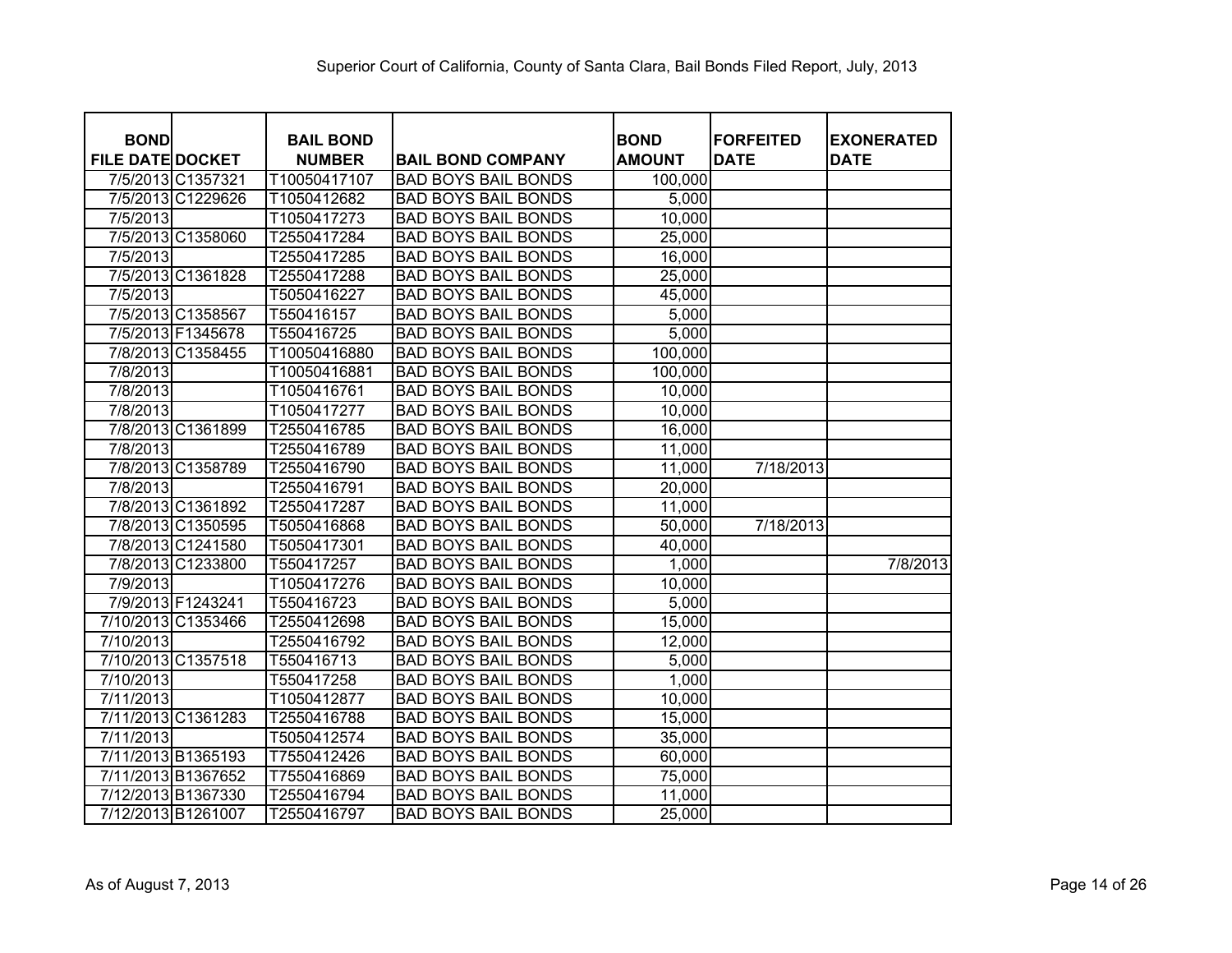| <b>BOND</b><br><b>FILE DATE DOCKET</b> |                    | <b>BAIL BOND</b><br><b>NUMBER</b> | <b>BAIL BOND COMPANY</b>   | <b>BOND</b><br><b>AMOUNT</b> | <b>FORFEITED</b><br><b>DATE</b> | <b>EXONERATED</b><br><b>DATE</b> |
|----------------------------------------|--------------------|-----------------------------------|----------------------------|------------------------------|---------------------------------|----------------------------------|
| 7/12/2013 F1137895                     |                    | T5050416229                       | <b>BAD BOYS BAIL BONDS</b> | 40,000                       |                                 |                                  |
|                                        | 7/12/2013 CC621502 | T5050416491                       | <b>BAD BOYS BAIL BONDS</b> | 36,000                       |                                 |                                  |
|                                        | 7/12/2013 CC961090 | T5050416865                       | <b>BAD BOYS BAIL BONDS</b> | 35,000                       |                                 |                                  |
|                                        | 7/12/2013 C1079986 | T5050416866                       | <b>BAD BOYS BAIL BONDS</b> | 35,000                       |                                 |                                  |
|                                        | 7/12/2013 BB259019 | T550416718                        | <b>BAD BOYS BAIL BONDS</b> | 5,000                        |                                 |                                  |
|                                        | 7/12/2013 C1109392 | T550417260                        | <b>BAD BOYS BAIL BONDS</b> | 5,000                        |                                 |                                  |
|                                        | 7/12/2013 C1360780 | T7550416512                       | <b>BAD BOYS BAIL BONDS</b> | 75,000                       |                                 |                                  |
| 7/15/2013 C1360771                     |                    | T10050417658                      | <b>BAD BOYS BAIL BONDS</b> | 55,000                       |                                 |                                  |
| 7/15/2013                              |                    | T1050416757                       | <b>BAD BOYS BAIL BONDS</b> | 10,000                       |                                 |                                  |
| 7/15/2013 C1358271                     |                    | T1050416758                       | <b>BAD BOYS BAIL BONDS</b> | 10,000                       |                                 |                                  |
| 7/15/2013                              |                    | T1050416759                       | <b>BAD BOYS BAIL BONDS</b> | 10,000                       |                                 |                                  |
| 7/15/2013 C1359217                     |                    | T20050417319                      | <b>BAD BOYS BAIL BONDS</b> | 150,000                      |                                 |                                  |
| 7/15/2013                              |                    | T2550416795                       | <b>BAD BOYS BAIL BONDS</b> | 15,000                       |                                 |                                  |
| 7/15/2013                              |                    | T2550416799                       | <b>BAD BOYS BAIL BONDS</b> | 10,250                       |                                 |                                  |
| 7/15/2013 C1362257                     |                    | T2550416801                       | <b>BAD BOYS BAIL BONDS</b> | 11,000                       |                                 |                                  |
| 7/15/2013                              |                    | T2550416802                       | <b>BAD BOYS BAIL BONDS</b> | 25,000                       |                                 |                                  |
| 7/15/2013                              |                    | T2550417084                       | <b>BAD BOYS BAIL BONDS</b> | 20,000                       |                                 |                                  |
| 7/15/2013                              |                    | T550416722                        | <b>BAD BOYS BAIL BONDS</b> | 5,000                        |                                 |                                  |
|                                        | 7/15/2013 C1358970 | T550417259                        | <b>BAD BOYS BAIL BONDS</b> | 5,000                        |                                 |                                  |
| 7/16/2013 B1367308                     |                    | T1050416760                       | <b>BAD BOYS BAIL BONDS</b> | 10,000                       |                                 |                                  |
|                                        | 7/16/2013 C1358443 | T1050417275                       | <b>BAD BOYS BAIL BONDS</b> | 10,000                       |                                 |                                  |
| 7/16/2013 BB727791                     |                    | T2550416796                       | <b>BAD BOYS BAIL BONDS</b> | 25,000                       |                                 |                                  |
| 7/16/2013                              |                    | T5050416863                       | <b>BAD BOYS BAIL BONDS</b> | 35,000                       |                                 |                                  |
| 7/17/2013 F1346711                     |                    | T10050416882                      | <b>BAD BOYS BAIL BONDS</b> | 75,000                       |                                 |                                  |
| 7/17/2013                              |                    | T1050412685                       | <b>BAD BOYS BAIL BONDS</b> | 10,000                       |                                 |                                  |
| 7/17/2013 F1138026                     |                    | T1050416755                       | <b>BAD BOYS BAIL BONDS</b> | 10,000                       |                                 |                                  |
|                                        | 7/17/2013 C1359275 | T1050416756                       | <b>BAD BOYS BAIL BONDS</b> | 10,000                       |                                 |                                  |
|                                        | 7/17/2013 C1358904 | T2550416798                       | <b>BAD BOYS BAIL BONDS</b> | 16,000                       |                                 |                                  |
|                                        | 7/17/2013 C1362045 | T5050416231                       | <b>BAD BOYS BAIL BONDS</b> | 45,000                       |                                 |                                  |
|                                        | 7/17/2013 C1351172 | T550416721                        | <b>BAD BOYS BAIL BONDS</b> | 5,000                        |                                 |                                  |
| 7/18/2013                              |                    | T2550417090                       | <b>BAD BOYS BAIL BONDS</b> | 25,000                       |                                 |                                  |
| 7/19/2013                              |                    | T10504176691                      | <b>BAD BOYS BAIL BONDS</b> | 10,000                       |                                 |                                  |
| 7/19/2013 F1244519                     |                    | T2550416190                       | <b>BAD BOYS BAIL BONDS</b> | 20,000                       |                                 |                                  |
| 7/19/2013                              |                    | T5050417705                       | <b>BAD BOYS BAIL BONDS</b> | 21,000                       |                                 |                                  |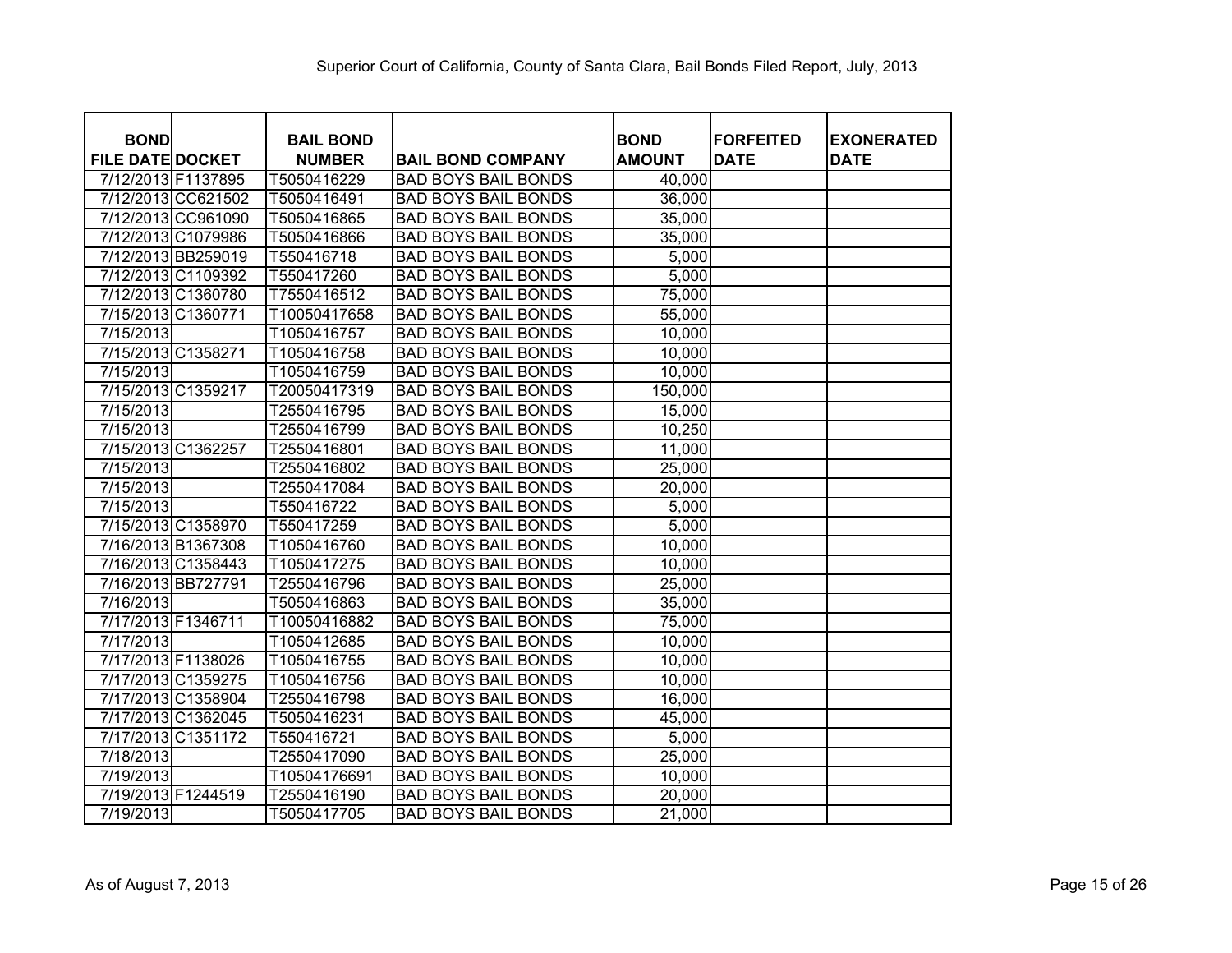| <b>BOND</b>             |                    | <b>BAIL BOND</b> |                            | <b>BOND</b>   | <b>FORFEITED</b> | <b>EXONERATED</b> |
|-------------------------|--------------------|------------------|----------------------------|---------------|------------------|-------------------|
| <b>FILE DATE DOCKET</b> |                    | <b>NUMBER</b>    | <b>BAIL BOND COMPANY</b>   | <b>AMOUNT</b> | <b>DATE</b>      | <b>DATE</b>       |
|                         | 7/22/2013 C1357470 | T10050403815     | <b>BAD BOYS BAIL BONDS</b> | 15,000        |                  |                   |
|                         | 7/22/2013 C1104054 | T1050416753      | <b>BAD BOYS BAIL BONDS</b> | 1,000         |                  |                   |
|                         | 7/22/2013 C1108589 | T1050417059      | <b>BAD BOYS BAIL BONDS</b> | 1,000         |                  |                   |
| 7/22/2013               |                    | T2550416191      | <b>BAD BOYS BAIL BONDS</b> | 25,000        |                  |                   |
| 7/22/2013               |                    | T2550416192      | <b>BAD BOYS BAIL BONDS</b> | 25,000        |                  |                   |
| 7/22/2013               |                    | T2550417089      | <b>BAD BOYS BAIL BONDS</b> | 25,000        |                  |                   |
| 7/22/2013               |                    | T5050416862      | <b>BAD BOYS BAIL BONDS</b> | 30,000        |                  |                   |
|                         | 7/22/2013 C1361588 | T5050417642      | <b>BAD BOYS BAIL BONDS</b> | 47,000        |                  |                   |
| 7/22/2013               |                    | T550416155       | <b>BAD BOYS BAIL BONDS</b> | 5,000         |                  |                   |
|                         | 7/22/2013 C1361532 | T7550420914      | <b>BAD BOYS BAIL BONDS</b> | 75,000        |                  |                   |
| 7/23/2013               |                    | T1050416754      | <b>BAD BOYS BAIL BONDS</b> | 10,000        |                  |                   |
| 7/23/2013               |                    | T1050417061      | <b>BAD BOYS BAIL BONDS</b> | 10,000        |                  |                   |
|                         | 7/23/2013 C1361938 | T1050420849      | <b>BAD BOYS BAIL BONDS</b> | 6,000         |                  |                   |
| 7/23/2013               |                    | T2550416477      | <b>BAD BOYS BAIL BONDS</b> | 25,000        |                  |                   |
| 7/23/2013 B1367227      |                    | T550417586       | <b>BAD BOYS BAIL BONDS</b> | 5,000         |                  |                   |
|                         | 7/24/2013 C1121055 | T10050416883     | <b>BAD BOYS BAIL BONDS</b> | 75,000        |                  |                   |
|                         | 7/24/2013 C1358742 | T550420830       | <b>BAD BOYS BAIL BONDS</b> | 5,000         |                  |                   |
|                         | 7/25/2013 C1356103 | T20050417727     | <b>BAD BOYS BAIL BONDS</b> | 150,000       |                  |                   |
| 7/25/2013 C1358841      |                    | T2550416189      | <b>BAD BOYS BAIL BONDS</b> | 20,000        |                  |                   |
|                         | 7/26/2013 C1358105 | T1050416177      | <b>BAD BOYS BAIL BONDS</b> | 10,000        |                  |                   |
| 7/26/2013               |                    | T1050417064      | <b>BAD BOYS BAIL BONDS</b> | 10,000        |                  |                   |
|                         | 7/26/2013 C1356989 | T2550421019      | <b>BAD BOYS BAIL BONDS</b> | 25,000        |                  |                   |
|                         | 7/26/2013 C1247436 | T2550421021      | <b>BAD BOYS BAIL BONDS</b> | 25,000        |                  | 8/5/2013          |
|                         | 7/29/2013 C1356360 | T1050417604      | <b>BAD BOYS BAIL BONDS</b> | 10,000        |                  |                   |
|                         | 7/29/2013 C1353449 | T1050421005      | <b>BAD BOYS BAIL BONDS</b> | 10,000        |                  |                   |
|                         | 7/29/2013 C1358926 | T2550421023      | <b>BAD BOYS BAIL BONDS</b> | 15,000        |                  |                   |
|                         | 7/29/2013 C1353069 | T550417587       | <b>BAD BOYS BAIL BONDS</b> | 3,000         |                  |                   |
| 7/29/2013 C1360151      |                    | T7550421258      | <b>BAD BOYS BAIL BONDS</b> | 75,000        |                  |                   |
| 7/30/2013 F1347490      |                    | T1050417060      | <b>BAD BOYS BAIL BONDS</b> | 10,000        |                  |                   |
|                         | 7/30/2013 B1367625 | T1050417603      | <b>BAD BOYS BAIL BONDS</b> | 10,000        |                  |                   |
| 7/30/2013               |                    | T1050417606      | <b>BAD BOYS BAIL BONDS</b> | 10,000        |                  |                   |
| 7/30/2013               |                    | T1050417607      | <b>BAD BOYS BAIL BONDS</b> | 10,000        |                  |                   |
| 7/30/2013               |                    | T1050417608      | <b>BAD BOYS BAIL BONDS</b> | 10,000        |                  |                   |
| 7/30/2013               |                    | T1050417677      | <b>BAD BOYS BAIL BONDS</b> | 10,000        |                  |                   |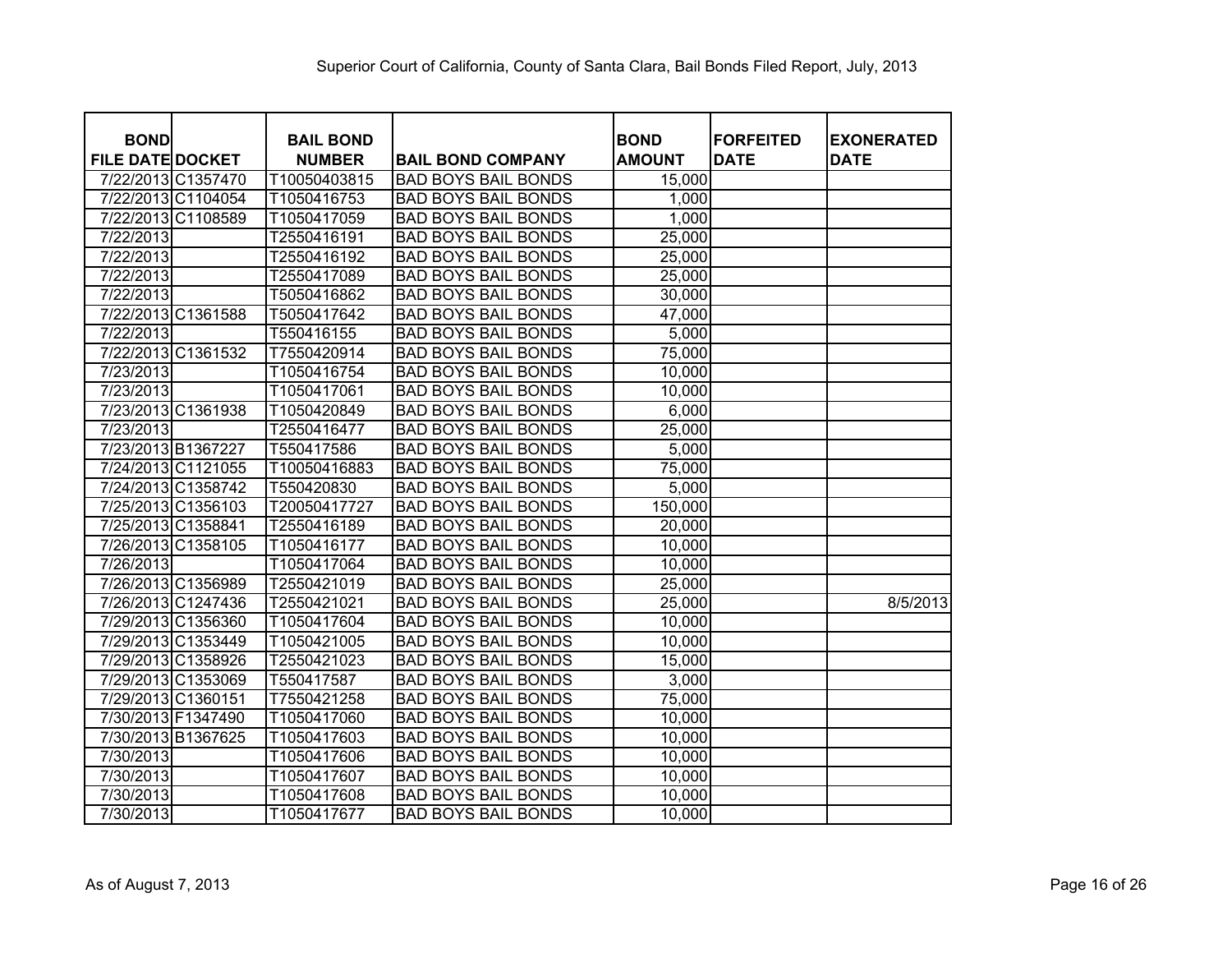| <b>BOND</b>             |                    | <b>BAIL BOND</b> |                                        | <b>BOND</b>   | <b>FORFEITED</b> | <b>EXONERATED</b>                         |
|-------------------------|--------------------|------------------|----------------------------------------|---------------|------------------|-------------------------------------------|
| <b>FILE DATE DOCKET</b> |                    | <b>NUMBER</b>    | <b>BAIL BOND COMPANY</b>               | <b>AMOUNT</b> | <b>DATE</b>      | <b>DATE</b>                               |
| 7/30/2013 F1345316      |                    | T2550417087      | <b>BAD BOYS BAIL BONDS</b>             | 25,000        |                  |                                           |
| 7/30/2013               |                    | T2550417625      | <b>BAD BOYS BAIL BONDS</b>             | 25,000        |                  |                                           |
| 7/30/2013               |                    | T2550417626      | <b>BAD BOYS BAIL BONDS</b>             | 11,000        |                  |                                           |
| 7/30/2013               |                    | T2550421017      | <b>BAD BOYS BAIL BONDS</b>             | 16,000        |                  |                                           |
| 7/30/2013               |                    | T5050412413      | <b>BAD BOYS BAIL BONDS</b>             | 36,000        |                  |                                           |
| 7/30/2013               |                    | T5050412899      | <b>BAD BOYS BAIL BONDS</b>             | 25,000        |                  |                                           |
| 7/31/2013               |                    | T10050417724     | <b>BAD BOYS BAIL BONDS</b>             | 75,000        |                  |                                           |
|                         | 7/31/2013 C1353479 | T20050421267     | <b>BAD BOYS BAIL BONDS</b>             | 135,000       |                  |                                           |
|                         | 7/31/2013 F1346905 | T2550403104      | <b>BAD BOYS BAIL BONDS</b>             | 10,000        |                  |                                           |
|                         | 7/31/2013 C1360474 | T2550416475      | <b>BAD BOYS BAIL BONDS</b>             | 15,000        |                  |                                           |
| 7/31/2013               |                    | T5050417641      | <b>BAD BOYS BAIL BONDS</b>             | 30,000        |                  |                                           |
|                         | 7/31/2013 C1362004 | T5050420883      | <b>BAD BOYS BAIL BONDS</b>             | 50,000        |                  |                                           |
| <b>BOND FILE DOCKET</b> |                    |                  | <b>BAIL BOND NUM BAIL BOND COMPANY</b> |               |                  | <b>BOND AMOUFORFEITED DTEXONERATED DT</b> |
|                         | 7/19/2013 C1360252 | S0502059014      | <b>BAIL BONDS MADE EASY</b>            | 5,000         |                  |                                           |
| 7/1/2013                |                    | FCS101151196     | <b>BAIL HOTLINE BAIL BONDS</b>         | 10,000        |                  |                                           |
|                         | 7/1/2013 C1355639  | FCS101154586     | <b>BAIL HOTLINE BAIL BONDS</b>         | 13,006,973    |                  |                                           |
|                         | 7/1/2013 CC825868  | FCS251135779     | <b>BAIL HOTLINE BAIL BONDS</b>         | 15,000        |                  |                                           |
|                         | 7/1/2013 C1361276  | FCS501131751     | <b>BAIL HOTLINE BAIL BONDS</b>         | 50,000        |                  |                                           |
|                         | 7/3/2013 C1361798  | FCS251135780     | <b>BAIL HOTLINE BAIL BONDS</b>         | 15,000        |                  |                                           |
| 7/3/2013                |                    | FCS501121457     | <b>BAIL HOTLINE BAIL BONDS</b>         | 31,000        |                  |                                           |
| 7/5/2013                |                    | FC101151199      | <b>BAIL HOTLINE BAIL BONDS</b>         | 10,000        |                  |                                           |
|                         | 7/5/2013 B1262783  | FCS101151197     | <b>BAIL HOTLINE BAIL BONDS</b>         | 10,000        |                  | 7/5/2013                                  |
|                         | 7/5/2013 C1246635  | FCS251140952     | <b>BAIL HOTLINE BAIL BONDS</b>         | 20,000        |                  |                                           |
| 7/5/2013                |                    | FCS251147196     | <b>BAIL HOTLINE BAIL BONDS</b>         | 17,000        |                  |                                           |
|                         | 7/9/2013 F1347541  | FCS101151198     | <b>BAIL HOTLINE BAIL BONDS</b>         | 10,000        |                  |                                           |
|                         | 7/9/2013 F1346836  | FCS251140954     | <b>BAIL HOTLINE BAIL BONDS</b>         | 20,000        |                  |                                           |
| 7/9/2013                |                    |                  | RFCS101154572 BAIL HOTLINE BAIL BONDS  | 10,000        |                  |                                           |
| 7/10/2013               |                    | FCS251151389     | <b>BAIL HOTLINE BAIL BONDS</b>         | 20,000        |                  |                                           |
| 7/11/2013 F1345997      |                    | FCS1001093445    | <b>BAIL HOTLINE BAIL BONDS</b>         | 50,000        |                  |                                           |
|                         | 7/11/2013 B1367383 | FCS251147194     | <b>BAIL HOTLINE BAIL BONDS</b>         | 15,000        |                  |                                           |
| 7/11/2013 B1366907      |                    | FCS251151384     | <b>BAIL HOTLINE BAIL BONDS</b>         | 25,000        |                  |                                           |
|                         | 7/11/2013 B1260448 | FCS251151388     | <b>BAIL HOTLINE BAIL BONDS</b>         | 15,000        |                  |                                           |
|                         | 7/11/2013 C1361040 | FCS251151390     | <b>BAIL HOTLINE BAIL BONDS</b>         | 25,000        |                  |                                           |
|                         | 7/12/2013 CC822951 | FCS1001128219    | <b>BAIL HOTLINE BAIL BONDS</b>         | 30,000        |                  |                                           |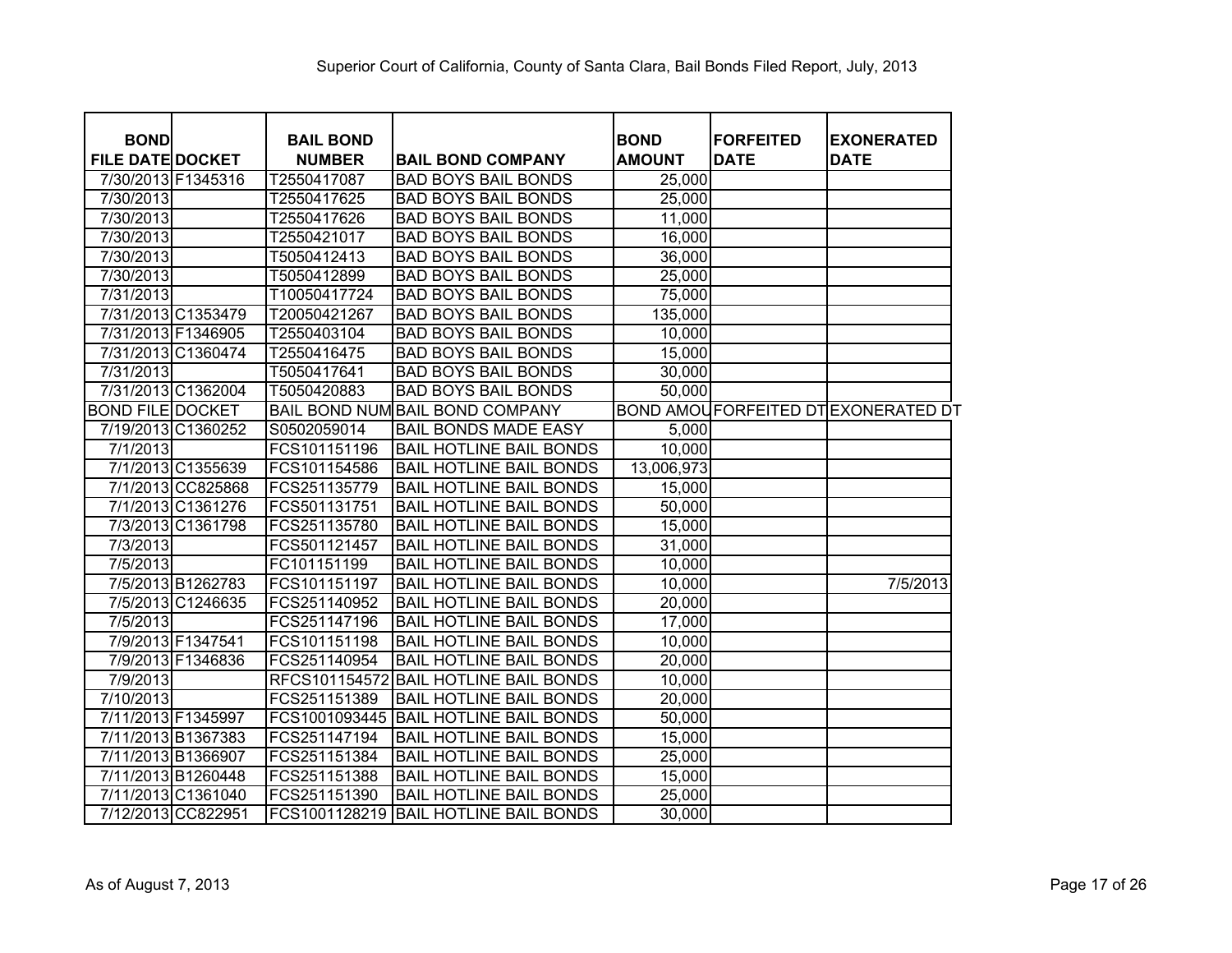| <b>BOND</b>             | <b>BAIL BOND</b> |                                | <b>BOND</b>   | <b>FORFEITED</b> | <b>EXONERATED</b> |
|-------------------------|------------------|--------------------------------|---------------|------------------|-------------------|
| <b>FILE DATE DOCKET</b> | <b>NUMBER</b>    | <b>BAIL BOND COMPANY</b>       | <b>AMOUNT</b> | <b>DATE</b>      | <b>DATE</b>       |
| 7/12/2013 C1358456      | FCS2501088727    | <b>BAIL HOTLINE BAIL BONDS</b> | 121,000       |                  |                   |
| 7/12/2013 B1367706      | FCS251151391     | <b>BAIL HOTLINE BAIL BONDS</b> | 11,000        |                  |                   |
| 7/12/2013 C1360957      | FCS501131753     | <b>BAIL HOTLINE BAIL BONDS</b> | 50,000        |                  |                   |
| 7/12/2013 B1365913      | FCS501151538     | <b>BAIL HOTLINE BAIL BONDS</b> | 50,000        |                  |                   |
| 7/15/2013 C1360745      | FCS101154573     | <b>BAIL HOTLINE BAIL BONDS</b> | 10,000        |                  | 7/16/2013         |
| 7/15/2013 C1242232      | FCS101154575     | <b>BAIL HOTLINE BAIL BONDS</b> | 10,000        |                  |                   |
| 7/16/2013               | FCS101154574     | <b>BAIL HOTLINE BAIL BONDS</b> | 6,000         |                  |                   |
| 7/16/2013 B1367723      | FCS101154576     | <b>BAIL HOTLINE BAIL BONDS</b> | 5,000         |                  |                   |
| 7/16/2013               | FCS101156839     | <b>BAIL HOTLINE BAIL BONDS</b> | 10,000        |                  |                   |
| 7/16/2013               | FCS251151392     | <b>BAIL HOTLINE BAIL BONDS</b> | 25,000        |                  |                   |
| 7/17/2013 C1357513      | FCS501131754     | <b>BAIL HOTLINE BAIL BONDS</b> | 50,000        | 7/25/2013        |                   |
| 7/17/2013 B1154839      | FCS501135857     | <b>BAIL HOTLINE BAIL BONDS</b> | 40,000        |                  |                   |
| 7/18/2013 B1366360      | FCS101156840     | <b>BAIL HOTLINE BAIL BONDS</b> | 10,000        |                  |                   |
| 7/22/2013               | FCS101156841     | <b>BAIL HOTLINE BAIL BONDS</b> | 10,000        |                  |                   |
| 7/22/2013 CC784540      | FCS101156842     | <b>BAIL HOTLINE BAIL BONDS</b> | 10,000        |                  |                   |
| 7/22/2013               | FCS251154733     | <b>BAIL HOTLINE BAIL BONDS</b> | 11,000        |                  |                   |
| 7/22/2013 B1367679      | FCS501135876     | <b>BAIL HOTLINE BAIL BONDS</b> | 35,000        |                  |                   |
| 7/23/2013               | FCS101156843     | <b>BAIL HOTLINE BAIL BONDS</b> | 1,000         |                  |                   |
| 7/23/2013 F1347417      | FCS251154732     | <b>BAIL HOTLINE BAIL BONDS</b> | 15,000        |                  |                   |
| 7/23/2013 C1362205      | FCS501135877     | <b>BAIL HOTLINE BAIL BONDS</b> | 50,000        |                  |                   |
| 7/24/2013 C1241891      | FCS251154735     | <b>BAIL HOTLINE BAIL BONDS</b> | 15,000        |                  |                   |
| 7/25/2013 B1365712      | FCS1001093448    | <b>BAIL HOTLINE BAIL BONDS</b> | 75,000        |                  |                   |
| 7/26/2013 B1366141      | FCS10116322      | <b>BAIL HOTLINE BAIL BONDS</b> | 5,000         |                  |                   |
| 7/26/2013               | FCS251154736     | <b>BAIL HOTLINE BAIL BONDS</b> | 20,000        |                  |                   |
| 7/26/2013               | FCS251161295     | <b>BAIL HOTLINE BAIL BONDS</b> | 10,000        |                  |                   |
| 7/29/2013 C1360766      | FCS251161298     | <b>BAIL HOTLINE BAIL BONDS</b> | 12,000        |                  | 8/1/2013          |
| 7/29/2013 C1241818      | FCS251161300     | <b>BAIL HOTLINE BAIL BONDS</b> | 25,000        |                  |                   |
| 7/29/2013 C1243414      | FCS251161301     | <b>BAIL HOTLINE BAIL BONDS</b> | 25,000        |                  |                   |
| 7/29/2013 C1119492      | SV1004109820     | <b>BAIL HOTLINE BAIL BONDS</b> | 12,000        |                  |                   |
| 7/30/2013               | FCS101156845     | <b>BAIL HOTLINE BAIL BONDS</b> | 10,000        |                  |                   |
| 7/30/2013               | FCS101156846     | <b>BAIL HOTLINE BAIL BONDS</b> | 10,000        |                  |                   |
| 7/30/2013               | FCS101156848     | <b>BAIL HOTLINE BAIL BONDS</b> | 10,000        |                  |                   |
| 7/30/2013               | FCS251155086     | <b>BAIL HOTLINE BAIL BONDS</b> | 15,000        |                  |                   |
| 7/30/2013               | FCS251161296     | <b>BAIL HOTLINE BAIL BONDS</b> | 15,000        |                  |                   |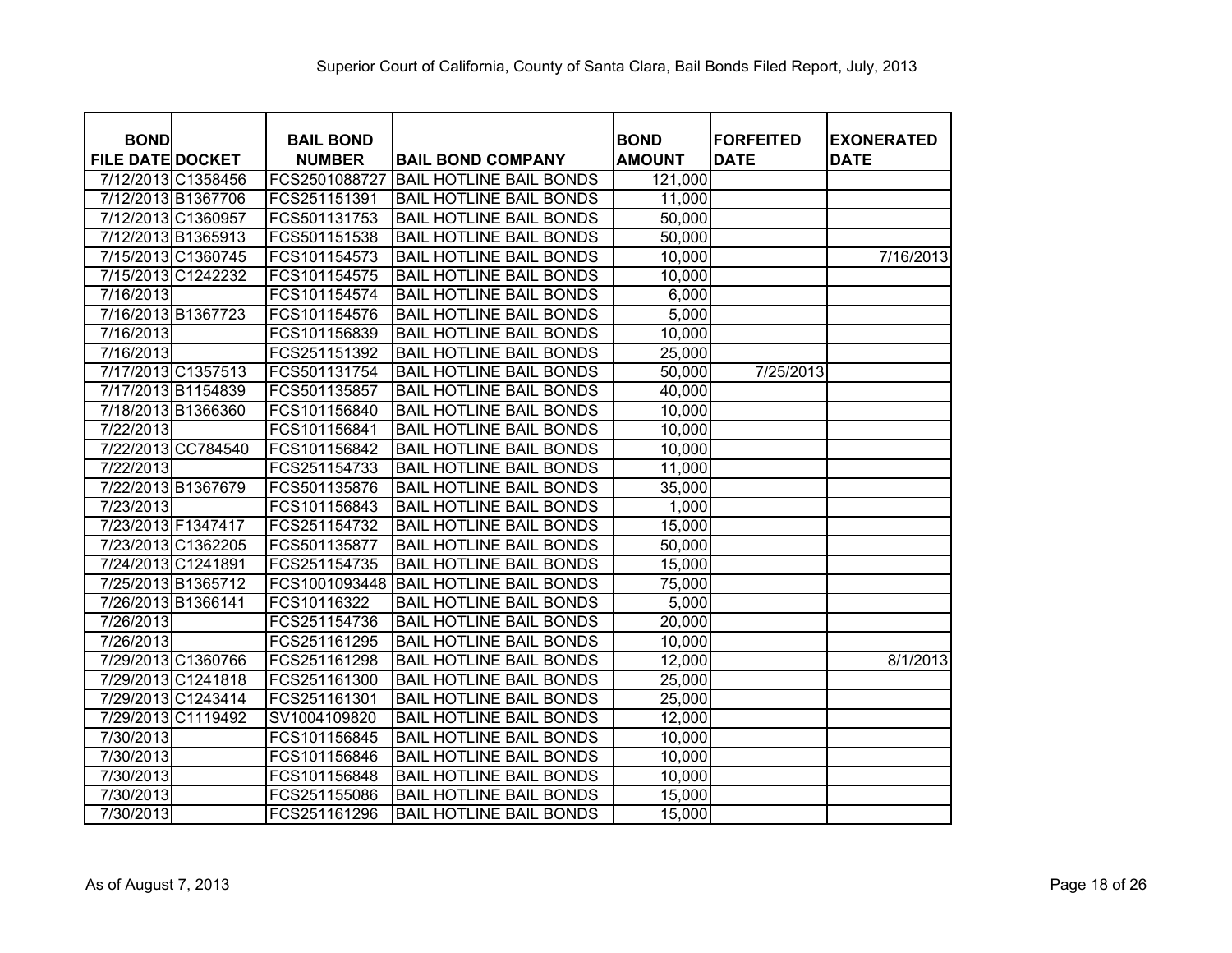|                                        |                                   |                                  | <b>BOND</b>   | <b>FORFEITED</b> |                                  |
|----------------------------------------|-----------------------------------|----------------------------------|---------------|------------------|----------------------------------|
| <b>BOND</b><br><b>FILE DATE DOCKET</b> | <b>BAIL BOND</b><br><b>NUMBER</b> | <b>BAIL BOND COMPANY</b>         | <b>AMOUNT</b> | <b>DATE</b>      | <b>EXONERATED</b><br><b>DATE</b> |
| 7/30/2013                              | FCS251161299                      | <b>BAIL HOTLINE BAIL BONDS</b>   | 16,000        |                  |                                  |
| 7/30/2013                              | FCS251161302                      | <b>BAIL HOTLINE BAIL BONDS</b>   | 25,000        |                  |                                  |
| 7/30/2013                              | FCS501135878                      | <b>BAIL HOTLINE BAIL BONDS</b>   | 45,000        |                  |                                  |
| 7/31/2013                              | FCS101161131                      | <b>BAIL HOTLINE BAIL BONDS</b>   | 5,000         |                  |                                  |
| 7/24/2013 C1358253                     | S1001979265                       | <b>BAY AREA BAIL BONDS</b>       | 10,000        |                  |                                  |
| 7/5/2013 C1358534                      |                                   | 5112156468 BODYGUARD BAIL BONDS  | 5,000         |                  |                                  |
| 7/5/2013 C1360301                      |                                   | 5112156471 BODYGUARD BAIL BONDS  | 10,000        |                  |                                  |
| 7/11/2013                              |                                   | 5455005300 BODYGUARD BAIL BONDS  | 10,000        |                  |                                  |
| 7/15/2013 C1361275                     |                                   | 5550979962 BODYGUARD BAIL BONDS  | 10,000        |                  |                                  |
| 7/22/2013                              |                                   | 5105325206 BODYGUARD BAIL BONDS  | 105,000       |                  |                                  |
| 7/23/2013                              |                                   | 5550946168 BODYGUARD BAIL BONDS  | 25,000        |                  |                                  |
| 7/31/2013                              |                                   | 5112258726 BODYGUARD BAIL BONDS  | 10,000        |                  |                                  |
| 7/8/2013                               | 2013CC016322                      | <b>DISCREET BAIL BONDS</b>       | 25,000        |                  |                                  |
| 7/25/2013 C1357258                     | 2013DD009252                      | <b>DISCREET BAIL BONDS</b>       | 10,000        |                  |                                  |
| 7/1/2013 C1357512                      | ZZ8941                            | ED MUMBERT BAIL BONDS            | 2,000,000     |                  |                                  |
| 7/5/2013 C1358153                      | 2013AA069917                      | ED MUMBERT BAIL BONDS            | 5,000         |                  |                                  |
| 7/26/2013                              | 2013CC009536                      | ED MUMBERT BAIL BONDS            | 25,000        |                  |                                  |
| 7/30/2013                              | 2013CC009530                      | ED MUMBERT BAIL BONDS            | 11,000        |                  |                                  |
| 7/31/2013                              | 2013CC009529                      | ED MUMBERT BAIL BONDS            | 10,000        |                  |                                  |
| 7/31/2013                              | 2013CC009537                      | ED MUMBERT BAIL BONDS            | 10,000        |                  |                                  |
| 7/1/2013 F1347513                      |                                   | 5112140076 EIGHT BALL BAIL BONDS | 10,000        |                  |                                  |
| 7/5/2013 C1361772                      |                                   | 5271615079 EIGHT BALL BAIL BONDS | 25,000        |                  |                                  |
| 7/16/2013 F1347509                     |                                   | 5112062455 EIGHT BALL BAIL BONDS | 10,000        |                  |                                  |
| 7/30/2013 F1346576                     | 5250000421                        | <b>EIGHT BALL BAIL BONDS</b>     | 111,000       |                  |                                  |
| 7/9/2013 C1235358                      | A1000683989                       | <b>GOLDEN BOY BAIL BONDS</b>     | 10,000        |                  |                                  |
| 7/15/2013 C1353520                     | T10050412946                      | <b>GOLDEN STATE BAIL BONDS</b>   | 60,000        |                  |                                  |
| 7/31/2013 C1361057                     | T10050407409                      | <b>GOLDEN STATE BAIL BONDS</b>   | 100,000       |                  |                                  |
| 7/2/2013 F1347335                      | A5000679958                       | <b>GOTTA GO BAILBONDS</b>        | 25,000        |                  |                                  |
| 7/22/2013 F1347315                     | 5112202787                        | <b>JAKE'S BAIL BONDS</b>         | 10,000        |                  |                                  |
| 7/22/2013 C1362266                     |                                   | 5200102739 JAKE'S BAIL BONDS     | 150,000       |                  |                                  |
| 7/25/2013 C1359468                     | 5801647521                        | <b>JAKE'S BAIL BONDS</b>         | 5,000         |                  |                                  |
| 7/23/2013 C1353380                     | 2013AA071672                      | JOANNA R. SMITH BAIL BOND        | 5,000         |                  |                                  |
| 7/5/2013                               | A1000607172                       | KEITH CARTER BAIL BONDS          | 10,000        |                  |                                  |
| 7/2/2013 C1358154                      | S10001932680                      | <b>LATINO BAIL BONDS</b>         | 6,000         |                  |                                  |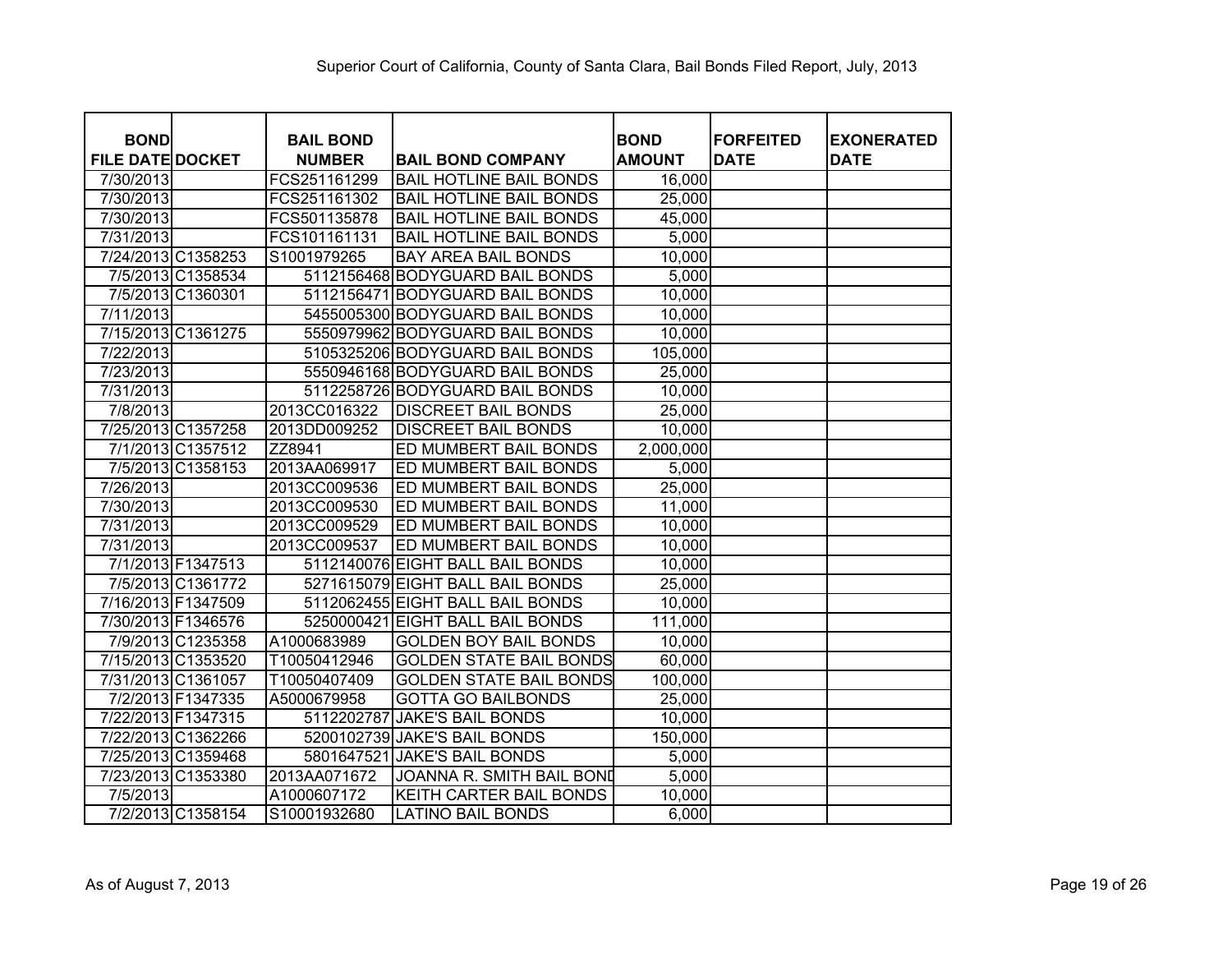| <b>BOND</b>                   | <b>BAIL BOND</b>           |                                                      | <b>BOND</b>     | <b>IFORFEITED</b> | <b>EXONERATED</b> |
|-------------------------------|----------------------------|------------------------------------------------------|-----------------|-------------------|-------------------|
| <b>FILE DATE DOCKET</b>       | <b>NUMBER</b>              | <b>BAIL BOND COMPANY</b>                             | <b>AMOUNT</b>   | <b>DATE</b>       | <b>DATE</b>       |
| 7/9/2013<br>7/9/2013 C9805100 | S0501943972<br>S5001998374 | <b>LATINO BAIL BONDS</b><br><b>LATINO BAIL BONDS</b> | 1,000<br>40,000 |                   |                   |
|                               |                            |                                                      |                 |                   |                   |
| 7/11/2013 C1356984            | S2501960746                | <b>LATINO BAIL BONDS</b>                             | 15,000          |                   |                   |
| 7/18/2013 C1361303            | S5001998375                | <b>LATINO BAIL BONDS</b>                             | 50,000          |                   |                   |
| 7/30/2013                     | S1001982495                | <b>LATINO BAIL BONDS</b>                             | 11,000          |                   |                   |
| 7/2/2013 C1357706             |                            | 5112214999 LE BAIL BONDS                             | 10,000          |                   |                   |
| 7/3/2013                      |                            | 5105335708 LE BAIL BONDS                             | 100,000         |                   |                   |
| 7/3/2013 F1346746             |                            | 5112215008 LE BAIL BONDS                             | 10,000          |                   |                   |
| 7/3/2013                      |                            | 5271706362 LE BAIL BONDS                             | 25,000          |                   |                   |
| 7/3/2013                      | AS15K152378                | LE BAIL BONDS                                        | 15,000          |                   |                   |
| 7/5/2013                      |                            | 5112214986 LE BAIL BONDS                             | 10,000          |                   |                   |
| 7/5/2013 C1361122             |                            | 5271706346 LE BAIL BONDS                             | 25,000          | 7/18/2013         |                   |
| 7/5/2013 C1361619             | AS30K66712                 | LE BAIL BONDS                                        | 20,000          |                   |                   |
| 7/8/2013                      |                            | 5112214973 LE BAIL BONDS                             | 10,000          |                   |                   |
| 7/10/2013 F1347427            | AS15K152379                | LE BAIL BONDS                                        | 11,000          |                   |                   |
| 7/11/2013                     |                            | 5112205650 LE BAIL BONDS                             | 11,000          |                   |                   |
| 7/11/2013 B1366678            |                            | 5271706359 LE BAIL BONDS                             | 25,000          |                   |                   |
| 7/11/2013 C1360957            |                            | 5551000214 LE BAIL BONDS                             | 50,000          |                   |                   |
| 7/12/2013 C1358993            | AS15K152380                | LE BAIL BONDS                                        | 10,000          |                   |                   |
| 7/15/2013                     |                            | 5105342085 LE BAIL BONDS                             | 100,000         |                   |                   |
| 7/15/2013                     |                            | 5105342100 LE BAIL BONDS                             | 100,000         |                   |                   |
| 7/15/2013 C1359295            |                            | 5112205803 LE BAIL BONDS                             | 10,000          |                   |                   |
| 7/15/2013                     |                            | 5551012116 LE BAIL BONDS                             | 50,000          |                   |                   |
| 7/17/2013 C1227570            |                            | 5112205775 LE BAIL BONDS                             | 10,000          |                   |                   |
| 7/17/2013 C1360447            |                            | 5271689498 LE BAIL BONDS                             | 25,000          |                   |                   |
| 7/18/2013                     |                            | 5112205788 LE BAIL BONDS                             | 10,000          |                   |                   |
| 7/18/2013 F1347397            |                            | 5150000198 LE BAIL BONDS                             | 150,000         |                   |                   |
| 7/22/2013 C1103863            |                            | 510342072 LE BAIL BONDS                              | 75,000          |                   |                   |
| 7/22/2013                     |                            | 5271689469 LE BAIL BONDS                             | 15,000          |                   |                   |
| 7/22/2013 F1244284            |                            | 5271689485 LE BAIL BONDS                             | 15,000          |                   |                   |
| 7/22/2013                     |                            | 5551000227 LE BAIL BONDS                             | 50,000          |                   |                   |
| 7/22/2013                     |                            | 5551012103 LE BAIL BONDS                             | 36,000          |                   |                   |
| 7/23/2013 B1366579            |                            | 5112176318 LE BAIL BONDS                             | 10,000          |                   |                   |
| 7/24/2013                     |                            | 5112205704 LE BAIL BONDS                             | 10,000          |                   |                   |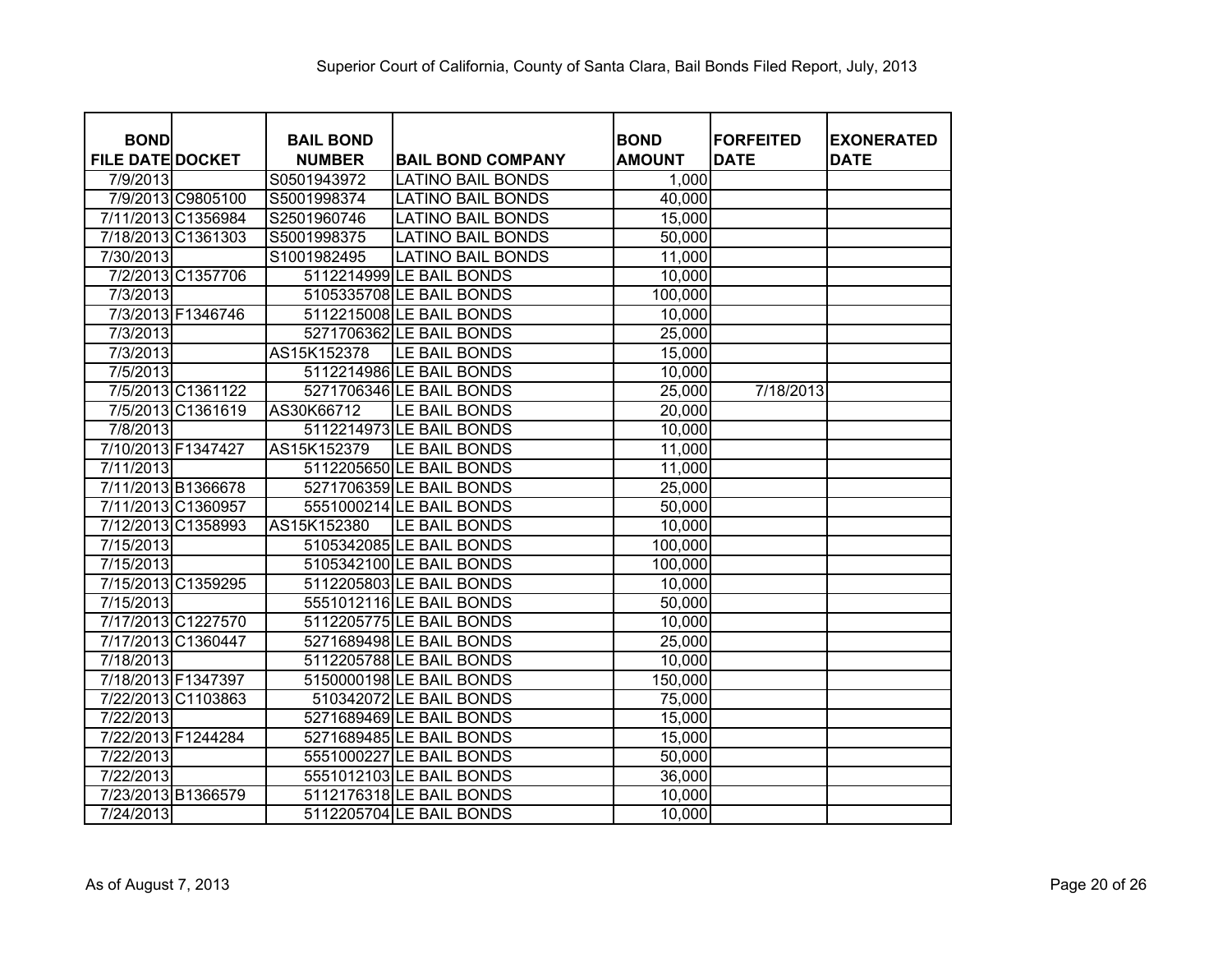| <b>BOND</b>             | <b>BAIL BOND</b> |                          | <b>BOND</b>   | <b>FORFEITED</b> | <b>EXONERATED</b> |
|-------------------------|------------------|--------------------------|---------------|------------------|-------------------|
| <b>FILE DATE DOCKET</b> | <b>NUMBER</b>    | <b>BAIL BOND COMPANY</b> | <b>AMOUNT</b> | <b>DATE</b>      | <b>DATE</b>       |
| 7/24/2013               |                  | 5112205791 LE BAIL BONDS | 10,000        |                  |                   |
| 7/24/2013 C1357867      |                  | 5551000230 LE BAIL BONDS | 50,000        |                  |                   |
| 7/24/2013 C1361036      | AS15K152377      | LE BAIL BONDS            | 5,000         |                  |                   |
| 7/25/2013               |                  | 5271689472 LE BAIL BONDS | 15,000        |                  |                   |
| 7/25/2013               | AS15K154812      | LE BAIL BONDS            | 5,000         |                  |                   |
| 7/26/2013 C1361051      |                  | 5271689401 LE BAIL BONDS | 25,000        |                  | 7/29/2013         |
| 7/30/2013               |                  | 5112205762 LE BAIL BONDS | 10,000        |                  |                   |
| 7/30/2013               |                  | 5551012062 LE BAIL BONDS | 50,000        |                  |                   |
| 7/31/2013 C1361876      |                  | 5112205676 LE BAIL BONDS | 10,000        |                  |                   |
| 7/31/2013 C1360136      |                  | 5271689399 LE BAIL BONDS | 20,000        |                  |                   |
| 7/1/2013 CC800387       | 2013AA070155     | <b>LUNA BAIL BONDS</b>   | 5,000         |                  | 7/19/2013         |
| 7/1/2013 C1111140       | 2013AA082626     | <b>LUNA BAIL BONDS</b>   | 5,000         |                  |                   |
| 7/1/2013 C1100625       | 2013AA082627     | <b>LUNA BAIL BONDS</b>   | 5,000         |                  |                   |
| 7/1/2013 C1091298       | 2013AA083976     | <b>LUNA BAIL BONDS</b>   | 5,000         |                  |                   |
| 7/1/2013                | 2013BB020492     | <b>LUNA BAIL BONDS</b>   | 10,000        |                  |                   |
| 7/1/2013 C1360465       | 2013CC015754     | <b>LUNA BAIL BONDS</b>   | 25,000        |                  |                   |
| 7/1/2013                | 2013CC016911     | <b>LUNA BAIL BONDS</b>   | 18,000        |                  |                   |
| 7/1/2013                | 2013CC016912     | <b>LUNA BAIL BONDS</b>   | 25,000        |                  |                   |
| $\overline{7/1/2013}$   | 2013DD009835     | <b>LUNA BAIL BONDS</b>   | 30,000        |                  |                   |
| 7/1/2013                | 2013DD009836     | <b>LUNA BAIL BONDS</b>   | 25,000        |                  |                   |
| 7/2/2013 C1357828       | 2013AA083977     | <b>LUNA BAIL BONDS</b>   | 5,000         |                  |                   |
| 7/3/2013 F1241690       | 2013CC015755     | <b>LUNA BAIL BONDS</b>   | 25,000        |                  |                   |
| 7/3/2013 B1367650       | 2013DD009356     | <b>LUNA BAIL BONDS</b>   | 35,000        |                  |                   |
| 7/5/2013 CC962328       | 2013BB020491     | <b>LUNA BAIL BONDS</b>   | 7,500         |                  |                   |
| 7/5/2013 C1350509       | 2013DD009224     | <b>LUNA BAIL BONDS</b>   | 10,000        |                  |                   |
| 7/8/2013                | 2013AA070175     | <b>LUNA BAIL BONDS</b>   | 5,000         |                  |                   |
| 7/8/2013                | 2013DD009221     | <b>LUNA BAIL BONDS</b>   | 25,000        |                  |                   |
| 7/8/2013 C1347508       | 2013DD009225     | <b>LUNA BAIL BONDS</b>   | 40,000        |                  |                   |
| 7/8/2013 C1361831       | 2013DD009227     | <b>LUNA BAIL BONDS</b>   | 25,000        |                  |                   |
| 7/8/2013 CC508090       | 2013DD009229     | <b>LUNA BAIL BONDS</b>   | 20,000        |                  |                   |
| 7/8/2013                | 2013DD009305     | <b>LUNA BAIL BONDS</b>   | 26,000        |                  |                   |
| 7/9/2013 B1367336       | 2013BB019920     | <b>LUNA BAIL BONDS</b>   | 10,000        |                  |                   |
| 7/9/2013                | 2013DD009230     | <b>LUNA BAIL BONDS</b>   | 20,000        |                  |                   |
| 7/10/2013 F1347056      | 2013AA070156     | <b>LUNA BAIL BONDS</b>   | 1,500         |                  |                   |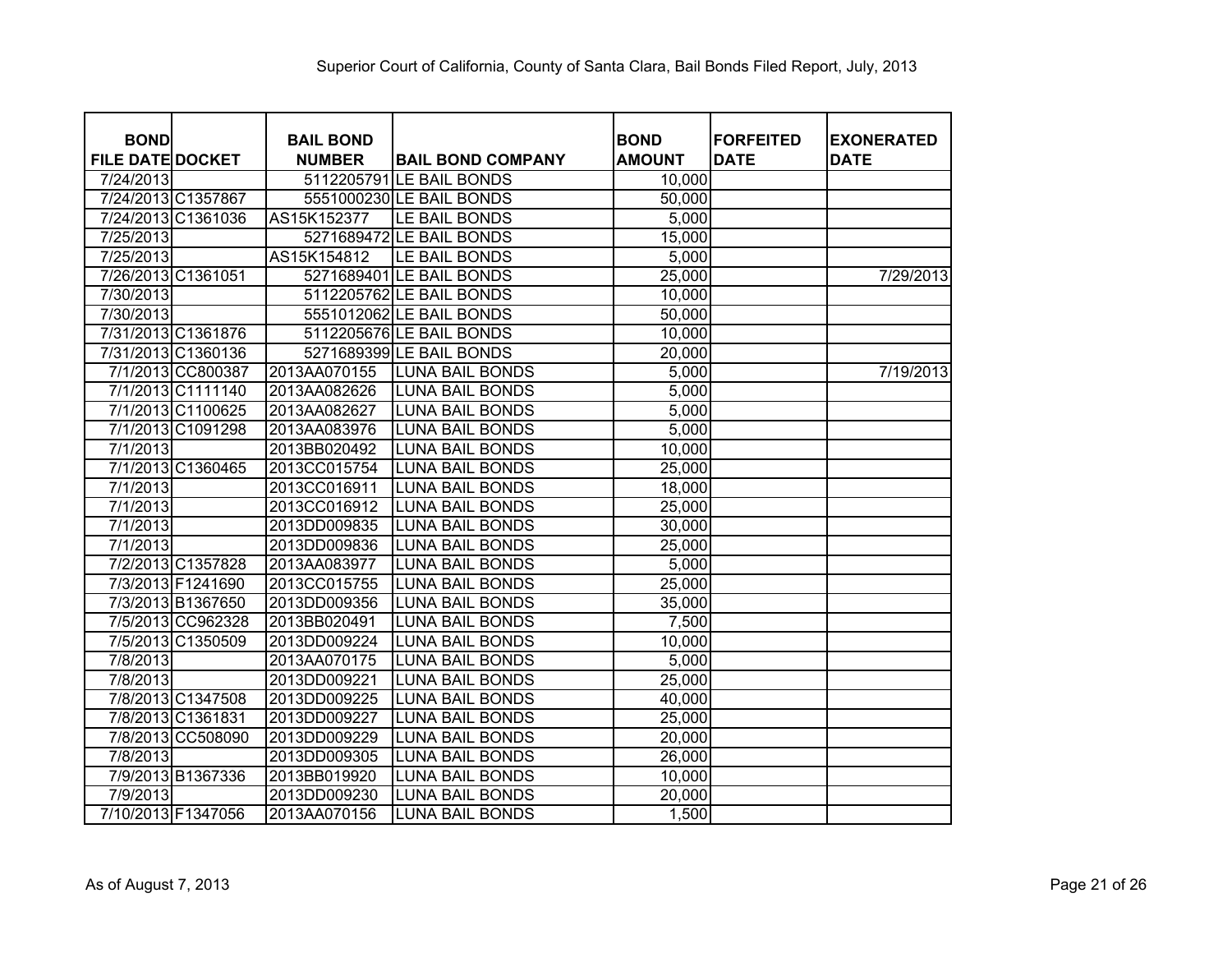| <b>BOND</b>             |                    | <b>BAIL BOND</b> |                          | <b>BOND</b>   | <b>FORFEITED</b> | <b>EXONERATED</b> |
|-------------------------|--------------------|------------------|--------------------------|---------------|------------------|-------------------|
| <b>FILE DATE DOCKET</b> |                    | <b>NUMBER</b>    | <b>BAIL BOND COMPANY</b> | <b>AMOUNT</b> | <b>DATE</b>      | <b>DATE</b>       |
| 7/10/2013 C1354516      |                    | 2013BB021093     | <b>LUNA BAIL BONDS</b>   | 7,000         |                  |                   |
| 7/10/2013 C1360747      |                    | 2013CC017321     | <b>LUNA BAIL BONDS</b>   | 20,000        |                  |                   |
| 7/10/2013 C1355210      |                    | 2013CC017322     | <b>LUNA BAIL BONDS</b>   | 12,500        |                  |                   |
| 7/11/2013 C1361631      |                    | 2013AA083978     | <b>LUNA BAIL BONDS</b>   | 5,000         |                  |                   |
| 7/11/2013               |                    | 2013DD009228     | <b>LUNA BAIL BONDS</b>   | 10,000        |                  | 8/6/2013          |
| 7/11/2013 C1359447      |                    | 2013DD010066     | <b>LUNA BAIL BONDS</b>   | 10,000        |                  |                   |
| 7/11/2013 B1367479      |                    | 2013EE004621     | <b>LUNA BAIL BONDS</b>   | 50,000        |                  |                   |
| 7/15/2013 C1358113      |                    | 2013BB021094     | <b>LUNA BAIL BONDS</b>   | 6,000         |                  |                   |
| 7/15/2013 C1362287      |                    | 2013CC017524     | <b>LUNA BAIL BONDS</b>   | 25,000        |                  |                   |
| 7/15/2013               |                    | 2013CC017525     | <b>LUNA BAIL BONDS</b>   | 25,000        |                  |                   |
| 7/15/2013 C1362450      |                    | 2013CC017526     | <b>LUNA BAIL BONDS</b>   | 25,000        |                  |                   |
| 7/15/2013 C1358990      |                    | 2013DD009304     | <b>LUNA BAIL BONDS</b>   | 15,000        |                  |                   |
| 7/15/2013               | 213441             | 2013EE004623     | <b>LUNA BAIL BONDS</b>   | 65,000        |                  |                   |
| 7/16/2013 B1366469      |                    | 2013AA088560     | <b>LUNA BAIL BONDS</b>   | 5,000         |                  |                   |
| 7/16/2013               |                    | 2013BB021092     | <b>LUNA BAIL BONDS</b>   | 10,000        |                  |                   |
| 7/16/2013 B1364378      |                    | 2013BB021334     | <b>LUNA BAIL BONDS</b>   | 10,000        |                  |                   |
| 7/16/2013               |                    | 2013BB021335     | <b>LUNA BAIL BONDS</b>   | 10,000        |                  |                   |
| 7/16/2013               |                    | 2013CC017523     | <b>LUNA BAIL BONDS</b>   | 25,000        |                  |                   |
| 7/16/2013 C1361834      |                    | 2013CC017527     | <b>LUNA BAIL BONDS</b>   | 30,000        |                  |                   |
| 7/16/2013               |                    | 2013CC017528     | <b>LUNA BAIL BONDS</b>   | 25,000        |                  |                   |
| 7/16/2013 B1367629      |                    | 2013DD010064     | <b>LUNA BAIL BONDS</b>   | 35,000        |                  |                   |
| 7/16/2013               |                    | 2013DD010065     | <b>LUNA BAIL BONDS</b>   | 50,000        |                  |                   |
| 7/16/2013               |                    | 2013DD010158     | <b>LUNA BAIL BONDS</b>   | 15,000        |                  |                   |
|                         | 7/16/2013 CC957488 | 2013DD010159     | <b>LUNA BAIL BONDS</b>   | 20,000        |                  |                   |
| 7/16/2013 C1362443      |                    | 2013GG000302     | <b>LUNA BAIL BONDS</b>   | 110,000       |                  |                   |
| 7/17/2013 C1360917      |                    | 2013DD010157     | <b>LUNA BAIL BONDS</b>   | 50,000        |                  |                   |
| 7/17/2013               |                    | 2013EE004951     | <b>LUNA BAIL BONDS</b>   | 100,000       |                  |                   |
| 7/18/2013               |                    | 2013DD010067     | <b>LUNA BAIL BONDS</b>   | 25,000        |                  |                   |
| 7/19/2013               |                    | 2013CC017727     | <b>LUNA BAIL BONDS</b>   | 30,000        |                  |                   |
| 7/22/2013 C1353243      |                    | 2013AA089195     | <b>LUNA BAIL BONDS</b>   | 5,000         | 7/25/2013        |                   |
| 7/22/2013               |                    | 2013BB021338     | <b>LUNA BAIL BONDS</b>   | 10,000        |                  |                   |
| 7/22/2013 C1361901      |                    | 2013CC017726     | <b>LUNA BAIL BONDS</b>   | 20,000        |                  |                   |
| 7/22/2013               |                    | 2013CC017961     | <b>LUNA BAIL BONDS</b>   | 15,000        |                  |                   |
| 7/22/2013               |                    | 2013CC017962     | <b>LUNA BAIL BONDS</b>   | 25,000        |                  |                   |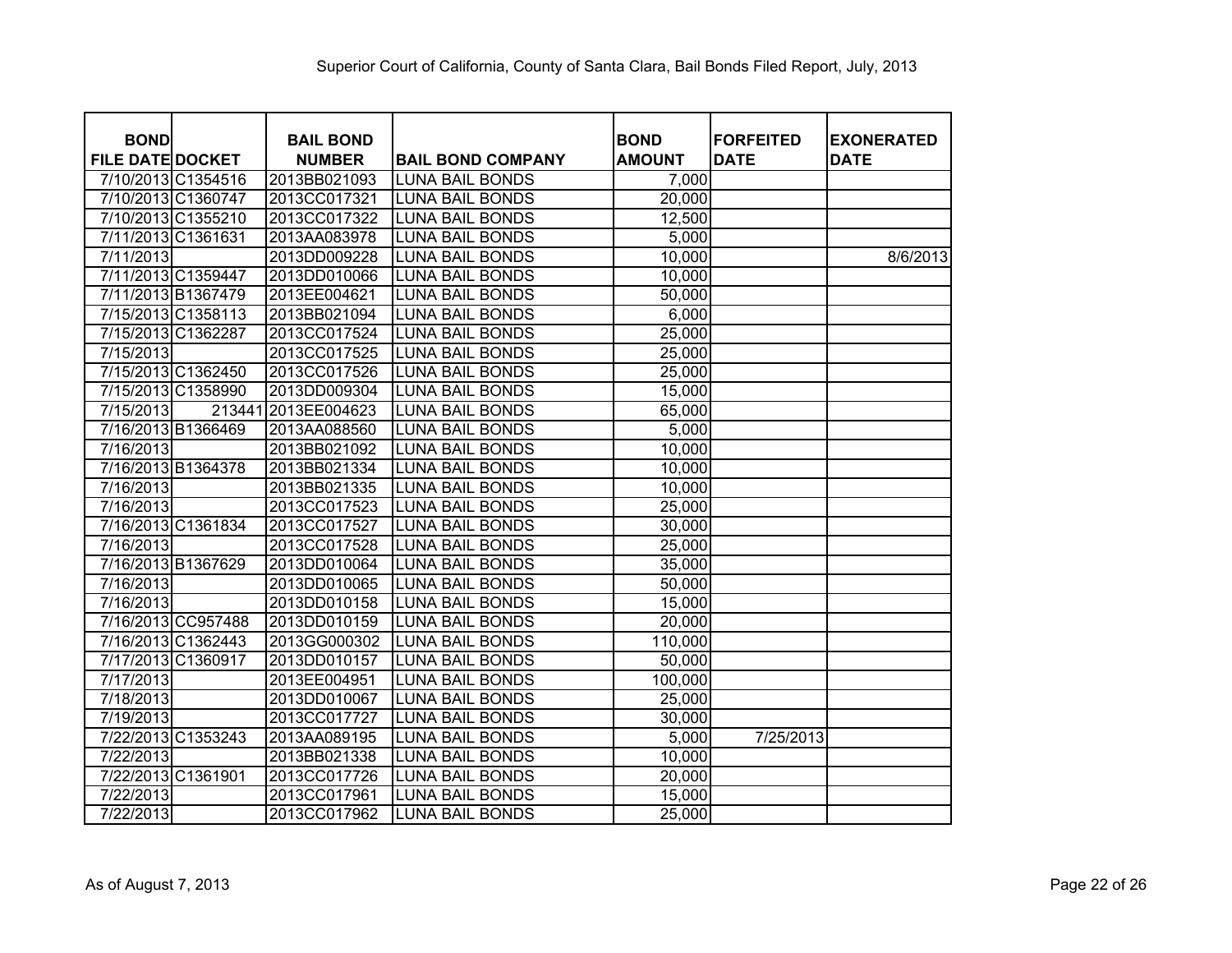| <b>BOND</b>             |                   | <b>BAIL BOND</b> |                           | <b>BOND</b>   | <b>FORFEITED</b> | <b>EXONERATED</b> |
|-------------------------|-------------------|------------------|---------------------------|---------------|------------------|-------------------|
| <b>FILE DATE DOCKET</b> |                   | <b>NUMBER</b>    | <b>BAIL BOND COMPANY</b>  | <b>AMOUNT</b> | <b>DATE</b>      | <b>DATE</b>       |
| 7/22/2013 C1242708      |                   | 2013EE003957     | <b>LUNA BAIL BONDS</b>    | 50,000        | 7/25/2013        |                   |
| 7/22/2013 C1350511      |                   | 2013EE003958     | LUNA BAIL BONDS           | 50,000        | 8/1/2013         |                   |
| 7/22/2013 C1361809      |                   | 2013EE004622     | <b>LUNA BAIL BONDS</b>    | 16,000        |                  |                   |
| 7/24/2013 C1352483      |                   | 2013CC017963     | <b>LUNA BAIL BONDS</b>    | 25,000        |                  |                   |
| 7/24/2013 C1361307      |                   | 2013EE004988     | <b>LUNA BAIL BONDS</b>    | 60,000        |                  |                   |
| 7/25/2013 B1366897      |                   | 2013AA089198     | <b>LUNA BAIL BONDS</b>    | 5,000         |                  |                   |
| 7/25/2013               |                   | 2013CC017965     | <b>LUNA BAIL BONDS</b>    | 25,000        |                  |                   |
| 7/25/2013 C1350651      |                   | 2013EE004989     | <b>LUNA BAIL BONDS</b>    | 100,000       |                  |                   |
| 7/26/2013 B1367771      |                   | 2013CC017968     | <b>LUNA BAIL BONDS</b>    | 15,000        |                  |                   |
| 7/30/2013 F1243845      |                   | 2013BB021331     | <b>LUNA BAIL BONDS</b>    | 10,000        |                  |                   |
| 7/30/2013               |                   | 2013BB021336     | <b>LUNA BAIL BONDS</b>    | 11,000        |                  |                   |
| 7/30/2013               |                   | 2013BB022964     | <b>LUNA BAIL BONDS</b>    | 10,000        |                  |                   |
| 7/31/2013 C1359968      |                   | 2013AA089194     | <b>LUNA BAIL BONDS</b>    | 5,000         |                  |                   |
| 7/31/2013               |                   | 2013BB022966     | <b>LUNA BAIL BONDS</b>    | 10,000        |                  |                   |
| 7/31/2013 B1367605      |                   | 2013DD010302     | <b>LUNA BAIL BONDS</b>    | 30,000        |                  |                   |
| 7/31/2013               |                   | 2013DD010303     | <b>LUNA BAIL BONDS</b>    | 50,000        |                  |                   |
| 7/24/2013 C1358302      |                   | S2502054226      | <b>OUT NOW BAIL BONDS</b> | 25,000        |                  |                   |
|                         | 7/1/2013 F1346543 | 2013BB020629     | PACIFIC COAST BAIL BONDS  | 8,000         |                  |                   |
| 7/1/2013                |                   | 2013CC017015     | PACIFIC COAST BAIL BONDS  | 25,000        |                  |                   |
|                         | 7/1/2013 F1346533 | 2013CC017016     | PACIFIC COAST BAIL BONDS  | 10,000        |                  |                   |
| 7/1/2013                |                   | 2013CC017721     | PACIFIC COAST BAIL BONDS  | 25,000        |                  |                   |
|                         | 7/2/2013 C1357720 | 2013BB02057      | PACIFIC COAST BAIL BONDS  | 6,000         |                  |                   |
|                         | 7/2/2013 F1346976 | 2013BB020632     | PACIFIC COAST BAIL BONDS  | 5,000         |                  |                   |
|                         | 7/2/2013 C1356811 | 2013DD009765     | PACIFIC COAST BAIL BONDS  | 35,000        |                  |                   |
|                         | 7/2/2013 B1365849 | 2013DD009868     | PACIFIC COAST BAIL BONDS  | 15,000        |                  |                   |
| 7/5/2013                |                   | 2013DD009768     | PACIFIC COAST BAIL BONDS  | 15,000        |                  |                   |
| 7/8/2013                |                   | 2013CC017292     | PACIFIC COAST BAIL BONDS  | 25,000        |                  |                   |
| 7/8/2013                |                   | 2013DD010060     | PACIFIC COAST BAIL BONDS  | 11,000        |                  |                   |
| 7/9/2013                |                   | 2013CC017294     | PACIFIC COAST BAIL BONDS  | 10,000        |                  |                   |
|                         | 7/9/2013 F1140405 | 2013EE004792     | PACIFIC COAST BAIL BONDS  | 5,000         |                  |                   |
| 7/10/2013 F1347411      |                   | 2013CC017017     | PACIFIC COAST BAIL BONDS  | 10,000        |                  |                   |
| 7/11/2013 C1362208      |                   | 2013DD009869     | PACIFIC COAST BAIL BONDS  | 10,000        |                  |                   |
| 7/11/2013 B1367681      |                   | 2013EE004791     | PACIFIC COAST BAIL BONDS  | 25,000        |                  |                   |
| 7/12/2013 C1094680      |                   | 2013AA089077     | PACIFIC COAST BAIL BONDS  | 5,000         |                  |                   |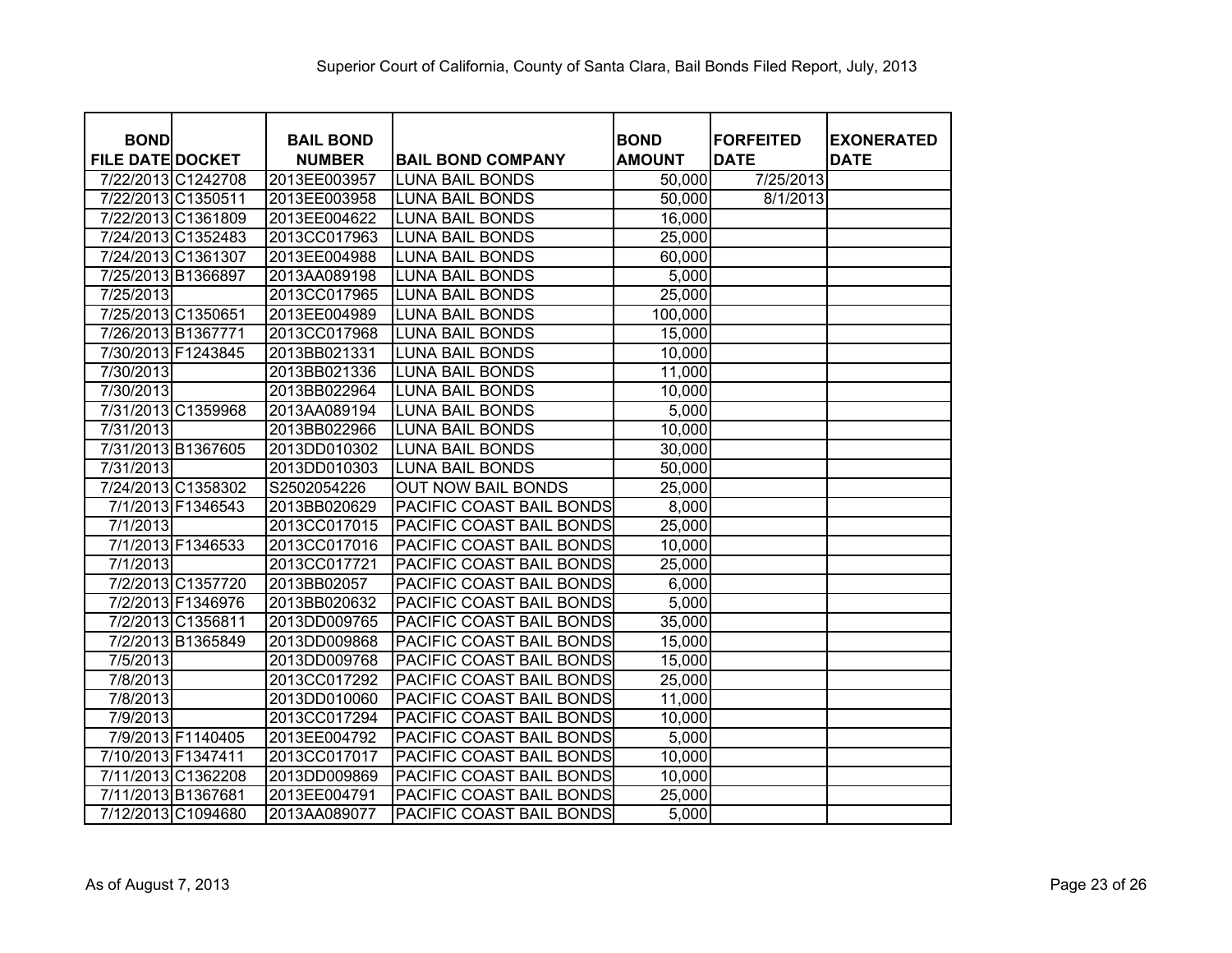| <b>BOND</b>             |                    | <b>BAIL BOND</b>             |                                                      | <b>BOND</b>     | <b>IFORFEITED</b> | <b>EXONERATED</b> |
|-------------------------|--------------------|------------------------------|------------------------------------------------------|-----------------|-------------------|-------------------|
| <b>FILE DATE DOCKET</b> |                    | <b>NUMBER</b>                | <b>BAIL BOND COMPANY</b>                             | <b>AMOUNT</b>   | <b>DATE</b>       | <b>DATE</b>       |
| 7/12/2013               | 7/12/2013 B1364710 | 2013BB021283<br>2013EE004794 | PACIFIC COAST BAIL BONDS<br>PACIFIC COAST BAIL BONDS | 10,000<br>6,000 |                   |                   |
|                         | 7/15/2013 B1367451 | 2013CC017457                 | PACIFIC COAST BAIL BONDS                             | 25,000          |                   |                   |
|                         |                    |                              |                                                      |                 |                   |                   |
|                         | 7/15/2013 C1357524 | 2013DD010058                 | PACIFIC COAST BAIL BONDS                             | 5,000           |                   |                   |
| 7/15/2013               |                    | 2013FF000798                 | PACIFIC COAST BAIL BONDS                             | 26,000          |                   |                   |
|                         | 7/16/2013 C1358570 | 2013BB021284                 | PACIFIC COAST BAIL BONDS                             | 10,000          |                   |                   |
| 7/16/2013 F1244451      |                    | 2013CC017458                 | PACIFIC COAST BAIL BONDS                             | 20,000          |                   |                   |
| 7/16/2013               |                    | 2013CC017459                 | PACIFIC COAST BAIL BONDS                             | 21,000          |                   |                   |
|                         | 7/17/2013 C1360932 | 2013BB021282                 | PACIFIC COAST BAIL BONDS                             | 5,000           | 7/30/2013         |                   |
|                         | 7/18/2013 C1355481 | 2013CC017722                 | PACIFIC COAST BAIL BONDS                             | 25,000          |                   |                   |
|                         | 7/19/2013 C1361885 | 2013DD010221                 | PACIFIC COAST BAIL BONDS                             | 40,000          |                   |                   |
| 7/22/2013               |                    | 2013DD010262                 | PACIFIC COAST BAIL BONDS                             | 36,000          |                   |                   |
|                         | 7/22/2013 C1085258 | 2013FF000810                 | PACIFIC COAST BAIL BONDS                             | 15,000          |                   |                   |
|                         | 7/23/2013 F1244018 | 2013BB022634                 | PACIFIC COAST BAIL BONDS                             | 10,000          |                   |                   |
| 7/23/2013               |                    | 2013BB022635                 | PACIFIC COAST BAIL BONDS                             | 5,000           |                   |                   |
| 7/25/2013               |                    | 2013BB021285                 | PACIFIC COAST BAIL BONDS                             | 10,000          |                   |                   |
|                         | 7/25/2013 F1242386 | 2013BB021286                 | PACIFIC COAST BAIL BONDS                             | 10,000          |                   |                   |
|                         | 7/25/2013 C1355812 | 2013BB021288                 | PACIFIC COAST BAIL BONDS                             | 10,000          |                   |                   |
|                         | 7/30/2013 F1137469 | 2013BB021290                 | PACIFIC COAST BAIL BONDS                             | 5,000           |                   |                   |
|                         | 7/30/2013 C1361564 | 2013EE004817                 | PACIFIC COAST BAIL BONDS                             | 31,000          |                   |                   |
|                         | 7/31/2013 C1361146 | 2013AA090090                 | PACIFIC COAST BAIL BONDS                             | 5,000           |                   |                   |
|                         | 7/31/2013 C1361044 | 2013EE004793                 | PACIFIC COAST BAIL BONDS                             | 100,000         |                   |                   |
|                         | 7/10/2013 C1357308 | 2013DD009482                 | RAMIREZ BAIL BONDS                                   | 50,000          |                   |                   |
|                         | 7/24/2013 C1360688 | 2013EE005005                 | RAMIREZ BAIL BONDS                                   | 100,000         |                   |                   |
|                         | 7/25/2013 C1360688 | 2013EE002553                 | RAMIREZ BAIL BONDS                                   | 100,000         |                   |                   |
| 7/30/2013               |                    | 2013BB018630                 | RAMIREZ BAIL BONDS                                   | 5,000           |                   |                   |
|                         | 7/23/2013 F1347306 | AS15K158479                  | RAUL A CHAVEZ BAIL BONDS                             | 10,000          |                   |                   |
| 7/8/2013                |                    | A2500679803                  | <b>SCOTT MACKENZIE BAIL BOI</b>                      | 10,000          |                   |                   |
| 7/30/2013               |                    | A5000683741                  | <b>SCOTT MACKENZIE BAIL BOI</b>                      | 10,000          |                   |                   |
|                         | 7/1/2013 B1367283  | 2013BB015725                 | <b>TAPOUT BAIL BONDS</b>                             | 10,000          |                   |                   |
|                         | 7/5/2013 C1357521  | 2013BB020464                 | <b>TAPOUT BAIL BONDS</b>                             | 10,000          |                   |                   |
|                         | 7/12/2013 B1367717 | 2013BB020461                 | <b>TAPOUT BAIL BONDS</b>                             | 5,000           |                   |                   |
|                         | 7/12/2013 B1366479 | 2013BB020463                 | <b>TAPOUT BAIL BONDS</b>                             | 5,000           |                   |                   |
|                         | 7/12/2013 B1366041 | 2013EE002647                 | <b>TAPOUT BAIL BONDS</b>                             | 100,000         |                   |                   |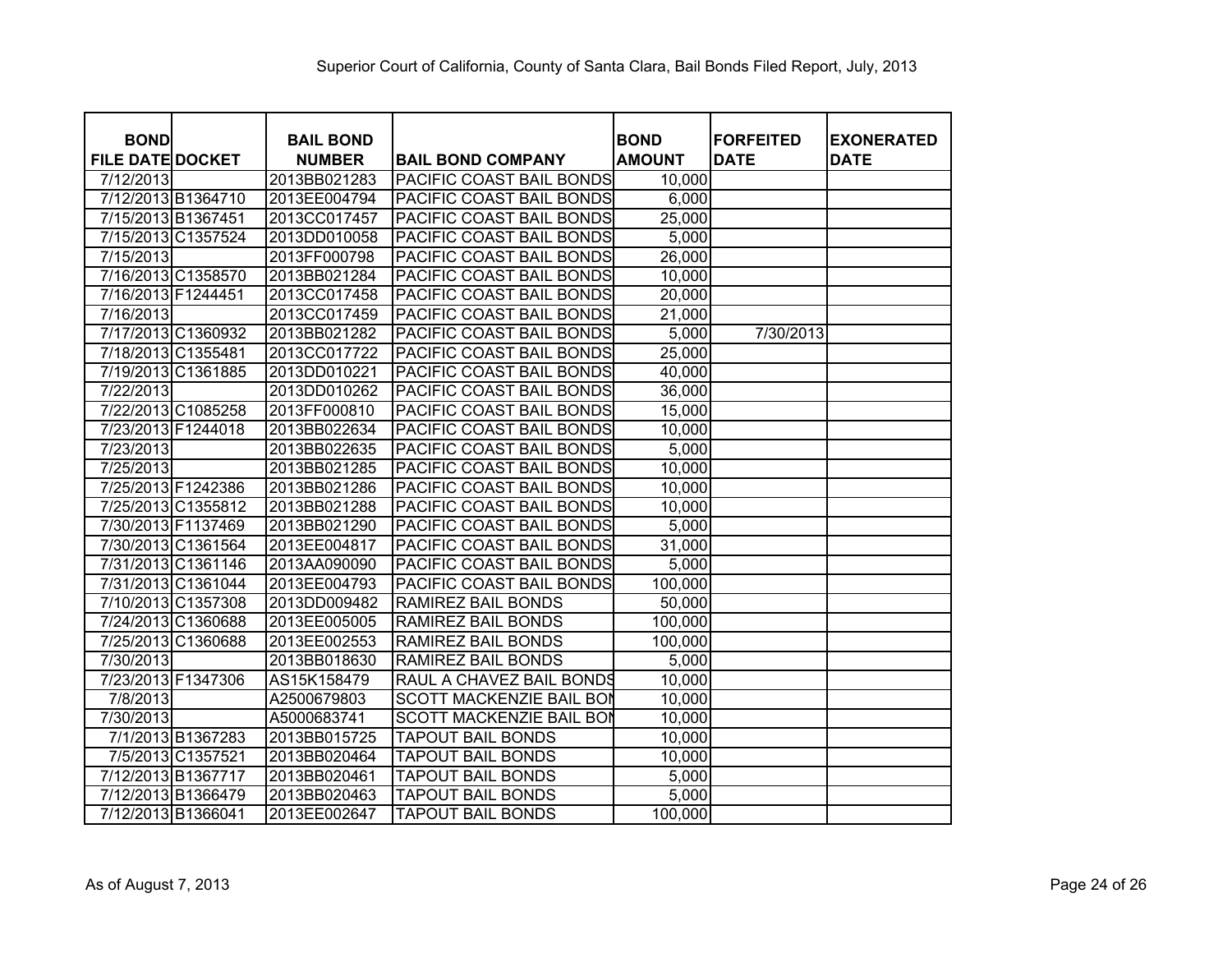| <b>BOND</b>             | <b>BAIL BOND</b> |                                 | <b>BOND</b>   | <b>FORFEITED</b> | <b>EXONERATED</b> |
|-------------------------|------------------|---------------------------------|---------------|------------------|-------------------|
| <b>FILE DATE DOCKET</b> | <b>NUMBER</b>    | <b>BAIL BOND COMPANY</b>        | <b>AMOUNT</b> | <b>DATE</b>      | <b>DATE</b>       |
| 7/17/2013 C1359259      | 2013BB020462     | <b>TAPOUT BAIL BONDS</b>        | 10,000        |                  |                   |
| 7/22/2013               | 2013CC016892     | <b>TAPOUT BAIL BONDS</b>        | 30,000        |                  |                   |
| 7/22/2013 C1361883      | 2013FF000734     | <b>TAPOUT BAIL BONDS</b>        | 125,000       |                  |                   |
| 7/23/2013 F1346957      | 2013CC016893     | <b>TAPOUT BAIL BONDS</b>        | 15,000        |                  |                   |
| 7/24/2013 C1121849      | 2013BB018605     | <b>TAPOUT BAIL BONDS</b>        | 5,000         |                  |                   |
| 7/24/2013 C1362209      | 2013CC015496     | <b>TAPOUT BAIL BONDS</b>        | 15,000        |                  |                   |
| 7/24/2013 C1121849      |                  | 2013DBB018605 TAPOUT BAIL BONDS | 5,000         |                  | 7/24/2013         |
| 7/31/2013               | 2013CC016891     | <b>TAPOUT BAIL BONDS</b>        | 22,000        |                  |                   |
| 7/31/2013 C1358324      | 2013EE004572     | <b>TAPOUT BAIL BONDS</b>        | 100,000       |                  |                   |
| 7/11/2013 C1360157      | IS30K143153      | TEDD WALLACE BAIL BONDS         | 25,000        |                  |                   |
| 7/11/2013 C1361886      | IS50K85669       | <b>TEDD WALLACE BAIL BONDS</b>  | 35,000        |                  |                   |
| 7/15/2013 B1367565      | IS30K143150      | TEDD WALLACE BAIL BONDS         | 25,000        |                  |                   |
| 7/31/2013               | IS30K143151      | <b>TEDD WALLACE BAIL BONDS</b>  | 10,000        |                  |                   |
| 7/8/2013 C1356099       | AS100K19589      | THANG VO BAIL BONDS             | 40,000        |                  |                   |
| 7/8/2013 C1361887       | AS30K70147       | THANG VO BAIL BONDS             | 25,000        |                  |                   |
| 7/11/2013               | A515K159866      | THANG VO BAIL BONDS             | 10,000        |                  |                   |
| 7/17/2013 C1360997      | AS50K45584       | THANG VO BAIL BONDS             | 25,000        |                  |                   |
| 7/22/2013               | AS30K70982       | THANG VO BAIL BONDS             | 30,000        |                  |                   |
| 7/31/2013               | AS15K161016      | THANG VO BAIL BONDS             | 11,000        |                  |                   |
| 7/29/2013 C1351413      | AS50164049       | TONY DIAZ BAIL BONDS            | 25,000        |                  |                   |
| 7/1/2013 C1361569       | 2013DD009534     | VERONICA MELERO BAIL BO         | 50,000        |                  |                   |
| 7/2/2013 C1358573       | 2013AA078844     | <b>VERONICA MELERO BAIL BO</b>  | 5,000         |                  |                   |
| 7/5/2013 C1361835       | 2013DD009533     | <b>VERONICA MELERO BAIL BO</b>  | 25,000        |                  |                   |
| 7/5/2013 C1360083       | 2013FF000776     | <b>VERONICA MELERO BAIL BO</b>  | 150,000       |                  |                   |
| 7/9/2013                | 2013DD009532     | <b>VERONICA MELERO BAIL BO</b>  | 50,000        |                  |                   |
| 7/10/2013 C1358070      | 2013DD009837     | <b>VERONICA MELERO BAIL BO</b>  | 25,000        |                  |                   |
| 7/15/2013 B1366626      | 2013EE004730     | <b>VERONICA MELERO BAIL BO</b>  | 50,000        |                  |                   |
| 7/22/2013 C1361943      | 2013DD010225     | <b>VERONICA MELERO BAIL BO</b>  | 50,000        |                  |                   |
| 7/24/2013 F1347587      | 2013CC016021     | <b>VERONICA MELERO BAIL BO</b>  | 10,000        |                  |                   |
| 7/26/2013 C1362151      | 2013DD010320     | <b>VERONICA MELERO BAIL BO</b>  | 50,000        |                  |                   |
| 7/29/2013 C1357328      | 2013EE004990     | <b>VERONICA MELERO BAIL BO</b>  | 100,000       |                  |                   |
| 7/30/2013               | 2013CC016342     | <b>VERONICA MELERO BAIL BO</b>  | 25,000        |                  |                   |
| 7/30/2013               | 2013DD009531     | <b>VERONICA MELERO BAIL BO</b>  | 30,000        |                  |                   |
| 7/30/2013 C1362520      | 2013DD010318     | <b>VERONICA MELERO BAIL BO</b>  | 37,000        |                  |                   |